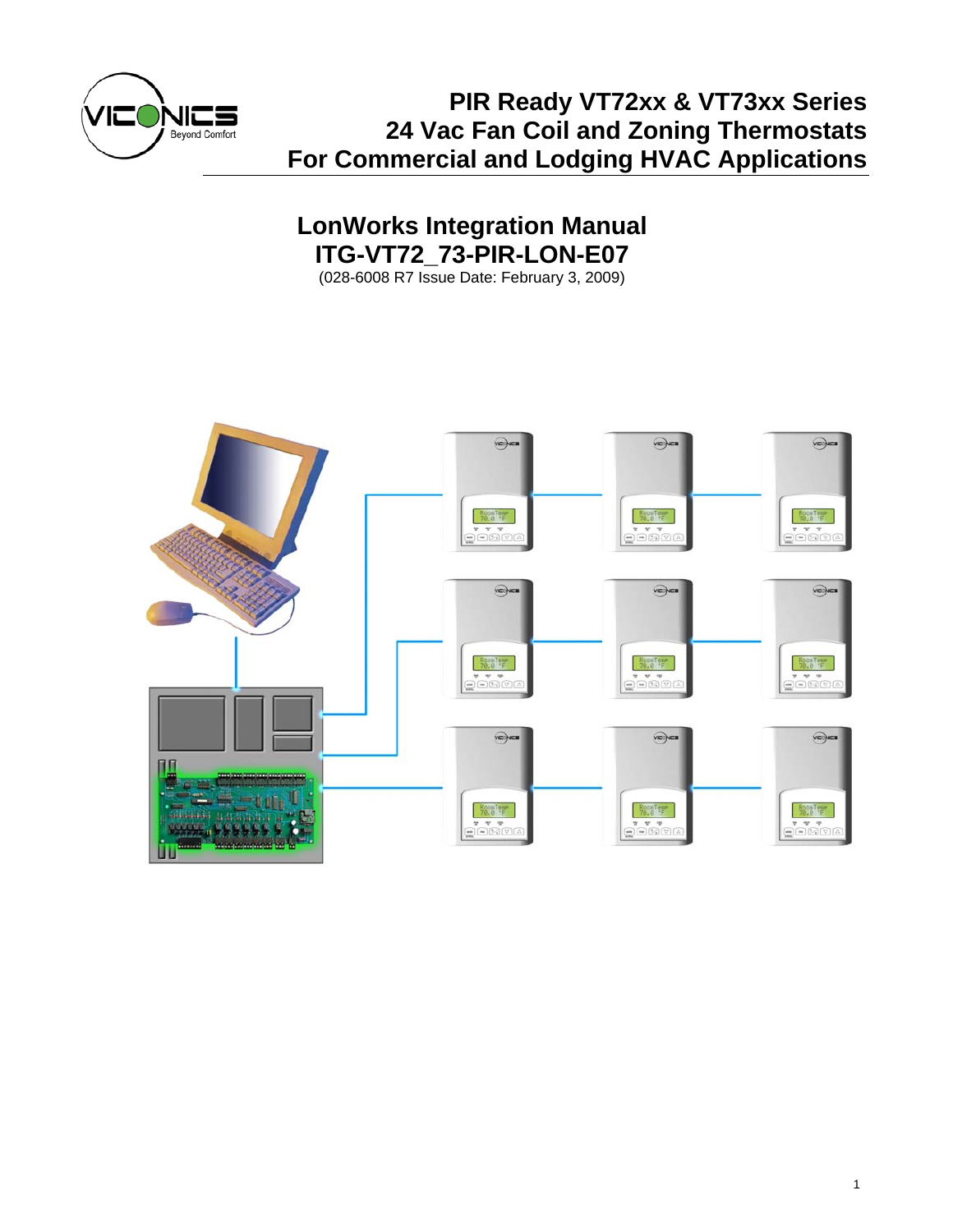# **VT7200X Series Product Overview**

The VT7200 PI thermostat family is specifically designed for zoning applications.

Typical applications include local hydronic reheat valve control and pressure dependent VAV with or without local reheat. The product features a backlit LCD display with dedicated function menu keys for simple operation. Accurate temperature control is achieved due to the product's PI proportional control algorithm, which virtually eliminates temperature offset associated with traditional, differential-based thermostats. Models are available for 3 point floating and analog 0 to 10 Vdc control. In addition remote room sensing is available.

They all contain an SPST auxiliary switch that can be used to control lighting or auxiliary reheat. 3 additional inputs are also provided for monitoring and / or various advanced functions.

# **VT73xxX Series Product Overview**

The VT7300 PI thermostat family is specifically designed for fan coil control. The product features a backlit LCD display with dedicated function menu buttons for simple operation. Accurate temperature control is achieved due to the product's PI proportional control algorithm, which virtually eliminates temperature offset associated with traditional, differential-based thermostats.

Models are available for On/Off, 3 point floating and analog 0 to 10 Vdc control and can control up to three fan speeds. Three additional inputs are also provided for monitoring and / or various advanced functions.

All models feature configurable System and Fan button functions to meet all possible applications. They all contain an SPST auxiliary switch that can be used to control lighting or auxiliary reheat.



*VT73x5X Lodging VT73x0X Commercial* 

All devices are also available with Echelon, BACnet MS-TP or Zigbee wireless network adapter.

The thermostats are also compatible with the new Viconics PIR cover accessories. Thermostats equipped with a PIR cover provide advanced active occupancy logic, which will automatically switch occupancy levels from Occupied to Stand-By and Unoccupied as required by local activity being present or not. This advanced occupancy functionality provides advantageous energy savings during occupied hours without sacrificing occupant comfort. All thermostats can be ordered with or without a factory installed PIR cover.

The additional following documents are available at: www.viconics.com

- Detailed information on the thermostat (VT7200X5x00x), is available on document: *LIT-VT7200-PIR-Exx.*
- Detailed information on the thermostat (VT73xxX5x00x), is available on document: *LIT-VT7300-PIR-Exx.*
- PIR application information and examples, are available on document: *APP-PIR-Guide-Exx*
- PIR cover installation information is available on document: *PIR Cover Installation-Exx*



*Fig.1 - VT7200 Series*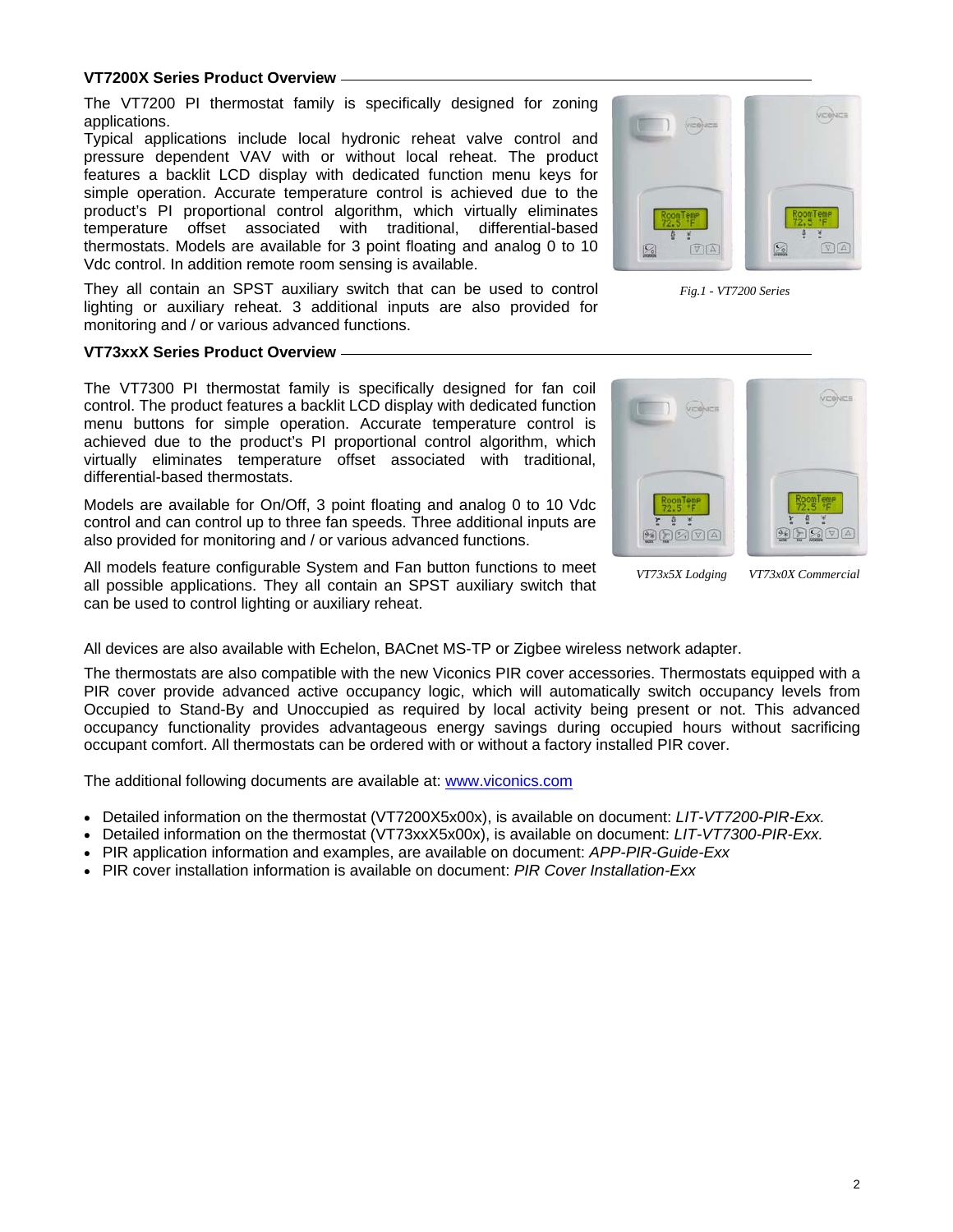- PID History Revision Table
- Thermostat Objects
- Applicable SNVTs and SCPTs Table Per Model
- Input Network Variables (nvi's) Description
- Output Network Variables (nvo's) Description
- Configuration Properties (nci's) Description
- Integration Global Commands
- Integration Graphic User Interface (GUI) Objects
- Integration Configuration Objects
- Wiring Guide
	- **•** Overview
	- **Network Configuration**
	- **Maximum Number Of Devices**
	- **Maximum Cable Length**
	- **Terminators**
- Network Adapter
- Software Files
- Device Identification
- Tips And Things You Need To Know
- Troubleshooting Section
- Document Control

## **PID History Revision Table**

**XIF, APB and NXE File Names and Corresponding PIDs.** This manual information is to be used only with the current released VT7200X & VT73xxX PIR ready thermostats.

| Used on current<br>released thermostat | APB / NXE / XIF file<br>names | <b>Revision Level</b> | <b>Associated PID</b>   |  |  |  |
|----------------------------------------|-------------------------------|-----------------------|-------------------------|--|--|--|
| PIR Ready VT7200 / VT7300 Series       | VT72 73 PIR.XIF               | <b>Rev</b> 3.0        | 80:00:C5:55:00:04:04:20 |  |  |  |

This manual information is *NOT* to be used only with the previously released VT7200X & VT73xxX thermostats.

| <b>Previously</b>                  | APB / NXE / XIF file | <b>Revision Level</b> | <b>Associated PID</b>   |  |  |  |  |
|------------------------------------|----------------------|-----------------------|-------------------------|--|--|--|--|
| released thermostat                | names                |                       |                         |  |  |  |  |
| Non-RoHS VT7200 / VT7300 Series    | T7X-FC.XIF           | Rev 1.0 to 1.3        | 80:00:C5:55:00:04:04:0B |  |  |  |  |
| RoHS VT7200 / VT7300 Series        | T7X-FCr.XIF          | Rev 1.0 to 1.3        | 80:00:C5:55:00:04:04:1B |  |  |  |  |
| RoHS PIR VT7200 / VT7300 Series ** | T7X-FC-PIR.XIF       | <b>Rev 2.0</b>        | 80:00:C5:55:00:04:04:1D |  |  |  |  |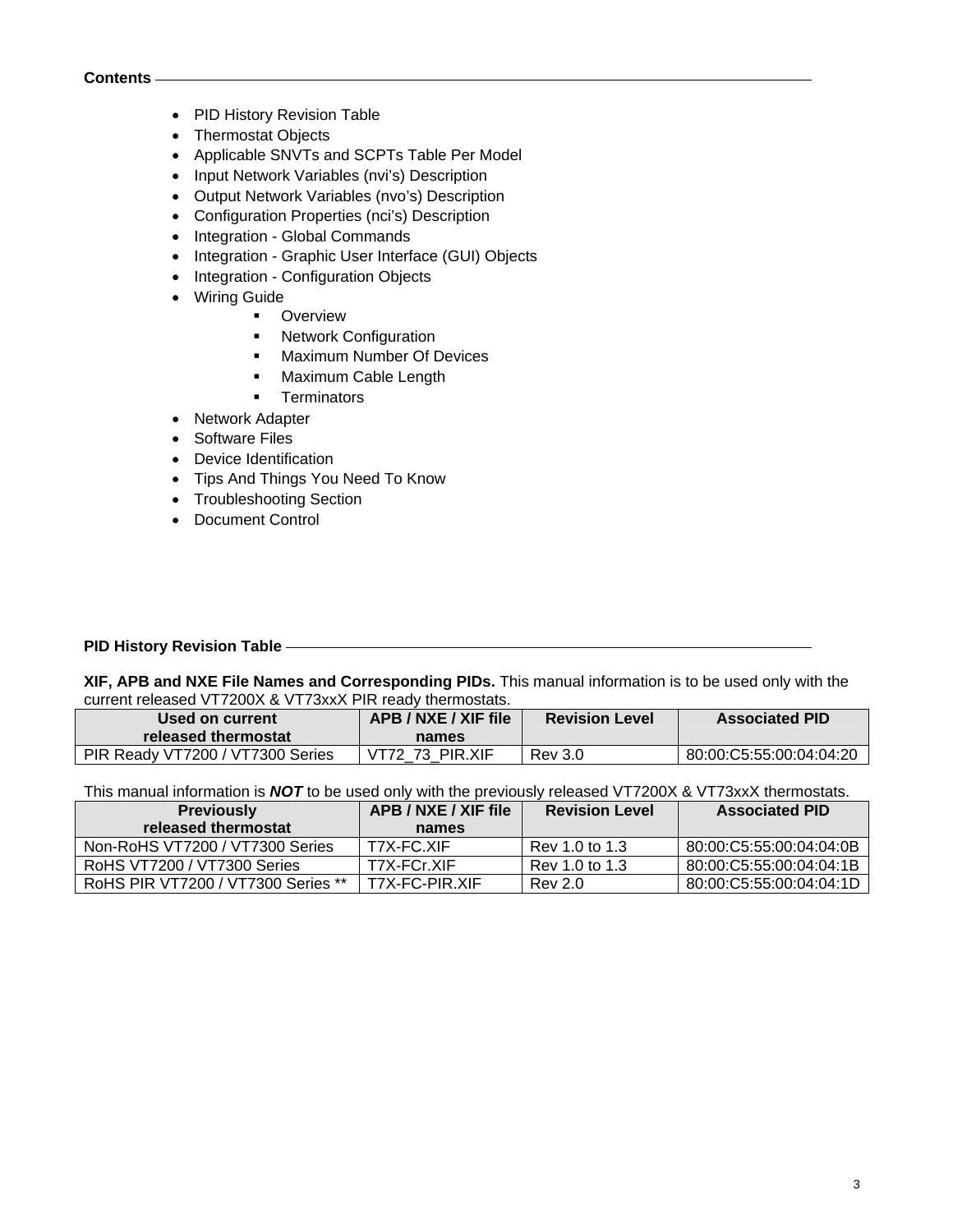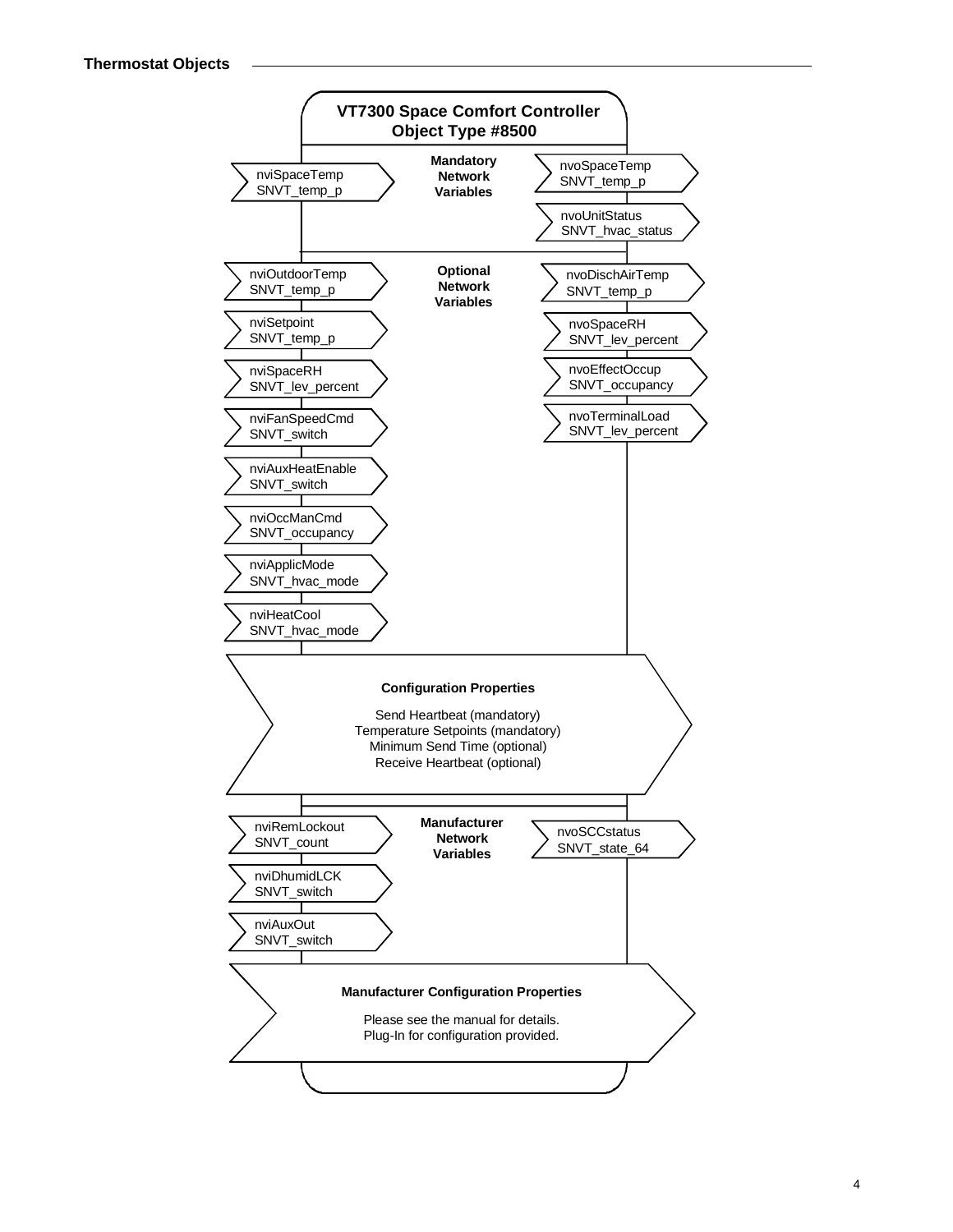# **SNVTs<sup>1</sup> and SCPTs<sup>2</sup> Table Per Model**

# 1: SNVTs: Standard Network Variables Types

2: SCPTs: Standard Configuration Parameters Types

| N/A: Not applicable on this model<br>nviSpaceTemp<br>SNVT_temp_p<br>X<br>Χ<br>X<br>Х<br>Х<br>х<br>Х<br>Χ<br>X<br>X<br>Χ<br>X<br>0<br>$\overline{\mathsf{X}}$<br>$\overline{\mathsf{X}}$<br>Χ<br>$\overline{\mathsf{X}}$<br>X<br>X<br>$\pmb{\mathsf{X}}$<br>X<br>Χ<br>$\overline{\mathsf{x}}$<br>X<br>$\overline{X}$<br>nviOutdoorTemp<br>1<br>SNVT_temp_p<br>Χ<br>$\overline{2}$<br>$\overline{\mathsf{x}}$<br>Χ<br>X<br>$\overline{\mathsf{X}}$<br>$\overline{\mathsf{X}}$<br>X<br>$\overline{\mathsf{x}}$<br>Χ<br>X<br>$\overline{X}$<br>Χ<br>nviSetpoint<br>SNVT_temp_p<br>$\overline{\mathsf{X}}$<br>$\overline{\mathsf{X}}$<br>3<br>N/A<br>N/A<br>N/A<br>N/A<br>N/A<br>$\overline{X}$<br>N/A<br>N/A<br>nviSpaceRH<br>SNVT_lev_percent<br>N/A<br>X<br>$\overline{\mathsf{X}}$<br>$\overline{\mathsf{X}}$<br>Χ<br>nviFanSpeedCmd<br>$\overline{\mathsf{x}}$<br>$\overline{X}$<br>Χ<br>4<br>SNVT_switch<br>N/A<br>N/A<br>X<br>X<br>X<br>Х<br>$\overline{\mathsf{X}}$<br>$\overline{\mathsf{X}}$<br>X<br>$\overline{\mathsf{x}}$<br>5<br>$\times$<br>X<br>$\overline{X}$<br>X<br>$\overline{X}$<br>X<br>$\overline{X}$<br>nviAuxHeatEnable<br>SNVT switch<br>X<br>6<br>Χ<br>$\overline{X}$<br>Χ<br>Χ<br>$\overline{X}$<br>nviOccManCmd<br>SNVT_occupancy<br>X<br>X<br>X<br>X<br>$\times$<br>X<br>X<br>$\overline{\mathsf{X}}$<br>$\overline{\mathsf{x}}$<br>$\overline{\mathsf{x}}$<br>$\overline{\mathsf{X}}$<br>X<br>$\overline{X}$<br>$\overline{\mathsf{x}}$<br>$\overline{X}$<br>$\overline{\mathsf{x}}$<br>$\overline{\mathsf{x}}$<br>$\overline{X}$<br>$\overline{7}$<br>X<br>nviApplicMode<br>SNVT hvac mode<br>$\overline{\mathsf{x}}$<br>X<br>$\overline{\mathsf{x}}$<br>$\overline{\mathsf{X}}$<br>nviHeatCool<br>Χ<br>X<br>Χ<br>$\overline{X}$<br>Χ<br>X<br>Χ<br>$\overline{X}$<br>8<br>SNVT hvac mode<br>$\overline{\mathsf{X}}$<br>$\overline{\mathsf{X}}$<br>$\overline{\mathsf{x}}$<br>$\overline{\mathsf{X}}$<br>$\times$<br>X<br>X<br>$\overline{X}$<br>X<br>$\overline{X}$<br>9<br>nviRemLockout<br>UNVT_count<br>X<br>X<br>$\overline{\mathsf{X}}$<br>N/A<br>N/A<br>$\overline{\mathsf{X}}$<br>N/A<br>$\overline{\mathsf{X}}$<br>N/A<br>$\overline{X}$<br>N/A<br>nviDhumiLCK<br>N/A<br>N/A<br>N/A<br>10<br>SNVT switch<br>$\overline{\mathsf{X}}$<br>$\overline{X}$<br>Χ<br>$\overline{\mathsf{x}}$<br>$\overline{X}$<br>11<br>nviAuxOut<br>SNVT switch<br>X<br>Χ<br>X<br>X<br>X<br>$\times$<br>X<br>X<br>$\overline{\mathsf{X}}$<br>$\overline{\mathsf{X}}$<br>$\overline{\mathsf{x}}$<br>$\overline{\mathsf{X}}$<br>X<br>X<br>$\overline{X}$<br>$\boldsymbol{\mathsf{X}}$<br>Χ<br>X<br>$\overline{X}$<br>12<br>nvoSpaceTemp<br>SNVT_temp_p<br>χ<br>$\overline{X}$<br>$\overline{\mathsf{x}}$<br>X<br>$\overline{\mathsf{x}}$<br>$\overline{\mathsf{x}}$<br>$\overline{\mathsf{X}}$<br>$\overline{\mathsf{x}}$<br>$\overline{\mathsf{x}}$<br>$\overline{\mathsf{x}}$<br>$\overline{\mathsf{x}}$<br>X<br>13<br>nvoDischAirTemp<br>SNVT_temp_p<br>$\overline{\mathsf{X}}$<br>N/A<br>X<br>N/A<br>$\overline{\mathsf{X}}$<br>N/A<br>N/A<br>N/A<br>N/A<br>N/A<br>$\overline{\mathsf{x}}$<br>N/A<br>14<br>nvoSpaceRH<br>SNVT_lev_percent<br>$\overline{X}$<br>X<br>$\overline{\mathsf{X}}$<br>15<br>$\overline{X}$<br>Χ<br>nvoEffectOccup<br>SNVT_occupancy<br>X<br>Χ<br>X<br>X<br>X<br>Χ<br>Х<br>$\overline{\mathsf{X}}$<br>X<br>X<br>$\overline{\mathsf{x}}$<br>$\overline{\mathsf{x}}$<br>X<br>$\overline{X}$<br>X<br>X<br>$\overline{\mathsf{X}}$<br>Χ<br>16<br>nvoUnitStatus<br>X<br>SNVT_hvac_status<br>mode<br>$\pmb{\mathsf{x}}$<br>$\pmb{\mathsf{x}}$<br>$\pmb{\mathsf{x}}$<br>$\pmb{\mathsf{x}}$<br>$\mathbf 1$<br>X<br>x<br>X<br>$\pmb{\mathsf{x}}$<br>x<br>$\pmb{\times}$<br>x<br>$\pmb{\times}$<br>$\overline{2}$<br>$\pmb{\mathsf{x}}$<br>heat output primary<br>X<br>X<br>x<br>$\pmb{\times}$<br>X<br>x<br>x<br>x<br>x<br>x<br>$\boldsymbol{\mathsf{x}}$<br>4<br>cool_output<br>$\pmb{\times}$<br>X<br>x<br>$\pmb{\times}$<br>x<br>$\pmb{\mathsf{x}}$<br>$\pmb{\mathsf{x}}$<br>x<br>$\pmb{\mathsf{x}}$<br>$\pmb{\mathsf{x}}$<br>x<br>$\pmb{\times}$<br>6<br>N/A N/A<br>fan_output<br>$\pmb{\mathsf{x}}$<br>x<br>$\pmb{\mathsf{x}}$<br>$\mathsf{x}$<br>$\pmb{\mathsf{x}}$<br>$\mathsf{x}$<br>$\pmb{\times}$<br>$\mathsf{x}$<br>$\pmb{\times}$<br>x<br>$\overline{7}$<br>in_alarm<br>X<br>x<br>X<br>X<br>$\pmb{\times}$<br>X<br>x<br>X<br>X<br>x<br>X<br>X<br>$\overline{\mathsf{x}}$<br>$\overline{X}$<br>X<br>$\overline{X}$<br>$\overline{X}$<br>$\overline{X}$<br>X<br>$\times$<br>X<br>X<br>$\overline{X}$<br>X<br>17<br>nvoSccStatus<br>UNVT thermo state fc<br>Associate with UNVT_thermo_state_fc format file<br>bi1 status<br>True bit index 2<br>$\mathbf 1$<br>$\pmb{\mathsf{x}}$<br>X<br>X<br>X<br>x<br>x<br>X<br>x<br>X<br>X<br>x<br>х<br>$\overline{2}$<br>True bit index 1<br>bi2 status<br>$\pmb{\mathsf{x}}$<br>x<br>x<br>x<br>X<br>$\boldsymbol{\mathsf{x}}$<br>x<br>x<br>X<br>x<br>$\pmb{\times}$<br>X<br>3<br>ui3 status<br>True bit index 0<br>$\pmb{\mathsf{x}}$<br>$\pmb{\mathsf{x}}$<br>x<br>$\pmb{\mathsf{x}}$<br>$\pmb{\times}$<br>X<br>$\pmb{\mathsf{x}}$<br>x<br>$\pmb{\mathsf{x}}$<br>X<br>$\pmb{\times}$<br>$\pmb{\mathsf{x}}$<br>N/A<br>N/A N/A<br>N/A<br>N/A<br>N/A<br>N/A<br>N/A<br>$\pmb{\mathsf{x}}$<br>$\overline{4}$<br>dehumidification active<br>True bit index 7<br>$\pmb{\mathsf{x}}$<br>$\pmb{\mathsf{x}}$<br>$\boldsymbol{\mathsf{x}}$<br>N/A<br>N/A<br>N/A<br>N/A<br>N/A<br>N/A<br>5<br>N/A<br>state_terminal_bo1<br>True bit index 13<br>$\boldsymbol{\mathsf{x}}$<br>$\pmb{\mathsf{x}}$<br>x<br>X<br>X<br>N/A<br>6<br>state terminal bo2<br>True bit index 12<br>N/A<br>N/A<br>N/A N/A<br>$\pmb{\mathsf{x}}$<br>$\pmb{\mathsf{x}}$<br>X<br>$\pmb{\mathsf{x}}$<br>$\pmb{\mathsf{x}}$<br>$\pmb{\mathsf{x}}$<br>$\pmb{\times}$<br>$\overline{7}$<br>$\mathsf{x}$<br>N/A<br>N/A N/A<br>N/A<br>True bit index 15<br>N/A<br>$\pmb{\times}$<br>state terminal bo3<br>$\pmb{\times}$<br>$\mathsf{x}$<br>$\pmb{\times}$<br>X<br>$\mathsf{x}$<br>8<br>N/A<br>N/A<br>N/A N/A<br>N/A<br>N/A<br>N/A<br>state_terminal_bo4<br>True bit index 14<br>$\pmb{\times}$<br>$\boldsymbol{\mathsf{x}}$<br>$\pmb{\mathsf{x}}$<br>$\pmb{\times}$<br>x<br>9<br>True bit index 20<br>state terminal bo5<br>$\pmb{\mathsf{x}}$<br>$\pmb{\mathsf{x}}$<br>$\pmb{\times}$<br>$\pmb{\times}$<br>$\pmb{\times}$<br>x<br>$\pmb{\times}$<br>x<br>x<br>X<br>X<br>X<br>N/A N/A<br>10<br>fan low<br>True bit index 21<br>x<br>X<br>x<br>x<br>x<br>x<br>x<br>X<br>x<br>X<br>N/A N/A<br>11<br>True bit index 22<br>fan_med<br>$\boldsymbol{\mathsf{x}}$<br>$\pmb{\mathsf{x}}$<br>X<br>$\pmb{\times}$<br>$\boldsymbol{\mathsf{x}}$<br>$\pmb{\times}$<br>x<br>X<br>$\pmb{\mathsf{x}}$<br>X<br>$\overline{12}$<br>N/A N/A<br>tan_nigh<br>True bit index 23<br>X<br>X<br>X<br>X<br>x<br>x<br>x<br>X<br>х<br>х<br>13<br>window_opened<br>$\pmb{\mathsf{x}}$<br>x<br>True bit index 24<br>$\pmb{\mathsf{x}}$<br>$\pmb{\mathsf{x}}$<br>$\pmb{\mathsf{x}}$<br>X<br>$\pmb{\mathsf{x}}$<br>$\pmb{\mathsf{x}}$<br>X<br>$\pmb{\mathsf{X}}$<br>X<br>X<br>14<br>service_alarm<br>True bit index 28<br>$\pmb{\mathsf{x}}$<br>$\pmb{\mathsf{x}}$<br>$\pmb{\mathsf{x}}$<br>$\pmb{\mathsf{x}}$<br>$\pmb{\mathsf{x}}$<br>$\pmb{\mathsf{x}}$<br>$\pmb{\mathsf{x}}$<br>X<br>$\pmb{\mathsf{x}}$<br>X<br>X<br>X<br>15<br>filter_alarm<br>True bit index 29<br>X<br>$\pmb{\chi}$<br>$\pmb{\mathsf{x}}$<br>x<br>X<br>X<br>X<br>X<br>X<br>X<br>X<br>X<br>16<br>local pir motion<br>True bit index 39<br>$\pmb{\mathsf{x}}$<br>X<br>$\pmb{\mathsf{x}}$<br>$\pmb{\mathsf{x}}$<br>x<br>$\pmb{\mathsf{X}}$<br>$\pmb{\mathsf{x}}$<br>X<br>X<br>х<br>X<br>X<br>$\overline{X}$<br>$\overline{X}$<br>$\overline{X}$<br>$\overline{\mathsf{x}}$<br>$\overline{X}$<br>$\overline{X}$<br>$\overline{\mathsf{x}}$<br>$\overline{\mathsf{x}}$<br>nvoTerminalLoad<br>SNVT_lev_percent<br>$\mathsf X$<br>$\boldsymbol{\mathsf{X}}$<br>X<br>$\boldsymbol{\mathsf{X}}$<br>18<br>$\mathsf X$<br>$\boldsymbol{\mathsf{X}}$<br>$\mathsf X$<br>SNVT_temp_setp<br>$\boldsymbol{\mathsf{X}}$<br>X<br>X<br>X<br>$\times$<br>X<br>19<br>nciSetpoints<br>$\boldsymbol{\mathsf{X}}$<br>X<br>$\boldsymbol{\mathsf{X}}$<br>occupied_cool<br>$\pmb{\mathsf{x}}$<br>$\pmb{\mathsf{x}}$<br>$\mathbf{1}$<br>$\pmb{\mathsf{x}}$<br>$\pmb{\mathsf{x}}$<br>$\pmb{\mathsf{x}}$<br>$\pmb{\mathsf{x}}$<br>$\pmb{\mathsf{x}}$<br>$\pmb{\mathsf{x}}$<br>X<br>X<br>x<br>x<br>2<br>standby_cool<br>$\pmb{\mathsf{x}}$<br>$\pmb{\mathsf{x}}$<br>$\pmb{\mathsf{x}}$<br>X<br>$\pmb{\mathsf{x}}$<br>$\pmb{\mathsf{x}}$<br>X<br>$\pmb{\mathsf{x}}$<br>x<br>$\pmb{\mathsf{x}}$<br>$\pmb{\mathsf{x}}$<br>X<br>3<br>unoccupied_cool<br>X<br>$\pmb{\mathsf{x}}$<br>x<br>x<br>x<br>x<br>X<br>X<br>X<br>x<br>$\pmb{\chi}$<br>X<br>4<br>occupied_heat<br>$\pmb{\mathsf{x}}$<br>$\pmb{\mathsf{x}}$<br>$\pmb{\mathsf{x}}$<br>$\pmb{\mathsf{x}}$<br>X<br>$\pmb{\mathsf{X}}$<br>X<br>X<br>X<br>X<br>X<br>X<br>5<br>standby_heat<br>$\pmb{\mathsf{x}}$<br>$\mathsf X$<br>$\pmb{\mathsf{x}}$<br>$\pmb{\mathsf{x}}$<br>$\pmb{\mathsf{x}}$<br>$\pmb{\mathsf{x}}$<br>$\pmb{\mathsf{x}}$<br>$\pmb{\mathsf{X}}$<br>X<br>X<br>X<br>X<br>6<br>unoccupied_heat<br>$\pmb{\mathsf{x}}$<br>$\pmb{\mathsf{x}}$<br>x<br>x<br>X<br>X<br>$\pmb{\mathsf{x}}$<br>x<br>$\pmb{\mathsf{X}}$<br>X<br>X<br>$\boldsymbol{\mathsf{x}}$ | $\frac{1}{2}$ | <b>Sub</b> | <b>Point Name</b> | <b>Snivet Type</b><br><b>Enumeration and</b><br><b>Signature Type</b> | VT7200C5x00E | VT7200F5x00E | VT7300A5x00E | VT7300C5x00E | VT7350C5x00E | VT7305A5x00E | VT7305C5x00E | VT7355C5x00E | VT7300F5x00E | VT7350F5x00E | VT7305F5x00E | VT7355F5x00E |
|-------------------------------------------------------------------------------------------------------------------------------------------------------------------------------------------------------------------------------------------------------------------------------------------------------------------------------------------------------------------------------------------------------------------------------------------------------------------------------------------------------------------------------------------------------------------------------------------------------------------------------------------------------------------------------------------------------------------------------------------------------------------------------------------------------------------------------------------------------------------------------------------------------------------------------------------------------------------------------------------------------------------------------------------------------------------------------------------------------------------------------------------------------------------------------------------------------------------------------------------------------------------------------------------------------------------------------------------------------------------------------------------------------------------------------------------------------------------------------------------------------------------------------------------------------------------------------------------------------------------------------------------------------------------------------------------------------------------------------------------------------------------------------------------------------------------------------------------------------------------------------------------------------------------------------------------------------------------------------------------------------------------------------------------------------------------------------------------------------------------------------------------------------------------------------------------------------------------------------------------------------------------------------------------------------------------------------------------------------------------------------------------------------------------------------------------------------------------------------------------------------------------------------------------------------------------------------------------------------------------------------------------------------------------------------------------------------------------------------------------------------------------------------------------------------------------------------------------------------------------------------------------------------------------------------------------------------------------------------------------------------------------------------------------------------------------------------------------------------------------------------------------------------------------------------------------------------------------------------------------------------------------------------------------------------------------------------------------------------------------------------------------------------------------------------------------------------------------------------------------------------------------------------------------------------------------------------------------------------------------------------------------------------------------------------------------------------------------------------------------------------------------------------------------------------------------------------------------------------------------------------------------------------------------------------------------------------------------------------------------------------------------------------------------------------------------------------------------------------------------------------------------------------------------------------------------------------------------------------------------------------------------------------------------------------------------------------------------------------------------------------------------------------------------------------------------------------------------------------------------------------------------------------------------------------------------------------------------------------------------------------------------------------------------------------------------------------------------------------------------------------------------------------------------------------------------------------------------------------------------------------------------------------------------------------------------------------------------------------------------------------------------------------------------------------------------------------------------------------------------------------------------------------------------------------------------------------------------------------------------------------------------------------------------------------------------------------------------------------------------------------------------------------------------------------------------------------------------------------------------------------------------------------------------------------------------------------------------------------------------------------------------------------------------------------------------------------------------------------------------------------------------------------------------------------------------------------------------------------------------------------------------------------------------------------------------------------------------------------------------------------------------------------------------------------------------------------------------------------------------------------------------------------------------------------------------------------------------------------------------------------------------------------------------------------------------------------------------------------------------------------------------------------------------------------------------------------------------------------------------------------------------------------------------------------------------------------------------------------------------------------------------------------------------------------------------------------------------------------------------------------------------------------------------------------------------------------------------------------------------------------------------------------------------------------------------------------------------------------------------------------------------------------------------------------------------------------------------------------------------------------------------------------------------------------------------------------------------------------------------------------------------------------------------------------------------------------------------------------------------------------------------------------------------------------------------------------------------------------------------------------------------------------------------------------------------------------------------------------------------------------------------------------------------------------------------------------------------------------------------------------------------------------------------------------------------------------------------------------------------------------------------------------------------------------------------------------------------------------------------------------------------------------------------------------------------------------------------------------------------------------------------------------------------------------------------------------------------------------------------------------------------------------------------------------------------------------------------------------------------------------------------------------------------------------------------------------------------------------------------------------------------------------------------------------------------------------------------------------------------------------------------------------------------------------------------------------------------------------------------------------------------------------------------------------------------------------------------------------------------------------------------------------------------------------------------------------------------------------------------------------------------------------------------------------------------------------------------------------------------------------------------------------------------------------------------------------------------------------------------------------------------------------------------------------------------------------------------------------------|---------------|------------|-------------------|-----------------------------------------------------------------------|--------------|--------------|--------------|--------------|--------------|--------------|--------------|--------------|--------------|--------------|--------------|--------------|
|                                                                                                                                                                                                                                                                                                                                                                                                                                                                                                                                                                                                                                                                                                                                                                                                                                                                                                                                                                                                                                                                                                                                                                                                                                                                                                                                                                                                                                                                                                                                                                                                                                                                                                                                                                                                                                                                                                                                                                                                                                                                                                                                                                                                                                                                                                                                                                                                                                                                                                                                                                                                                                                                                                                                                                                                                                                                                                                                                                                                                                                                                                                                                                                                                                                                                                                                                                                                                                                                                                                                                                                                                                                                                                                                                                                                                                                                                                                                                                                                                                                                                                                                                                                                                                                                                                                                                                                                                                                                                                                                                                                                                                                                                                                                                                                                                                                                                                                                                                                                                                                                                                                                                                                                                                                                                                                                                                                                                                                                                                                                                                                                                                                                                                                                                                                                                                                                                                                                                                                                                                                                                                                                                                                                                                                                                                                                                                                                                                                                                                                                                                                                                                                                                                                                                                                                                                                                                                                                                                                                                                                                                                                                                                                                                                                                                                                                                                                                                                                                                                                                                                                                                                                                                                                                                                                                                                                                                                                                                                                                                                                                                                                                                                                                                                                                                                                                                                                                                                                                                                                                                                                                                                                                                                                                                                                                                                                                                                                                                                                                                                                                                                                                                                                                                                                                                                                                                             |               |            |                   |                                                                       |              |              |              |              |              |              |              |              |              |              |              |              |
|                                                                                                                                                                                                                                                                                                                                                                                                                                                                                                                                                                                                                                                                                                                                                                                                                                                                                                                                                                                                                                                                                                                                                                                                                                                                                                                                                                                                                                                                                                                                                                                                                                                                                                                                                                                                                                                                                                                                                                                                                                                                                                                                                                                                                                                                                                                                                                                                                                                                                                                                                                                                                                                                                                                                                                                                                                                                                                                                                                                                                                                                                                                                                                                                                                                                                                                                                                                                                                                                                                                                                                                                                                                                                                                                                                                                                                                                                                                                                                                                                                                                                                                                                                                                                                                                                                                                                                                                                                                                                                                                                                                                                                                                                                                                                                                                                                                                                                                                                                                                                                                                                                                                                                                                                                                                                                                                                                                                                                                                                                                                                                                                                                                                                                                                                                                                                                                                                                                                                                                                                                                                                                                                                                                                                                                                                                                                                                                                                                                                                                                                                                                                                                                                                                                                                                                                                                                                                                                                                                                                                                                                                                                                                                                                                                                                                                                                                                                                                                                                                                                                                                                                                                                                                                                                                                                                                                                                                                                                                                                                                                                                                                                                                                                                                                                                                                                                                                                                                                                                                                                                                                                                                                                                                                                                                                                                                                                                                                                                                                                                                                                                                                                                                                                                                                                                                                                                                             |               |            |                   |                                                                       |              |              |              |              |              |              |              |              |              |              |              |              |
|                                                                                                                                                                                                                                                                                                                                                                                                                                                                                                                                                                                                                                                                                                                                                                                                                                                                                                                                                                                                                                                                                                                                                                                                                                                                                                                                                                                                                                                                                                                                                                                                                                                                                                                                                                                                                                                                                                                                                                                                                                                                                                                                                                                                                                                                                                                                                                                                                                                                                                                                                                                                                                                                                                                                                                                                                                                                                                                                                                                                                                                                                                                                                                                                                                                                                                                                                                                                                                                                                                                                                                                                                                                                                                                                                                                                                                                                                                                                                                                                                                                                                                                                                                                                                                                                                                                                                                                                                                                                                                                                                                                                                                                                                                                                                                                                                                                                                                                                                                                                                                                                                                                                                                                                                                                                                                                                                                                                                                                                                                                                                                                                                                                                                                                                                                                                                                                                                                                                                                                                                                                                                                                                                                                                                                                                                                                                                                                                                                                                                                                                                                                                                                                                                                                                                                                                                                                                                                                                                                                                                                                                                                                                                                                                                                                                                                                                                                                                                                                                                                                                                                                                                                                                                                                                                                                                                                                                                                                                                                                                                                                                                                                                                                                                                                                                                                                                                                                                                                                                                                                                                                                                                                                                                                                                                                                                                                                                                                                                                                                                                                                                                                                                                                                                                                                                                                                                                             |               |            |                   |                                                                       |              |              |              |              |              |              |              |              |              |              |              |              |
|                                                                                                                                                                                                                                                                                                                                                                                                                                                                                                                                                                                                                                                                                                                                                                                                                                                                                                                                                                                                                                                                                                                                                                                                                                                                                                                                                                                                                                                                                                                                                                                                                                                                                                                                                                                                                                                                                                                                                                                                                                                                                                                                                                                                                                                                                                                                                                                                                                                                                                                                                                                                                                                                                                                                                                                                                                                                                                                                                                                                                                                                                                                                                                                                                                                                                                                                                                                                                                                                                                                                                                                                                                                                                                                                                                                                                                                                                                                                                                                                                                                                                                                                                                                                                                                                                                                                                                                                                                                                                                                                                                                                                                                                                                                                                                                                                                                                                                                                                                                                                                                                                                                                                                                                                                                                                                                                                                                                                                                                                                                                                                                                                                                                                                                                                                                                                                                                                                                                                                                                                                                                                                                                                                                                                                                                                                                                                                                                                                                                                                                                                                                                                                                                                                                                                                                                                                                                                                                                                                                                                                                                                                                                                                                                                                                                                                                                                                                                                                                                                                                                                                                                                                                                                                                                                                                                                                                                                                                                                                                                                                                                                                                                                                                                                                                                                                                                                                                                                                                                                                                                                                                                                                                                                                                                                                                                                                                                                                                                                                                                                                                                                                                                                                                                                                                                                                                                                             |               |            |                   |                                                                       |              |              |              |              |              |              |              |              |              |              |              |              |
|                                                                                                                                                                                                                                                                                                                                                                                                                                                                                                                                                                                                                                                                                                                                                                                                                                                                                                                                                                                                                                                                                                                                                                                                                                                                                                                                                                                                                                                                                                                                                                                                                                                                                                                                                                                                                                                                                                                                                                                                                                                                                                                                                                                                                                                                                                                                                                                                                                                                                                                                                                                                                                                                                                                                                                                                                                                                                                                                                                                                                                                                                                                                                                                                                                                                                                                                                                                                                                                                                                                                                                                                                                                                                                                                                                                                                                                                                                                                                                                                                                                                                                                                                                                                                                                                                                                                                                                                                                                                                                                                                                                                                                                                                                                                                                                                                                                                                                                                                                                                                                                                                                                                                                                                                                                                                                                                                                                                                                                                                                                                                                                                                                                                                                                                                                                                                                                                                                                                                                                                                                                                                                                                                                                                                                                                                                                                                                                                                                                                                                                                                                                                                                                                                                                                                                                                                                                                                                                                                                                                                                                                                                                                                                                                                                                                                                                                                                                                                                                                                                                                                                                                                                                                                                                                                                                                                                                                                                                                                                                                                                                                                                                                                                                                                                                                                                                                                                                                                                                                                                                                                                                                                                                                                                                                                                                                                                                                                                                                                                                                                                                                                                                                                                                                                                                                                                                                                             |               |            |                   |                                                                       |              |              |              |              |              |              |              |              |              |              |              |              |
|                                                                                                                                                                                                                                                                                                                                                                                                                                                                                                                                                                                                                                                                                                                                                                                                                                                                                                                                                                                                                                                                                                                                                                                                                                                                                                                                                                                                                                                                                                                                                                                                                                                                                                                                                                                                                                                                                                                                                                                                                                                                                                                                                                                                                                                                                                                                                                                                                                                                                                                                                                                                                                                                                                                                                                                                                                                                                                                                                                                                                                                                                                                                                                                                                                                                                                                                                                                                                                                                                                                                                                                                                                                                                                                                                                                                                                                                                                                                                                                                                                                                                                                                                                                                                                                                                                                                                                                                                                                                                                                                                                                                                                                                                                                                                                                                                                                                                                                                                                                                                                                                                                                                                                                                                                                                                                                                                                                                                                                                                                                                                                                                                                                                                                                                                                                                                                                                                                                                                                                                                                                                                                                                                                                                                                                                                                                                                                                                                                                                                                                                                                                                                                                                                                                                                                                                                                                                                                                                                                                                                                                                                                                                                                                                                                                                                                                                                                                                                                                                                                                                                                                                                                                                                                                                                                                                                                                                                                                                                                                                                                                                                                                                                                                                                                                                                                                                                                                                                                                                                                                                                                                                                                                                                                                                                                                                                                                                                                                                                                                                                                                                                                                                                                                                                                                                                                                                                             |               |            |                   |                                                                       |              |              |              |              |              |              |              |              |              |              |              |              |
|                                                                                                                                                                                                                                                                                                                                                                                                                                                                                                                                                                                                                                                                                                                                                                                                                                                                                                                                                                                                                                                                                                                                                                                                                                                                                                                                                                                                                                                                                                                                                                                                                                                                                                                                                                                                                                                                                                                                                                                                                                                                                                                                                                                                                                                                                                                                                                                                                                                                                                                                                                                                                                                                                                                                                                                                                                                                                                                                                                                                                                                                                                                                                                                                                                                                                                                                                                                                                                                                                                                                                                                                                                                                                                                                                                                                                                                                                                                                                                                                                                                                                                                                                                                                                                                                                                                                                                                                                                                                                                                                                                                                                                                                                                                                                                                                                                                                                                                                                                                                                                                                                                                                                                                                                                                                                                                                                                                                                                                                                                                                                                                                                                                                                                                                                                                                                                                                                                                                                                                                                                                                                                                                                                                                                                                                                                                                                                                                                                                                                                                                                                                                                                                                                                                                                                                                                                                                                                                                                                                                                                                                                                                                                                                                                                                                                                                                                                                                                                                                                                                                                                                                                                                                                                                                                                                                                                                                                                                                                                                                                                                                                                                                                                                                                                                                                                                                                                                                                                                                                                                                                                                                                                                                                                                                                                                                                                                                                                                                                                                                                                                                                                                                                                                                                                                                                                                                                             |               |            |                   |                                                                       |              |              |              |              |              |              |              |              |              |              |              |              |
|                                                                                                                                                                                                                                                                                                                                                                                                                                                                                                                                                                                                                                                                                                                                                                                                                                                                                                                                                                                                                                                                                                                                                                                                                                                                                                                                                                                                                                                                                                                                                                                                                                                                                                                                                                                                                                                                                                                                                                                                                                                                                                                                                                                                                                                                                                                                                                                                                                                                                                                                                                                                                                                                                                                                                                                                                                                                                                                                                                                                                                                                                                                                                                                                                                                                                                                                                                                                                                                                                                                                                                                                                                                                                                                                                                                                                                                                                                                                                                                                                                                                                                                                                                                                                                                                                                                                                                                                                                                                                                                                                                                                                                                                                                                                                                                                                                                                                                                                                                                                                                                                                                                                                                                                                                                                                                                                                                                                                                                                                                                                                                                                                                                                                                                                                                                                                                                                                                                                                                                                                                                                                                                                                                                                                                                                                                                                                                                                                                                                                                                                                                                                                                                                                                                                                                                                                                                                                                                                                                                                                                                                                                                                                                                                                                                                                                                                                                                                                                                                                                                                                                                                                                                                                                                                                                                                                                                                                                                                                                                                                                                                                                                                                                                                                                                                                                                                                                                                                                                                                                                                                                                                                                                                                                                                                                                                                                                                                                                                                                                                                                                                                                                                                                                                                                                                                                                                                             |               |            |                   |                                                                       |              |              |              |              |              |              |              |              |              |              |              |              |
|                                                                                                                                                                                                                                                                                                                                                                                                                                                                                                                                                                                                                                                                                                                                                                                                                                                                                                                                                                                                                                                                                                                                                                                                                                                                                                                                                                                                                                                                                                                                                                                                                                                                                                                                                                                                                                                                                                                                                                                                                                                                                                                                                                                                                                                                                                                                                                                                                                                                                                                                                                                                                                                                                                                                                                                                                                                                                                                                                                                                                                                                                                                                                                                                                                                                                                                                                                                                                                                                                                                                                                                                                                                                                                                                                                                                                                                                                                                                                                                                                                                                                                                                                                                                                                                                                                                                                                                                                                                                                                                                                                                                                                                                                                                                                                                                                                                                                                                                                                                                                                                                                                                                                                                                                                                                                                                                                                                                                                                                                                                                                                                                                                                                                                                                                                                                                                                                                                                                                                                                                                                                                                                                                                                                                                                                                                                                                                                                                                                                                                                                                                                                                                                                                                                                                                                                                                                                                                                                                                                                                                                                                                                                                                                                                                                                                                                                                                                                                                                                                                                                                                                                                                                                                                                                                                                                                                                                                                                                                                                                                                                                                                                                                                                                                                                                                                                                                                                                                                                                                                                                                                                                                                                                                                                                                                                                                                                                                                                                                                                                                                                                                                                                                                                                                                                                                                                                                             |               |            |                   |                                                                       |              |              |              |              |              |              |              |              |              |              |              |              |
|                                                                                                                                                                                                                                                                                                                                                                                                                                                                                                                                                                                                                                                                                                                                                                                                                                                                                                                                                                                                                                                                                                                                                                                                                                                                                                                                                                                                                                                                                                                                                                                                                                                                                                                                                                                                                                                                                                                                                                                                                                                                                                                                                                                                                                                                                                                                                                                                                                                                                                                                                                                                                                                                                                                                                                                                                                                                                                                                                                                                                                                                                                                                                                                                                                                                                                                                                                                                                                                                                                                                                                                                                                                                                                                                                                                                                                                                                                                                                                                                                                                                                                                                                                                                                                                                                                                                                                                                                                                                                                                                                                                                                                                                                                                                                                                                                                                                                                                                                                                                                                                                                                                                                                                                                                                                                                                                                                                                                                                                                                                                                                                                                                                                                                                                                                                                                                                                                                                                                                                                                                                                                                                                                                                                                                                                                                                                                                                                                                                                                                                                                                                                                                                                                                                                                                                                                                                                                                                                                                                                                                                                                                                                                                                                                                                                                                                                                                                                                                                                                                                                                                                                                                                                                                                                                                                                                                                                                                                                                                                                                                                                                                                                                                                                                                                                                                                                                                                                                                                                                                                                                                                                                                                                                                                                                                                                                                                                                                                                                                                                                                                                                                                                                                                                                                                                                                                                                             |               |            |                   |                                                                       |              |              |              |              |              |              |              |              |              |              |              |              |
|                                                                                                                                                                                                                                                                                                                                                                                                                                                                                                                                                                                                                                                                                                                                                                                                                                                                                                                                                                                                                                                                                                                                                                                                                                                                                                                                                                                                                                                                                                                                                                                                                                                                                                                                                                                                                                                                                                                                                                                                                                                                                                                                                                                                                                                                                                                                                                                                                                                                                                                                                                                                                                                                                                                                                                                                                                                                                                                                                                                                                                                                                                                                                                                                                                                                                                                                                                                                                                                                                                                                                                                                                                                                                                                                                                                                                                                                                                                                                                                                                                                                                                                                                                                                                                                                                                                                                                                                                                                                                                                                                                                                                                                                                                                                                                                                                                                                                                                                                                                                                                                                                                                                                                                                                                                                                                                                                                                                                                                                                                                                                                                                                                                                                                                                                                                                                                                                                                                                                                                                                                                                                                                                                                                                                                                                                                                                                                                                                                                                                                                                                                                                                                                                                                                                                                                                                                                                                                                                                                                                                                                                                                                                                                                                                                                                                                                                                                                                                                                                                                                                                                                                                                                                                                                                                                                                                                                                                                                                                                                                                                                                                                                                                                                                                                                                                                                                                                                                                                                                                                                                                                                                                                                                                                                                                                                                                                                                                                                                                                                                                                                                                                                                                                                                                                                                                                                                                             |               |            |                   |                                                                       |              |              |              |              |              |              |              |              |              |              |              |              |
|                                                                                                                                                                                                                                                                                                                                                                                                                                                                                                                                                                                                                                                                                                                                                                                                                                                                                                                                                                                                                                                                                                                                                                                                                                                                                                                                                                                                                                                                                                                                                                                                                                                                                                                                                                                                                                                                                                                                                                                                                                                                                                                                                                                                                                                                                                                                                                                                                                                                                                                                                                                                                                                                                                                                                                                                                                                                                                                                                                                                                                                                                                                                                                                                                                                                                                                                                                                                                                                                                                                                                                                                                                                                                                                                                                                                                                                                                                                                                                                                                                                                                                                                                                                                                                                                                                                                                                                                                                                                                                                                                                                                                                                                                                                                                                                                                                                                                                                                                                                                                                                                                                                                                                                                                                                                                                                                                                                                                                                                                                                                                                                                                                                                                                                                                                                                                                                                                                                                                                                                                                                                                                                                                                                                                                                                                                                                                                                                                                                                                                                                                                                                                                                                                                                                                                                                                                                                                                                                                                                                                                                                                                                                                                                                                                                                                                                                                                                                                                                                                                                                                                                                                                                                                                                                                                                                                                                                                                                                                                                                                                                                                                                                                                                                                                                                                                                                                                                                                                                                                                                                                                                                                                                                                                                                                                                                                                                                                                                                                                                                                                                                                                                                                                                                                                                                                                                                                             |               |            |                   |                                                                       |              |              |              |              |              |              |              |              |              |              |              |              |
|                                                                                                                                                                                                                                                                                                                                                                                                                                                                                                                                                                                                                                                                                                                                                                                                                                                                                                                                                                                                                                                                                                                                                                                                                                                                                                                                                                                                                                                                                                                                                                                                                                                                                                                                                                                                                                                                                                                                                                                                                                                                                                                                                                                                                                                                                                                                                                                                                                                                                                                                                                                                                                                                                                                                                                                                                                                                                                                                                                                                                                                                                                                                                                                                                                                                                                                                                                                                                                                                                                                                                                                                                                                                                                                                                                                                                                                                                                                                                                                                                                                                                                                                                                                                                                                                                                                                                                                                                                                                                                                                                                                                                                                                                                                                                                                                                                                                                                                                                                                                                                                                                                                                                                                                                                                                                                                                                                                                                                                                                                                                                                                                                                                                                                                                                                                                                                                                                                                                                                                                                                                                                                                                                                                                                                                                                                                                                                                                                                                                                                                                                                                                                                                                                                                                                                                                                                                                                                                                                                                                                                                                                                                                                                                                                                                                                                                                                                                                                                                                                                                                                                                                                                                                                                                                                                                                                                                                                                                                                                                                                                                                                                                                                                                                                                                                                                                                                                                                                                                                                                                                                                                                                                                                                                                                                                                                                                                                                                                                                                                                                                                                                                                                                                                                                                                                                                                                                             |               |            |                   |                                                                       |              |              |              |              |              |              |              |              |              |              |              |              |
|                                                                                                                                                                                                                                                                                                                                                                                                                                                                                                                                                                                                                                                                                                                                                                                                                                                                                                                                                                                                                                                                                                                                                                                                                                                                                                                                                                                                                                                                                                                                                                                                                                                                                                                                                                                                                                                                                                                                                                                                                                                                                                                                                                                                                                                                                                                                                                                                                                                                                                                                                                                                                                                                                                                                                                                                                                                                                                                                                                                                                                                                                                                                                                                                                                                                                                                                                                                                                                                                                                                                                                                                                                                                                                                                                                                                                                                                                                                                                                                                                                                                                                                                                                                                                                                                                                                                                                                                                                                                                                                                                                                                                                                                                                                                                                                                                                                                                                                                                                                                                                                                                                                                                                                                                                                                                                                                                                                                                                                                                                                                                                                                                                                                                                                                                                                                                                                                                                                                                                                                                                                                                                                                                                                                                                                                                                                                                                                                                                                                                                                                                                                                                                                                                                                                                                                                                                                                                                                                                                                                                                                                                                                                                                                                                                                                                                                                                                                                                                                                                                                                                                                                                                                                                                                                                                                                                                                                                                                                                                                                                                                                                                                                                                                                                                                                                                                                                                                                                                                                                                                                                                                                                                                                                                                                                                                                                                                                                                                                                                                                                                                                                                                                                                                                                                                                                                                                                             |               |            |                   |                                                                       |              |              |              |              |              |              |              |              |              |              |              |              |
|                                                                                                                                                                                                                                                                                                                                                                                                                                                                                                                                                                                                                                                                                                                                                                                                                                                                                                                                                                                                                                                                                                                                                                                                                                                                                                                                                                                                                                                                                                                                                                                                                                                                                                                                                                                                                                                                                                                                                                                                                                                                                                                                                                                                                                                                                                                                                                                                                                                                                                                                                                                                                                                                                                                                                                                                                                                                                                                                                                                                                                                                                                                                                                                                                                                                                                                                                                                                                                                                                                                                                                                                                                                                                                                                                                                                                                                                                                                                                                                                                                                                                                                                                                                                                                                                                                                                                                                                                                                                                                                                                                                                                                                                                                                                                                                                                                                                                                                                                                                                                                                                                                                                                                                                                                                                                                                                                                                                                                                                                                                                                                                                                                                                                                                                                                                                                                                                                                                                                                                                                                                                                                                                                                                                                                                                                                                                                                                                                                                                                                                                                                                                                                                                                                                                                                                                                                                                                                                                                                                                                                                                                                                                                                                                                                                                                                                                                                                                                                                                                                                                                                                                                                                                                                                                                                                                                                                                                                                                                                                                                                                                                                                                                                                                                                                                                                                                                                                                                                                                                                                                                                                                                                                                                                                                                                                                                                                                                                                                                                                                                                                                                                                                                                                                                                                                                                                                                             |               |            |                   |                                                                       |              |              |              |              |              |              |              |              |              |              |              |              |
|                                                                                                                                                                                                                                                                                                                                                                                                                                                                                                                                                                                                                                                                                                                                                                                                                                                                                                                                                                                                                                                                                                                                                                                                                                                                                                                                                                                                                                                                                                                                                                                                                                                                                                                                                                                                                                                                                                                                                                                                                                                                                                                                                                                                                                                                                                                                                                                                                                                                                                                                                                                                                                                                                                                                                                                                                                                                                                                                                                                                                                                                                                                                                                                                                                                                                                                                                                                                                                                                                                                                                                                                                                                                                                                                                                                                                                                                                                                                                                                                                                                                                                                                                                                                                                                                                                                                                                                                                                                                                                                                                                                                                                                                                                                                                                                                                                                                                                                                                                                                                                                                                                                                                                                                                                                                                                                                                                                                                                                                                                                                                                                                                                                                                                                                                                                                                                                                                                                                                                                                                                                                                                                                                                                                                                                                                                                                                                                                                                                                                                                                                                                                                                                                                                                                                                                                                                                                                                                                                                                                                                                                                                                                                                                                                                                                                                                                                                                                                                                                                                                                                                                                                                                                                                                                                                                                                                                                                                                                                                                                                                                                                                                                                                                                                                                                                                                                                                                                                                                                                                                                                                                                                                                                                                                                                                                                                                                                                                                                                                                                                                                                                                                                                                                                                                                                                                                                                             |               |            |                   |                                                                       |              |              |              |              |              |              |              |              |              |              |              |              |
|                                                                                                                                                                                                                                                                                                                                                                                                                                                                                                                                                                                                                                                                                                                                                                                                                                                                                                                                                                                                                                                                                                                                                                                                                                                                                                                                                                                                                                                                                                                                                                                                                                                                                                                                                                                                                                                                                                                                                                                                                                                                                                                                                                                                                                                                                                                                                                                                                                                                                                                                                                                                                                                                                                                                                                                                                                                                                                                                                                                                                                                                                                                                                                                                                                                                                                                                                                                                                                                                                                                                                                                                                                                                                                                                                                                                                                                                                                                                                                                                                                                                                                                                                                                                                                                                                                                                                                                                                                                                                                                                                                                                                                                                                                                                                                                                                                                                                                                                                                                                                                                                                                                                                                                                                                                                                                                                                                                                                                                                                                                                                                                                                                                                                                                                                                                                                                                                                                                                                                                                                                                                                                                                                                                                                                                                                                                                                                                                                                                                                                                                                                                                                                                                                                                                                                                                                                                                                                                                                                                                                                                                                                                                                                                                                                                                                                                                                                                                                                                                                                                                                                                                                                                                                                                                                                                                                                                                                                                                                                                                                                                                                                                                                                                                                                                                                                                                                                                                                                                                                                                                                                                                                                                                                                                                                                                                                                                                                                                                                                                                                                                                                                                                                                                                                                                                                                                                                             |               |            |                   |                                                                       |              |              |              |              |              |              |              |              |              |              |              |              |
|                                                                                                                                                                                                                                                                                                                                                                                                                                                                                                                                                                                                                                                                                                                                                                                                                                                                                                                                                                                                                                                                                                                                                                                                                                                                                                                                                                                                                                                                                                                                                                                                                                                                                                                                                                                                                                                                                                                                                                                                                                                                                                                                                                                                                                                                                                                                                                                                                                                                                                                                                                                                                                                                                                                                                                                                                                                                                                                                                                                                                                                                                                                                                                                                                                                                                                                                                                                                                                                                                                                                                                                                                                                                                                                                                                                                                                                                                                                                                                                                                                                                                                                                                                                                                                                                                                                                                                                                                                                                                                                                                                                                                                                                                                                                                                                                                                                                                                                                                                                                                                                                                                                                                                                                                                                                                                                                                                                                                                                                                                                                                                                                                                                                                                                                                                                                                                                                                                                                                                                                                                                                                                                                                                                                                                                                                                                                                                                                                                                                                                                                                                                                                                                                                                                                                                                                                                                                                                                                                                                                                                                                                                                                                                                                                                                                                                                                                                                                                                                                                                                                                                                                                                                                                                                                                                                                                                                                                                                                                                                                                                                                                                                                                                                                                                                                                                                                                                                                                                                                                                                                                                                                                                                                                                                                                                                                                                                                                                                                                                                                                                                                                                                                                                                                                                                                                                                                                             |               |            |                   |                                                                       |              |              |              |              |              |              |              |              |              |              |              |              |
|                                                                                                                                                                                                                                                                                                                                                                                                                                                                                                                                                                                                                                                                                                                                                                                                                                                                                                                                                                                                                                                                                                                                                                                                                                                                                                                                                                                                                                                                                                                                                                                                                                                                                                                                                                                                                                                                                                                                                                                                                                                                                                                                                                                                                                                                                                                                                                                                                                                                                                                                                                                                                                                                                                                                                                                                                                                                                                                                                                                                                                                                                                                                                                                                                                                                                                                                                                                                                                                                                                                                                                                                                                                                                                                                                                                                                                                                                                                                                                                                                                                                                                                                                                                                                                                                                                                                                                                                                                                                                                                                                                                                                                                                                                                                                                                                                                                                                                                                                                                                                                                                                                                                                                                                                                                                                                                                                                                                                                                                                                                                                                                                                                                                                                                                                                                                                                                                                                                                                                                                                                                                                                                                                                                                                                                                                                                                                                                                                                                                                                                                                                                                                                                                                                                                                                                                                                                                                                                                                                                                                                                                                                                                                                                                                                                                                                                                                                                                                                                                                                                                                                                                                                                                                                                                                                                                                                                                                                                                                                                                                                                                                                                                                                                                                                                                                                                                                                                                                                                                                                                                                                                                                                                                                                                                                                                                                                                                                                                                                                                                                                                                                                                                                                                                                                                                                                                                                             |               |            |                   |                                                                       |              |              |              |              |              |              |              |              |              |              |              |              |
|                                                                                                                                                                                                                                                                                                                                                                                                                                                                                                                                                                                                                                                                                                                                                                                                                                                                                                                                                                                                                                                                                                                                                                                                                                                                                                                                                                                                                                                                                                                                                                                                                                                                                                                                                                                                                                                                                                                                                                                                                                                                                                                                                                                                                                                                                                                                                                                                                                                                                                                                                                                                                                                                                                                                                                                                                                                                                                                                                                                                                                                                                                                                                                                                                                                                                                                                                                                                                                                                                                                                                                                                                                                                                                                                                                                                                                                                                                                                                                                                                                                                                                                                                                                                                                                                                                                                                                                                                                                                                                                                                                                                                                                                                                                                                                                                                                                                                                                                                                                                                                                                                                                                                                                                                                                                                                                                                                                                                                                                                                                                                                                                                                                                                                                                                                                                                                                                                                                                                                                                                                                                                                                                                                                                                                                                                                                                                                                                                                                                                                                                                                                                                                                                                                                                                                                                                                                                                                                                                                                                                                                                                                                                                                                                                                                                                                                                                                                                                                                                                                                                                                                                                                                                                                                                                                                                                                                                                                                                                                                                                                                                                                                                                                                                                                                                                                                                                                                                                                                                                                                                                                                                                                                                                                                                                                                                                                                                                                                                                                                                                                                                                                                                                                                                                                                                                                                                                             |               |            |                   |                                                                       |              |              |              |              |              |              |              |              |              |              |              |              |
|                                                                                                                                                                                                                                                                                                                                                                                                                                                                                                                                                                                                                                                                                                                                                                                                                                                                                                                                                                                                                                                                                                                                                                                                                                                                                                                                                                                                                                                                                                                                                                                                                                                                                                                                                                                                                                                                                                                                                                                                                                                                                                                                                                                                                                                                                                                                                                                                                                                                                                                                                                                                                                                                                                                                                                                                                                                                                                                                                                                                                                                                                                                                                                                                                                                                                                                                                                                                                                                                                                                                                                                                                                                                                                                                                                                                                                                                                                                                                                                                                                                                                                                                                                                                                                                                                                                                                                                                                                                                                                                                                                                                                                                                                                                                                                                                                                                                                                                                                                                                                                                                                                                                                                                                                                                                                                                                                                                                                                                                                                                                                                                                                                                                                                                                                                                                                                                                                                                                                                                                                                                                                                                                                                                                                                                                                                                                                                                                                                                                                                                                                                                                                                                                                                                                                                                                                                                                                                                                                                                                                                                                                                                                                                                                                                                                                                                                                                                                                                                                                                                                                                                                                                                                                                                                                                                                                                                                                                                                                                                                                                                                                                                                                                                                                                                                                                                                                                                                                                                                                                                                                                                                                                                                                                                                                                                                                                                                                                                                                                                                                                                                                                                                                                                                                                                                                                                                                             |               |            |                   |                                                                       |              |              |              |              |              |              |              |              |              |              |              |              |
|                                                                                                                                                                                                                                                                                                                                                                                                                                                                                                                                                                                                                                                                                                                                                                                                                                                                                                                                                                                                                                                                                                                                                                                                                                                                                                                                                                                                                                                                                                                                                                                                                                                                                                                                                                                                                                                                                                                                                                                                                                                                                                                                                                                                                                                                                                                                                                                                                                                                                                                                                                                                                                                                                                                                                                                                                                                                                                                                                                                                                                                                                                                                                                                                                                                                                                                                                                                                                                                                                                                                                                                                                                                                                                                                                                                                                                                                                                                                                                                                                                                                                                                                                                                                                                                                                                                                                                                                                                                                                                                                                                                                                                                                                                                                                                                                                                                                                                                                                                                                                                                                                                                                                                                                                                                                                                                                                                                                                                                                                                                                                                                                                                                                                                                                                                                                                                                                                                                                                                                                                                                                                                                                                                                                                                                                                                                                                                                                                                                                                                                                                                                                                                                                                                                                                                                                                                                                                                                                                                                                                                                                                                                                                                                                                                                                                                                                                                                                                                                                                                                                                                                                                                                                                                                                                                                                                                                                                                                                                                                                                                                                                                                                                                                                                                                                                                                                                                                                                                                                                                                                                                                                                                                                                                                                                                                                                                                                                                                                                                                                                                                                                                                                                                                                                                                                                                                                                             |               |            |                   |                                                                       |              |              |              |              |              |              |              |              |              |              |              |              |
|                                                                                                                                                                                                                                                                                                                                                                                                                                                                                                                                                                                                                                                                                                                                                                                                                                                                                                                                                                                                                                                                                                                                                                                                                                                                                                                                                                                                                                                                                                                                                                                                                                                                                                                                                                                                                                                                                                                                                                                                                                                                                                                                                                                                                                                                                                                                                                                                                                                                                                                                                                                                                                                                                                                                                                                                                                                                                                                                                                                                                                                                                                                                                                                                                                                                                                                                                                                                                                                                                                                                                                                                                                                                                                                                                                                                                                                                                                                                                                                                                                                                                                                                                                                                                                                                                                                                                                                                                                                                                                                                                                                                                                                                                                                                                                                                                                                                                                                                                                                                                                                                                                                                                                                                                                                                                                                                                                                                                                                                                                                                                                                                                                                                                                                                                                                                                                                                                                                                                                                                                                                                                                                                                                                                                                                                                                                                                                                                                                                                                                                                                                                                                                                                                                                                                                                                                                                                                                                                                                                                                                                                                                                                                                                                                                                                                                                                                                                                                                                                                                                                                                                                                                                                                                                                                                                                                                                                                                                                                                                                                                                                                                                                                                                                                                                                                                                                                                                                                                                                                                                                                                                                                                                                                                                                                                                                                                                                                                                                                                                                                                                                                                                                                                                                                                                                                                                                                             |               |            |                   |                                                                       |              |              |              |              |              |              |              |              |              |              |              |              |
|                                                                                                                                                                                                                                                                                                                                                                                                                                                                                                                                                                                                                                                                                                                                                                                                                                                                                                                                                                                                                                                                                                                                                                                                                                                                                                                                                                                                                                                                                                                                                                                                                                                                                                                                                                                                                                                                                                                                                                                                                                                                                                                                                                                                                                                                                                                                                                                                                                                                                                                                                                                                                                                                                                                                                                                                                                                                                                                                                                                                                                                                                                                                                                                                                                                                                                                                                                                                                                                                                                                                                                                                                                                                                                                                                                                                                                                                                                                                                                                                                                                                                                                                                                                                                                                                                                                                                                                                                                                                                                                                                                                                                                                                                                                                                                                                                                                                                                                                                                                                                                                                                                                                                                                                                                                                                                                                                                                                                                                                                                                                                                                                                                                                                                                                                                                                                                                                                                                                                                                                                                                                                                                                                                                                                                                                                                                                                                                                                                                                                                                                                                                                                                                                                                                                                                                                                                                                                                                                                                                                                                                                                                                                                                                                                                                                                                                                                                                                                                                                                                                                                                                                                                                                                                                                                                                                                                                                                                                                                                                                                                                                                                                                                                                                                                                                                                                                                                                                                                                                                                                                                                                                                                                                                                                                                                                                                                                                                                                                                                                                                                                                                                                                                                                                                                                                                                                                                             |               |            |                   |                                                                       |              |              |              |              |              |              |              |              |              |              |              |              |
|                                                                                                                                                                                                                                                                                                                                                                                                                                                                                                                                                                                                                                                                                                                                                                                                                                                                                                                                                                                                                                                                                                                                                                                                                                                                                                                                                                                                                                                                                                                                                                                                                                                                                                                                                                                                                                                                                                                                                                                                                                                                                                                                                                                                                                                                                                                                                                                                                                                                                                                                                                                                                                                                                                                                                                                                                                                                                                                                                                                                                                                                                                                                                                                                                                                                                                                                                                                                                                                                                                                                                                                                                                                                                                                                                                                                                                                                                                                                                                                                                                                                                                                                                                                                                                                                                                                                                                                                                                                                                                                                                                                                                                                                                                                                                                                                                                                                                                                                                                                                                                                                                                                                                                                                                                                                                                                                                                                                                                                                                                                                                                                                                                                                                                                                                                                                                                                                                                                                                                                                                                                                                                                                                                                                                                                                                                                                                                                                                                                                                                                                                                                                                                                                                                                                                                                                                                                                                                                                                                                                                                                                                                                                                                                                                                                                                                                                                                                                                                                                                                                                                                                                                                                                                                                                                                                                                                                                                                                                                                                                                                                                                                                                                                                                                                                                                                                                                                                                                                                                                                                                                                                                                                                                                                                                                                                                                                                                                                                                                                                                                                                                                                                                                                                                                                                                                                                                                             |               |            |                   |                                                                       |              |              |              |              |              |              |              |              |              |              |              |              |
|                                                                                                                                                                                                                                                                                                                                                                                                                                                                                                                                                                                                                                                                                                                                                                                                                                                                                                                                                                                                                                                                                                                                                                                                                                                                                                                                                                                                                                                                                                                                                                                                                                                                                                                                                                                                                                                                                                                                                                                                                                                                                                                                                                                                                                                                                                                                                                                                                                                                                                                                                                                                                                                                                                                                                                                                                                                                                                                                                                                                                                                                                                                                                                                                                                                                                                                                                                                                                                                                                                                                                                                                                                                                                                                                                                                                                                                                                                                                                                                                                                                                                                                                                                                                                                                                                                                                                                                                                                                                                                                                                                                                                                                                                                                                                                                                                                                                                                                                                                                                                                                                                                                                                                                                                                                                                                                                                                                                                                                                                                                                                                                                                                                                                                                                                                                                                                                                                                                                                                                                                                                                                                                                                                                                                                                                                                                                                                                                                                                                                                                                                                                                                                                                                                                                                                                                                                                                                                                                                                                                                                                                                                                                                                                                                                                                                                                                                                                                                                                                                                                                                                                                                                                                                                                                                                                                                                                                                                                                                                                                                                                                                                                                                                                                                                                                                                                                                                                                                                                                                                                                                                                                                                                                                                                                                                                                                                                                                                                                                                                                                                                                                                                                                                                                                                                                                                                                                             |               |            |                   |                                                                       |              |              |              |              |              |              |              |              |              |              |              |              |
|                                                                                                                                                                                                                                                                                                                                                                                                                                                                                                                                                                                                                                                                                                                                                                                                                                                                                                                                                                                                                                                                                                                                                                                                                                                                                                                                                                                                                                                                                                                                                                                                                                                                                                                                                                                                                                                                                                                                                                                                                                                                                                                                                                                                                                                                                                                                                                                                                                                                                                                                                                                                                                                                                                                                                                                                                                                                                                                                                                                                                                                                                                                                                                                                                                                                                                                                                                                                                                                                                                                                                                                                                                                                                                                                                                                                                                                                                                                                                                                                                                                                                                                                                                                                                                                                                                                                                                                                                                                                                                                                                                                                                                                                                                                                                                                                                                                                                                                                                                                                                                                                                                                                                                                                                                                                                                                                                                                                                                                                                                                                                                                                                                                                                                                                                                                                                                                                                                                                                                                                                                                                                                                                                                                                                                                                                                                                                                                                                                                                                                                                                                                                                                                                                                                                                                                                                                                                                                                                                                                                                                                                                                                                                                                                                                                                                                                                                                                                                                                                                                                                                                                                                                                                                                                                                                                                                                                                                                                                                                                                                                                                                                                                                                                                                                                                                                                                                                                                                                                                                                                                                                                                                                                                                                                                                                                                                                                                                                                                                                                                                                                                                                                                                                                                                                                                                                                                                             |               |            |                   |                                                                       |              |              |              |              |              |              |              |              |              |              |              |              |
|                                                                                                                                                                                                                                                                                                                                                                                                                                                                                                                                                                                                                                                                                                                                                                                                                                                                                                                                                                                                                                                                                                                                                                                                                                                                                                                                                                                                                                                                                                                                                                                                                                                                                                                                                                                                                                                                                                                                                                                                                                                                                                                                                                                                                                                                                                                                                                                                                                                                                                                                                                                                                                                                                                                                                                                                                                                                                                                                                                                                                                                                                                                                                                                                                                                                                                                                                                                                                                                                                                                                                                                                                                                                                                                                                                                                                                                                                                                                                                                                                                                                                                                                                                                                                                                                                                                                                                                                                                                                                                                                                                                                                                                                                                                                                                                                                                                                                                                                                                                                                                                                                                                                                                                                                                                                                                                                                                                                                                                                                                                                                                                                                                                                                                                                                                                                                                                                                                                                                                                                                                                                                                                                                                                                                                                                                                                                                                                                                                                                                                                                                                                                                                                                                                                                                                                                                                                                                                                                                                                                                                                                                                                                                                                                                                                                                                                                                                                                                                                                                                                                                                                                                                                                                                                                                                                                                                                                                                                                                                                                                                                                                                                                                                                                                                                                                                                                                                                                                                                                                                                                                                                                                                                                                                                                                                                                                                                                                                                                                                                                                                                                                                                                                                                                                                                                                                                                                             |               |            |                   |                                                                       |              |              |              |              |              |              |              |              |              |              |              |              |
|                                                                                                                                                                                                                                                                                                                                                                                                                                                                                                                                                                                                                                                                                                                                                                                                                                                                                                                                                                                                                                                                                                                                                                                                                                                                                                                                                                                                                                                                                                                                                                                                                                                                                                                                                                                                                                                                                                                                                                                                                                                                                                                                                                                                                                                                                                                                                                                                                                                                                                                                                                                                                                                                                                                                                                                                                                                                                                                                                                                                                                                                                                                                                                                                                                                                                                                                                                                                                                                                                                                                                                                                                                                                                                                                                                                                                                                                                                                                                                                                                                                                                                                                                                                                                                                                                                                                                                                                                                                                                                                                                                                                                                                                                                                                                                                                                                                                                                                                                                                                                                                                                                                                                                                                                                                                                                                                                                                                                                                                                                                                                                                                                                                                                                                                                                                                                                                                                                                                                                                                                                                                                                                                                                                                                                                                                                                                                                                                                                                                                                                                                                                                                                                                                                                                                                                                                                                                                                                                                                                                                                                                                                                                                                                                                                                                                                                                                                                                                                                                                                                                                                                                                                                                                                                                                                                                                                                                                                                                                                                                                                                                                                                                                                                                                                                                                                                                                                                                                                                                                                                                                                                                                                                                                                                                                                                                                                                                                                                                                                                                                                                                                                                                                                                                                                                                                                                                                             |               |            |                   |                                                                       |              |              |              |              |              |              |              |              |              |              |              |              |
|                                                                                                                                                                                                                                                                                                                                                                                                                                                                                                                                                                                                                                                                                                                                                                                                                                                                                                                                                                                                                                                                                                                                                                                                                                                                                                                                                                                                                                                                                                                                                                                                                                                                                                                                                                                                                                                                                                                                                                                                                                                                                                                                                                                                                                                                                                                                                                                                                                                                                                                                                                                                                                                                                                                                                                                                                                                                                                                                                                                                                                                                                                                                                                                                                                                                                                                                                                                                                                                                                                                                                                                                                                                                                                                                                                                                                                                                                                                                                                                                                                                                                                                                                                                                                                                                                                                                                                                                                                                                                                                                                                                                                                                                                                                                                                                                                                                                                                                                                                                                                                                                                                                                                                                                                                                                                                                                                                                                                                                                                                                                                                                                                                                                                                                                                                                                                                                                                                                                                                                                                                                                                                                                                                                                                                                                                                                                                                                                                                                                                                                                                                                                                                                                                                                                                                                                                                                                                                                                                                                                                                                                                                                                                                                                                                                                                                                                                                                                                                                                                                                                                                                                                                                                                                                                                                                                                                                                                                                                                                                                                                                                                                                                                                                                                                                                                                                                                                                                                                                                                                                                                                                                                                                                                                                                                                                                                                                                                                                                                                                                                                                                                                                                                                                                                                                                                                                                                             |               |            |                   |                                                                       |              |              |              |              |              |              |              |              |              |              |              |              |
|                                                                                                                                                                                                                                                                                                                                                                                                                                                                                                                                                                                                                                                                                                                                                                                                                                                                                                                                                                                                                                                                                                                                                                                                                                                                                                                                                                                                                                                                                                                                                                                                                                                                                                                                                                                                                                                                                                                                                                                                                                                                                                                                                                                                                                                                                                                                                                                                                                                                                                                                                                                                                                                                                                                                                                                                                                                                                                                                                                                                                                                                                                                                                                                                                                                                                                                                                                                                                                                                                                                                                                                                                                                                                                                                                                                                                                                                                                                                                                                                                                                                                                                                                                                                                                                                                                                                                                                                                                                                                                                                                                                                                                                                                                                                                                                                                                                                                                                                                                                                                                                                                                                                                                                                                                                                                                                                                                                                                                                                                                                                                                                                                                                                                                                                                                                                                                                                                                                                                                                                                                                                                                                                                                                                                                                                                                                                                                                                                                                                                                                                                                                                                                                                                                                                                                                                                                                                                                                                                                                                                                                                                                                                                                                                                                                                                                                                                                                                                                                                                                                                                                                                                                                                                                                                                                                                                                                                                                                                                                                                                                                                                                                                                                                                                                                                                                                                                                                                                                                                                                                                                                                                                                                                                                                                                                                                                                                                                                                                                                                                                                                                                                                                                                                                                                                                                                                                                             |               |            |                   |                                                                       |              |              |              |              |              |              |              |              |              |              |              |              |
|                                                                                                                                                                                                                                                                                                                                                                                                                                                                                                                                                                                                                                                                                                                                                                                                                                                                                                                                                                                                                                                                                                                                                                                                                                                                                                                                                                                                                                                                                                                                                                                                                                                                                                                                                                                                                                                                                                                                                                                                                                                                                                                                                                                                                                                                                                                                                                                                                                                                                                                                                                                                                                                                                                                                                                                                                                                                                                                                                                                                                                                                                                                                                                                                                                                                                                                                                                                                                                                                                                                                                                                                                                                                                                                                                                                                                                                                                                                                                                                                                                                                                                                                                                                                                                                                                                                                                                                                                                                                                                                                                                                                                                                                                                                                                                                                                                                                                                                                                                                                                                                                                                                                                                                                                                                                                                                                                                                                                                                                                                                                                                                                                                                                                                                                                                                                                                                                                                                                                                                                                                                                                                                                                                                                                                                                                                                                                                                                                                                                                                                                                                                                                                                                                                                                                                                                                                                                                                                                                                                                                                                                                                                                                                                                                                                                                                                                                                                                                                                                                                                                                                                                                                                                                                                                                                                                                                                                                                                                                                                                                                                                                                                                                                                                                                                                                                                                                                                                                                                                                                                                                                                                                                                                                                                                                                                                                                                                                                                                                                                                                                                                                                                                                                                                                                                                                                                                                             |               |            |                   |                                                                       |              |              |              |              |              |              |              |              |              |              |              |              |
|                                                                                                                                                                                                                                                                                                                                                                                                                                                                                                                                                                                                                                                                                                                                                                                                                                                                                                                                                                                                                                                                                                                                                                                                                                                                                                                                                                                                                                                                                                                                                                                                                                                                                                                                                                                                                                                                                                                                                                                                                                                                                                                                                                                                                                                                                                                                                                                                                                                                                                                                                                                                                                                                                                                                                                                                                                                                                                                                                                                                                                                                                                                                                                                                                                                                                                                                                                                                                                                                                                                                                                                                                                                                                                                                                                                                                                                                                                                                                                                                                                                                                                                                                                                                                                                                                                                                                                                                                                                                                                                                                                                                                                                                                                                                                                                                                                                                                                                                                                                                                                                                                                                                                                                                                                                                                                                                                                                                                                                                                                                                                                                                                                                                                                                                                                                                                                                                                                                                                                                                                                                                                                                                                                                                                                                                                                                                                                                                                                                                                                                                                                                                                                                                                                                                                                                                                                                                                                                                                                                                                                                                                                                                                                                                                                                                                                                                                                                                                                                                                                                                                                                                                                                                                                                                                                                                                                                                                                                                                                                                                                                                                                                                                                                                                                                                                                                                                                                                                                                                                                                                                                                                                                                                                                                                                                                                                                                                                                                                                                                                                                                                                                                                                                                                                                                                                                                                                             |               |            |                   |                                                                       |              |              |              |              |              |              |              |              |              |              |              |              |
|                                                                                                                                                                                                                                                                                                                                                                                                                                                                                                                                                                                                                                                                                                                                                                                                                                                                                                                                                                                                                                                                                                                                                                                                                                                                                                                                                                                                                                                                                                                                                                                                                                                                                                                                                                                                                                                                                                                                                                                                                                                                                                                                                                                                                                                                                                                                                                                                                                                                                                                                                                                                                                                                                                                                                                                                                                                                                                                                                                                                                                                                                                                                                                                                                                                                                                                                                                                                                                                                                                                                                                                                                                                                                                                                                                                                                                                                                                                                                                                                                                                                                                                                                                                                                                                                                                                                                                                                                                                                                                                                                                                                                                                                                                                                                                                                                                                                                                                                                                                                                                                                                                                                                                                                                                                                                                                                                                                                                                                                                                                                                                                                                                                                                                                                                                                                                                                                                                                                                                                                                                                                                                                                                                                                                                                                                                                                                                                                                                                                                                                                                                                                                                                                                                                                                                                                                                                                                                                                                                                                                                                                                                                                                                                                                                                                                                                                                                                                                                                                                                                                                                                                                                                                                                                                                                                                                                                                                                                                                                                                                                                                                                                                                                                                                                                                                                                                                                                                                                                                                                                                                                                                                                                                                                                                                                                                                                                                                                                                                                                                                                                                                                                                                                                                                                                                                                                                                             |               |            |                   |                                                                       |              |              |              |              |              |              |              |              |              |              |              |              |
|                                                                                                                                                                                                                                                                                                                                                                                                                                                                                                                                                                                                                                                                                                                                                                                                                                                                                                                                                                                                                                                                                                                                                                                                                                                                                                                                                                                                                                                                                                                                                                                                                                                                                                                                                                                                                                                                                                                                                                                                                                                                                                                                                                                                                                                                                                                                                                                                                                                                                                                                                                                                                                                                                                                                                                                                                                                                                                                                                                                                                                                                                                                                                                                                                                                                                                                                                                                                                                                                                                                                                                                                                                                                                                                                                                                                                                                                                                                                                                                                                                                                                                                                                                                                                                                                                                                                                                                                                                                                                                                                                                                                                                                                                                                                                                                                                                                                                                                                                                                                                                                                                                                                                                                                                                                                                                                                                                                                                                                                                                                                                                                                                                                                                                                                                                                                                                                                                                                                                                                                                                                                                                                                                                                                                                                                                                                                                                                                                                                                                                                                                                                                                                                                                                                                                                                                                                                                                                                                                                                                                                                                                                                                                                                                                                                                                                                                                                                                                                                                                                                                                                                                                                                                                                                                                                                                                                                                                                                                                                                                                                                                                                                                                                                                                                                                                                                                                                                                                                                                                                                                                                                                                                                                                                                                                                                                                                                                                                                                                                                                                                                                                                                                                                                                                                                                                                                                                             |               |            |                   |                                                                       |              |              |              |              |              |              |              |              |              |              |              |              |
|                                                                                                                                                                                                                                                                                                                                                                                                                                                                                                                                                                                                                                                                                                                                                                                                                                                                                                                                                                                                                                                                                                                                                                                                                                                                                                                                                                                                                                                                                                                                                                                                                                                                                                                                                                                                                                                                                                                                                                                                                                                                                                                                                                                                                                                                                                                                                                                                                                                                                                                                                                                                                                                                                                                                                                                                                                                                                                                                                                                                                                                                                                                                                                                                                                                                                                                                                                                                                                                                                                                                                                                                                                                                                                                                                                                                                                                                                                                                                                                                                                                                                                                                                                                                                                                                                                                                                                                                                                                                                                                                                                                                                                                                                                                                                                                                                                                                                                                                                                                                                                                                                                                                                                                                                                                                                                                                                                                                                                                                                                                                                                                                                                                                                                                                                                                                                                                                                                                                                                                                                                                                                                                                                                                                                                                                                                                                                                                                                                                                                                                                                                                                                                                                                                                                                                                                                                                                                                                                                                                                                                                                                                                                                                                                                                                                                                                                                                                                                                                                                                                                                                                                                                                                                                                                                                                                                                                                                                                                                                                                                                                                                                                                                                                                                                                                                                                                                                                                                                                                                                                                                                                                                                                                                                                                                                                                                                                                                                                                                                                                                                                                                                                                                                                                                                                                                                                                                             |               |            |                   |                                                                       |              |              |              |              |              |              |              |              |              |              |              |              |
|                                                                                                                                                                                                                                                                                                                                                                                                                                                                                                                                                                                                                                                                                                                                                                                                                                                                                                                                                                                                                                                                                                                                                                                                                                                                                                                                                                                                                                                                                                                                                                                                                                                                                                                                                                                                                                                                                                                                                                                                                                                                                                                                                                                                                                                                                                                                                                                                                                                                                                                                                                                                                                                                                                                                                                                                                                                                                                                                                                                                                                                                                                                                                                                                                                                                                                                                                                                                                                                                                                                                                                                                                                                                                                                                                                                                                                                                                                                                                                                                                                                                                                                                                                                                                                                                                                                                                                                                                                                                                                                                                                                                                                                                                                                                                                                                                                                                                                                                                                                                                                                                                                                                                                                                                                                                                                                                                                                                                                                                                                                                                                                                                                                                                                                                                                                                                                                                                                                                                                                                                                                                                                                                                                                                                                                                                                                                                                                                                                                                                                                                                                                                                                                                                                                                                                                                                                                                                                                                                                                                                                                                                                                                                                                                                                                                                                                                                                                                                                                                                                                                                                                                                                                                                                                                                                                                                                                                                                                                                                                                                                                                                                                                                                                                                                                                                                                                                                                                                                                                                                                                                                                                                                                                                                                                                                                                                                                                                                                                                                                                                                                                                                                                                                                                                                                                                                                                                             |               |            |                   |                                                                       |              |              |              |              |              |              |              |              |              |              |              |              |
|                                                                                                                                                                                                                                                                                                                                                                                                                                                                                                                                                                                                                                                                                                                                                                                                                                                                                                                                                                                                                                                                                                                                                                                                                                                                                                                                                                                                                                                                                                                                                                                                                                                                                                                                                                                                                                                                                                                                                                                                                                                                                                                                                                                                                                                                                                                                                                                                                                                                                                                                                                                                                                                                                                                                                                                                                                                                                                                                                                                                                                                                                                                                                                                                                                                                                                                                                                                                                                                                                                                                                                                                                                                                                                                                                                                                                                                                                                                                                                                                                                                                                                                                                                                                                                                                                                                                                                                                                                                                                                                                                                                                                                                                                                                                                                                                                                                                                                                                                                                                                                                                                                                                                                                                                                                                                                                                                                                                                                                                                                                                                                                                                                                                                                                                                                                                                                                                                                                                                                                                                                                                                                                                                                                                                                                                                                                                                                                                                                                                                                                                                                                                                                                                                                                                                                                                                                                                                                                                                                                                                                                                                                                                                                                                                                                                                                                                                                                                                                                                                                                                                                                                                                                                                                                                                                                                                                                                                                                                                                                                                                                                                                                                                                                                                                                                                                                                                                                                                                                                                                                                                                                                                                                                                                                                                                                                                                                                                                                                                                                                                                                                                                                                                                                                                                                                                                                                                             |               |            |                   |                                                                       |              |              |              |              |              |              |              |              |              |              |              |              |
|                                                                                                                                                                                                                                                                                                                                                                                                                                                                                                                                                                                                                                                                                                                                                                                                                                                                                                                                                                                                                                                                                                                                                                                                                                                                                                                                                                                                                                                                                                                                                                                                                                                                                                                                                                                                                                                                                                                                                                                                                                                                                                                                                                                                                                                                                                                                                                                                                                                                                                                                                                                                                                                                                                                                                                                                                                                                                                                                                                                                                                                                                                                                                                                                                                                                                                                                                                                                                                                                                                                                                                                                                                                                                                                                                                                                                                                                                                                                                                                                                                                                                                                                                                                                                                                                                                                                                                                                                                                                                                                                                                                                                                                                                                                                                                                                                                                                                                                                                                                                                                                                                                                                                                                                                                                                                                                                                                                                                                                                                                                                                                                                                                                                                                                                                                                                                                                                                                                                                                                                                                                                                                                                                                                                                                                                                                                                                                                                                                                                                                                                                                                                                                                                                                                                                                                                                                                                                                                                                                                                                                                                                                                                                                                                                                                                                                                                                                                                                                                                                                                                                                                                                                                                                                                                                                                                                                                                                                                                                                                                                                                                                                                                                                                                                                                                                                                                                                                                                                                                                                                                                                                                                                                                                                                                                                                                                                                                                                                                                                                                                                                                                                                                                                                                                                                                                                                                                             |               |            |                   |                                                                       |              |              |              |              |              |              |              |              |              |              |              |              |
|                                                                                                                                                                                                                                                                                                                                                                                                                                                                                                                                                                                                                                                                                                                                                                                                                                                                                                                                                                                                                                                                                                                                                                                                                                                                                                                                                                                                                                                                                                                                                                                                                                                                                                                                                                                                                                                                                                                                                                                                                                                                                                                                                                                                                                                                                                                                                                                                                                                                                                                                                                                                                                                                                                                                                                                                                                                                                                                                                                                                                                                                                                                                                                                                                                                                                                                                                                                                                                                                                                                                                                                                                                                                                                                                                                                                                                                                                                                                                                                                                                                                                                                                                                                                                                                                                                                                                                                                                                                                                                                                                                                                                                                                                                                                                                                                                                                                                                                                                                                                                                                                                                                                                                                                                                                                                                                                                                                                                                                                                                                                                                                                                                                                                                                                                                                                                                                                                                                                                                                                                                                                                                                                                                                                                                                                                                                                                                                                                                                                                                                                                                                                                                                                                                                                                                                                                                                                                                                                                                                                                                                                                                                                                                                                                                                                                                                                                                                                                                                                                                                                                                                                                                                                                                                                                                                                                                                                                                                                                                                                                                                                                                                                                                                                                                                                                                                                                                                                                                                                                                                                                                                                                                                                                                                                                                                                                                                                                                                                                                                                                                                                                                                                                                                                                                                                                                                                                             |               |            |                   |                                                                       |              |              |              |              |              |              |              |              |              |              |              |              |
|                                                                                                                                                                                                                                                                                                                                                                                                                                                                                                                                                                                                                                                                                                                                                                                                                                                                                                                                                                                                                                                                                                                                                                                                                                                                                                                                                                                                                                                                                                                                                                                                                                                                                                                                                                                                                                                                                                                                                                                                                                                                                                                                                                                                                                                                                                                                                                                                                                                                                                                                                                                                                                                                                                                                                                                                                                                                                                                                                                                                                                                                                                                                                                                                                                                                                                                                                                                                                                                                                                                                                                                                                                                                                                                                                                                                                                                                                                                                                                                                                                                                                                                                                                                                                                                                                                                                                                                                                                                                                                                                                                                                                                                                                                                                                                                                                                                                                                                                                                                                                                                                                                                                                                                                                                                                                                                                                                                                                                                                                                                                                                                                                                                                                                                                                                                                                                                                                                                                                                                                                                                                                                                                                                                                                                                                                                                                                                                                                                                                                                                                                                                                                                                                                                                                                                                                                                                                                                                                                                                                                                                                                                                                                                                                                                                                                                                                                                                                                                                                                                                                                                                                                                                                                                                                                                                                                                                                                                                                                                                                                                                                                                                                                                                                                                                                                                                                                                                                                                                                                                                                                                                                                                                                                                                                                                                                                                                                                                                                                                                                                                                                                                                                                                                                                                                                                                                                                             |               |            |                   |                                                                       |              |              |              |              |              |              |              |              |              |              |              |              |
|                                                                                                                                                                                                                                                                                                                                                                                                                                                                                                                                                                                                                                                                                                                                                                                                                                                                                                                                                                                                                                                                                                                                                                                                                                                                                                                                                                                                                                                                                                                                                                                                                                                                                                                                                                                                                                                                                                                                                                                                                                                                                                                                                                                                                                                                                                                                                                                                                                                                                                                                                                                                                                                                                                                                                                                                                                                                                                                                                                                                                                                                                                                                                                                                                                                                                                                                                                                                                                                                                                                                                                                                                                                                                                                                                                                                                                                                                                                                                                                                                                                                                                                                                                                                                                                                                                                                                                                                                                                                                                                                                                                                                                                                                                                                                                                                                                                                                                                                                                                                                                                                                                                                                                                                                                                                                                                                                                                                                                                                                                                                                                                                                                                                                                                                                                                                                                                                                                                                                                                                                                                                                                                                                                                                                                                                                                                                                                                                                                                                                                                                                                                                                                                                                                                                                                                                                                                                                                                                                                                                                                                                                                                                                                                                                                                                                                                                                                                                                                                                                                                                                                                                                                                                                                                                                                                                                                                                                                                                                                                                                                                                                                                                                                                                                                                                                                                                                                                                                                                                                                                                                                                                                                                                                                                                                                                                                                                                                                                                                                                                                                                                                                                                                                                                                                                                                                                                                             |               |            |                   |                                                                       |              |              |              |              |              |              |              |              |              |              |              |              |
|                                                                                                                                                                                                                                                                                                                                                                                                                                                                                                                                                                                                                                                                                                                                                                                                                                                                                                                                                                                                                                                                                                                                                                                                                                                                                                                                                                                                                                                                                                                                                                                                                                                                                                                                                                                                                                                                                                                                                                                                                                                                                                                                                                                                                                                                                                                                                                                                                                                                                                                                                                                                                                                                                                                                                                                                                                                                                                                                                                                                                                                                                                                                                                                                                                                                                                                                                                                                                                                                                                                                                                                                                                                                                                                                                                                                                                                                                                                                                                                                                                                                                                                                                                                                                                                                                                                                                                                                                                                                                                                                                                                                                                                                                                                                                                                                                                                                                                                                                                                                                                                                                                                                                                                                                                                                                                                                                                                                                                                                                                                                                                                                                                                                                                                                                                                                                                                                                                                                                                                                                                                                                                                                                                                                                                                                                                                                                                                                                                                                                                                                                                                                                                                                                                                                                                                                                                                                                                                                                                                                                                                                                                                                                                                                                                                                                                                                                                                                                                                                                                                                                                                                                                                                                                                                                                                                                                                                                                                                                                                                                                                                                                                                                                                                                                                                                                                                                                                                                                                                                                                                                                                                                                                                                                                                                                                                                                                                                                                                                                                                                                                                                                                                                                                                                                                                                                                                                             |               |            |                   |                                                                       |              |              |              |              |              |              |              |              |              |              |              |              |
|                                                                                                                                                                                                                                                                                                                                                                                                                                                                                                                                                                                                                                                                                                                                                                                                                                                                                                                                                                                                                                                                                                                                                                                                                                                                                                                                                                                                                                                                                                                                                                                                                                                                                                                                                                                                                                                                                                                                                                                                                                                                                                                                                                                                                                                                                                                                                                                                                                                                                                                                                                                                                                                                                                                                                                                                                                                                                                                                                                                                                                                                                                                                                                                                                                                                                                                                                                                                                                                                                                                                                                                                                                                                                                                                                                                                                                                                                                                                                                                                                                                                                                                                                                                                                                                                                                                                                                                                                                                                                                                                                                                                                                                                                                                                                                                                                                                                                                                                                                                                                                                                                                                                                                                                                                                                                                                                                                                                                                                                                                                                                                                                                                                                                                                                                                                                                                                                                                                                                                                                                                                                                                                                                                                                                                                                                                                                                                                                                                                                                                                                                                                                                                                                                                                                                                                                                                                                                                                                                                                                                                                                                                                                                                                                                                                                                                                                                                                                                                                                                                                                                                                                                                                                                                                                                                                                                                                                                                                                                                                                                                                                                                                                                                                                                                                                                                                                                                                                                                                                                                                                                                                                                                                                                                                                                                                                                                                                                                                                                                                                                                                                                                                                                                                                                                                                                                                                                             |               |            |                   |                                                                       |              |              |              |              |              |              |              |              |              |              |              |              |
|                                                                                                                                                                                                                                                                                                                                                                                                                                                                                                                                                                                                                                                                                                                                                                                                                                                                                                                                                                                                                                                                                                                                                                                                                                                                                                                                                                                                                                                                                                                                                                                                                                                                                                                                                                                                                                                                                                                                                                                                                                                                                                                                                                                                                                                                                                                                                                                                                                                                                                                                                                                                                                                                                                                                                                                                                                                                                                                                                                                                                                                                                                                                                                                                                                                                                                                                                                                                                                                                                                                                                                                                                                                                                                                                                                                                                                                                                                                                                                                                                                                                                                                                                                                                                                                                                                                                                                                                                                                                                                                                                                                                                                                                                                                                                                                                                                                                                                                                                                                                                                                                                                                                                                                                                                                                                                                                                                                                                                                                                                                                                                                                                                                                                                                                                                                                                                                                                                                                                                                                                                                                                                                                                                                                                                                                                                                                                                                                                                                                                                                                                                                                                                                                                                                                                                                                                                                                                                                                                                                                                                                                                                                                                                                                                                                                                                                                                                                                                                                                                                                                                                                                                                                                                                                                                                                                                                                                                                                                                                                                                                                                                                                                                                                                                                                                                                                                                                                                                                                                                                                                                                                                                                                                                                                                                                                                                                                                                                                                                                                                                                                                                                                                                                                                                                                                                                                                                             |               |            |                   |                                                                       |              |              |              |              |              |              |              |              |              |              |              |              |
|                                                                                                                                                                                                                                                                                                                                                                                                                                                                                                                                                                                                                                                                                                                                                                                                                                                                                                                                                                                                                                                                                                                                                                                                                                                                                                                                                                                                                                                                                                                                                                                                                                                                                                                                                                                                                                                                                                                                                                                                                                                                                                                                                                                                                                                                                                                                                                                                                                                                                                                                                                                                                                                                                                                                                                                                                                                                                                                                                                                                                                                                                                                                                                                                                                                                                                                                                                                                                                                                                                                                                                                                                                                                                                                                                                                                                                                                                                                                                                                                                                                                                                                                                                                                                                                                                                                                                                                                                                                                                                                                                                                                                                                                                                                                                                                                                                                                                                                                                                                                                                                                                                                                                                                                                                                                                                                                                                                                                                                                                                                                                                                                                                                                                                                                                                                                                                                                                                                                                                                                                                                                                                                                                                                                                                                                                                                                                                                                                                                                                                                                                                                                                                                                                                                                                                                                                                                                                                                                                                                                                                                                                                                                                                                                                                                                                                                                                                                                                                                                                                                                                                                                                                                                                                                                                                                                                                                                                                                                                                                                                                                                                                                                                                                                                                                                                                                                                                                                                                                                                                                                                                                                                                                                                                                                                                                                                                                                                                                                                                                                                                                                                                                                                                                                                                                                                                                                                             |               |            |                   |                                                                       |              |              |              |              |              |              |              |              |              |              |              |              |
|                                                                                                                                                                                                                                                                                                                                                                                                                                                                                                                                                                                                                                                                                                                                                                                                                                                                                                                                                                                                                                                                                                                                                                                                                                                                                                                                                                                                                                                                                                                                                                                                                                                                                                                                                                                                                                                                                                                                                                                                                                                                                                                                                                                                                                                                                                                                                                                                                                                                                                                                                                                                                                                                                                                                                                                                                                                                                                                                                                                                                                                                                                                                                                                                                                                                                                                                                                                                                                                                                                                                                                                                                                                                                                                                                                                                                                                                                                                                                                                                                                                                                                                                                                                                                                                                                                                                                                                                                                                                                                                                                                                                                                                                                                                                                                                                                                                                                                                                                                                                                                                                                                                                                                                                                                                                                                                                                                                                                                                                                                                                                                                                                                                                                                                                                                                                                                                                                                                                                                                                                                                                                                                                                                                                                                                                                                                                                                                                                                                                                                                                                                                                                                                                                                                                                                                                                                                                                                                                                                                                                                                                                                                                                                                                                                                                                                                                                                                                                                                                                                                                                                                                                                                                                                                                                                                                                                                                                                                                                                                                                                                                                                                                                                                                                                                                                                                                                                                                                                                                                                                                                                                                                                                                                                                                                                                                                                                                                                                                                                                                                                                                                                                                                                                                                                                                                                                                                             |               |            |                   |                                                                       |              |              |              |              |              |              |              |              |              |              |              |              |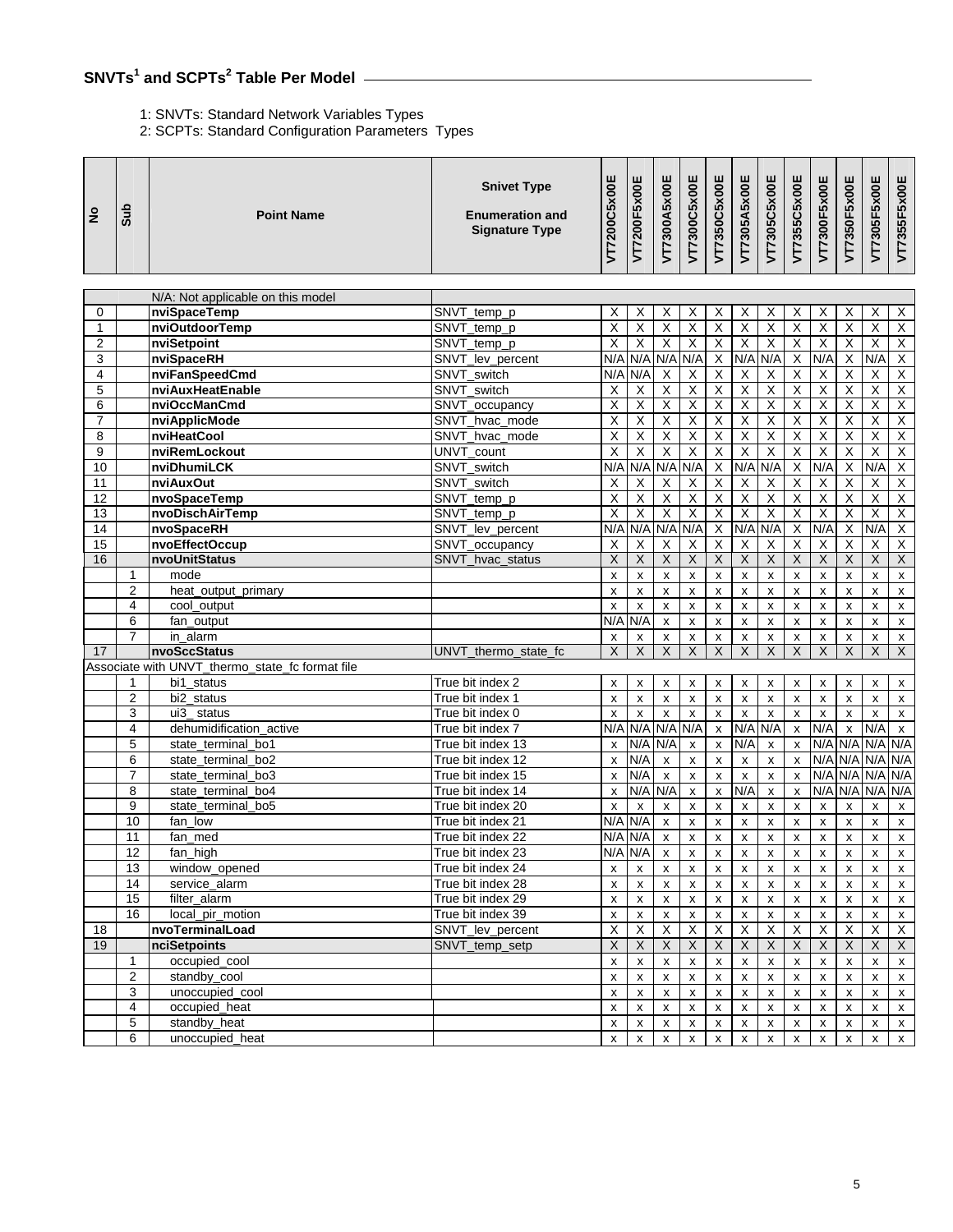| $\epsilon$      | <b>Sub</b>     | <b>Point Name</b>                            | <b>Snivet Type</b><br><b>Enumeration and</b><br><b>Signature Type t</b> | VT7200C5x00E            | VT7200F5x00E              | VT7300A5x00E            | VT7300C5x00E            | VT7350C5x00E            | VT7305A5x00E            | VT7305C5x00E   | VT7355C5x00E            | VT7300F5x00E              | VT7350F5x00E   | VT7305F5x00E            | VT7355F5x00E              |
|-----------------|----------------|----------------------------------------------|-------------------------------------------------------------------------|-------------------------|---------------------------|-------------------------|-------------------------|-------------------------|-------------------------|----------------|-------------------------|---------------------------|----------------|-------------------------|---------------------------|
| 20              |                | nciCfg2FcuZn                                 | UNVT cfg 2 fcu zn                                                       | X                       | $\times$                  | X                       | X                       | $\sf X$                 | $\sf X$                 | $\times$       | $\mathsf{X}$            | $\sf X$                   | $\times$       | X                       | X                         |
|                 |                | Associate with UNVT_cfg_2_fcu_zn format file |                                                                         |                         |                           |                         |                         |                         |                         |                |                         |                           |                |                         |                           |
|                 | 1              | bi1 config                                   | <b>Enumeration Set Used:</b><br>input cfg model a t                     | x                       | X                         | х                       | x                       | x                       | x                       | $\mathsf{x}$   | х                       | $\boldsymbol{\mathsf{x}}$ | X              | х                       | $\mathsf{x}$              |
|                 | $\overline{2}$ | bi2 config                                   | <b>Enumeration Set Used:</b><br>input cfg model b t                     | $\mathsf{x}$            | $\mathsf{x}$              | x                       | X                       | x                       | X                       | $\mathsf{x}$   | X                       | $\boldsymbol{\mathsf{x}}$ | $\mathsf{x}$   | X                       | $\mathsf{x}$              |
|                 | 3              | ui3_config                                   | <b>Enumeration Set Used:</b><br>input_cfg_model_c_t                     | $\mathsf{x}$            | X                         | x                       | $\mathbf{x}$            | X                       | x                       | $\mathsf{x}$   | x                       | $\mathsf{x}$              | $\mathsf{x}$   | x                       | $\mathsf{x}$              |
|                 | 4              | room humidity display                        | <b>Enumeration Set Used:</b><br>off on state t                          |                         |                           |                         | N/A N/A N/A N/A         | $\mathsf{x}$            |                         | N/A N/A        | $\mathsf{x}$            | N/A                       | x              | N/A                     | $\mathsf{x}$              |
|                 | 5              | dehumidification_setpoint                    | SNVT_lev_percent                                                        |                         |                           |                         | N/A N/A N/A N/A         | $\pmb{\mathsf{x}}$      |                         | N/A N/A        | $\pmb{\mathsf{x}}$      | N/A                       | X              | N/A                     | $\pmb{\mathsf{x}}$        |
|                 | 6              | dehumumidification hysterisis                | SNVT lev percent                                                        |                         |                           |                         | N/A N/A N/A N/A         | $\mathsf{x}$            |                         | $N/A$ $N/A$    | $\pmb{\mathsf{x}}$      | N/A                       | $\mathsf{x}$   | N/A                     | $\boldsymbol{\mathsf{x}}$ |
|                 | $\overline{7}$ | dehumidification_max_cooling                 | SNVT_lev_percent                                                        |                         |                           |                         | N/A N/A N/A N/A         | $\mathsf X$             |                         | $N/A$ $N/A$    | $\pmb{\mathsf{x}}$      | N/A                       | $\mathsf{x}$   | N/A                     | $\pmb{\mathsf{x}}$        |
|                 | 8              | calib_room_humidity_sensor                   | SNVT_lev_percent                                                        |                         |                           | N/A N/A N/A N/A         |                         | $\overline{\mathbf{x}}$ |                         | $N/A$ $N/A$    | $\overline{\mathbf{x}}$ | N/A                       | $\pmb{\chi}$   | N/A                     | $\mathsf{x}$              |
| 22              |                | <b>nciSccModel</b>                           | UNVT model info 2                                                       | X                       | $\times$                  | $\times$                | X                       | X                       | $\sf X$                 | $\times$       | $\sf X$                 | $\times$                  | X              | X                       | $\mathsf{X}$              |
|                 |                | Associate with UNVT_model_info_2 format file |                                                                         |                         |                           |                         |                         |                         |                         |                |                         |                           |                |                         |                           |
|                 |                | <b>Thermostat Model</b>                      |                                                                         | x                       | x                         | X                       | X                       | $\pmb{\chi}$            | x                       | x              | x                       | X                         | x              | x                       | $\pmb{\mathsf{X}}$        |
|                 | $\mathfrak{p}$ | <b>Thermostat Software Version</b>           |                                                                         | x                       | x                         | x                       | x                       | x                       | x                       | X              | x                       | X                         | x              | X                       | $\boldsymbol{x}$          |
| 23              |                | nciHvacType                                  | SNVT_hvac_type                                                          | X                       | X                         | Χ                       | X                       | X                       | X                       | Χ              | X                       | X                         | Χ              | X                       | $\overline{X}$            |
| $\overline{24}$ |                | nciSndHrtBt                                  | SNVT_time_sec                                                           | X                       | $\overline{X}$            | $\overline{\mathsf{x}}$ | $\overline{\mathsf{X}}$ | $\overline{X}$          | $\overline{\mathsf{x}}$ | $\overline{X}$ | $\overline{\mathsf{x}}$ | $\overline{\mathsf{x}}$   | $\overline{X}$ | $\overline{\mathsf{x}}$ | $\overline{X}$            |
| 25              |                | nciMinOuttM                                  | SNVT_time_sec                                                           | X                       | $\boldsymbol{\mathsf{X}}$ | X                       | X                       | X                       | X                       | X              | X                       | X                         | X              | X                       | X                         |
| 26              |                | nciRcvHrtBt                                  | SNVT time sec                                                           | X                       | $\overline{\mathsf{x}}$   | χ                       | $\overline{\mathsf{x}}$ | $\overline{\mathsf{x}}$ | $\overline{\mathsf{x}}$ | $\overline{X}$ | $\overline{\mathsf{x}}$ | $\overline{\mathsf{x}}$   | χ              | $\overline{\mathsf{x}}$ | $\overline{X}$            |
| 27              |                | nciMajVer                                    | SCPT_maj_ver                                                            | X                       | X                         | Χ                       | X                       | X                       | Χ                       | X              | X                       | X                         | X              | Χ                       | $\overline{X}$            |
| 28              |                | nciMinVer                                    | SCPT min ver                                                            | $\overline{\mathsf{x}}$ | $\overline{\mathsf{x}}$   | $\overline{\mathsf{x}}$ | $\overline{X}$          | $\overline{X}$          | $\overline{\mathsf{x}}$ | $\overline{X}$ | $\overline{\mathsf{x}}$ | $\overline{\mathsf{x}}$   | $\overline{X}$ | $\overline{\mathsf{x}}$ | $\overline{X}$            |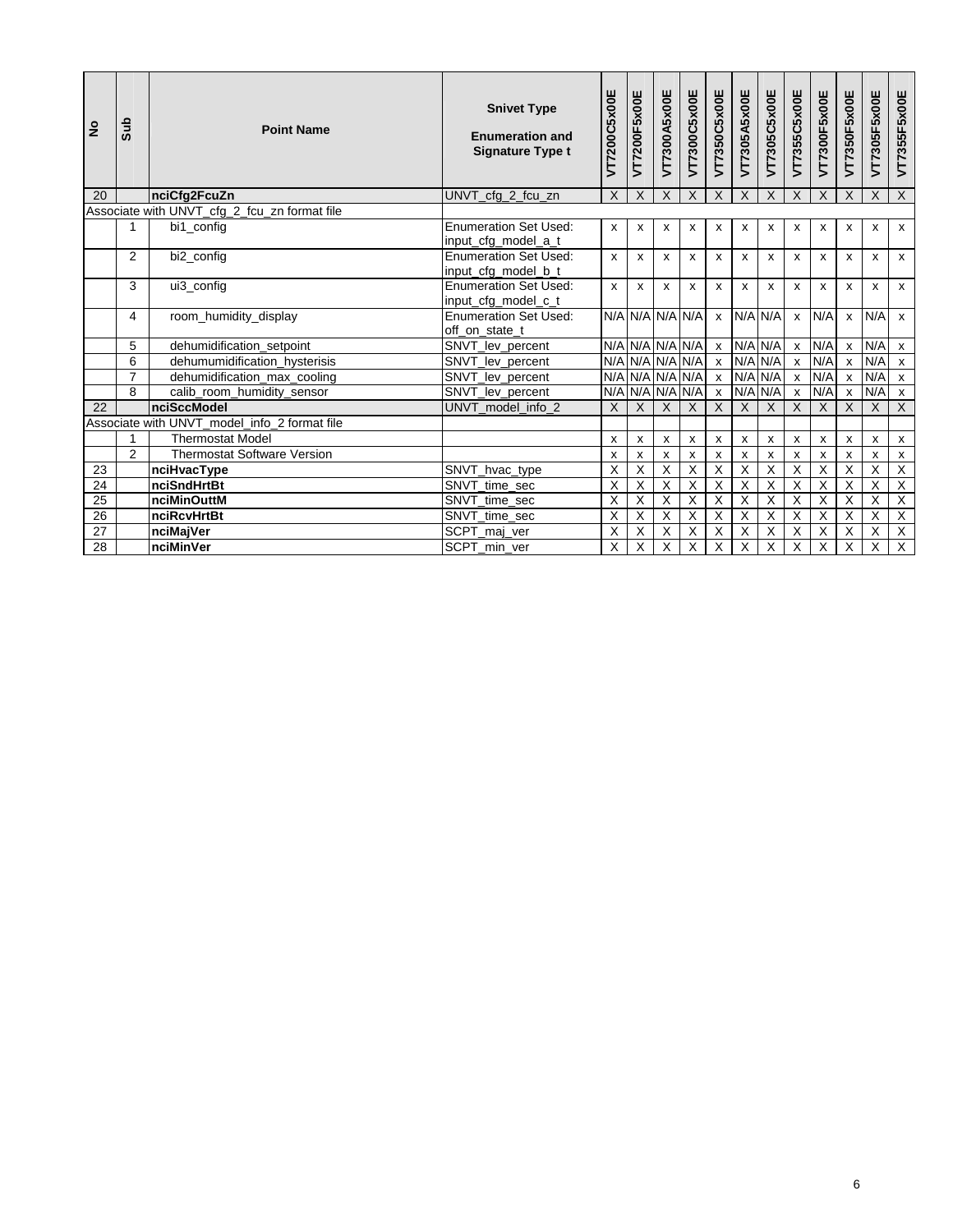| $\mathsf X$<br>$\mathsf X$<br>$\boldsymbol{\mathsf{X}}$<br>$\mathsf X$<br>X<br>$\mathsf X$<br>$\mathsf X$<br>X<br>$\mathsf X$<br>X<br>$\boldsymbol{\mathsf{X}}$<br>21<br>nciCfg1FcuZn<br>UNVT_cfg_1_fcu_zn<br>Associate with UNVT_cfg1_fcu_zn format file<br>password<br>Unsigned-Long<br>1<br>x<br>X<br>x<br>x<br>x<br>X<br>X<br>x<br>х<br>х<br>х<br>N/A N/A N/A N/A<br>$\overline{2}$<br><b>Enumeration Set Used:</b><br>N/A N/A<br>N/A<br>control_type<br>$\mathsf{x}$<br>$\mathsf{x}$<br>$\pmb{\mathsf{x}}$<br>$\mathsf{x}$<br>$\pmb{\chi}$<br>ciri_type_t<br>N/A<br>N/A N/A N/A N/A<br>Unsigned-Short<br>3<br>floating actuator time<br>$\pmb{\chi}$<br>$\pmb{\mathsf{x}}$<br>$\pmb{\mathsf{x}}$<br>$\mathsf{x}$<br>x<br>X<br>$\pmb{\mathsf{x}}$<br>N/A<br>cycles per hour<br><b>Unsigned-Short</b><br>N/A<br>$\pmb{\mathsf{x}}$<br>N/A<br>N/A N/A N/A<br>4<br>$\pmb{\chi}$<br>$\pmb{\mathsf{x}}$<br>$\pmb{\mathsf{x}}$<br>$\pmb{\mathsf{x}}$<br>$\pmb{\chi}$<br>N/A N/A<br>N/A<br>N/A N/A N/A<br><b>Enumeration Set Used:</b><br>$\mathsf{x}$<br>reverse_or_direct_acting_output<br>N/A<br>5<br>$\mathsf{x}$<br>$\mathsf{x}$<br>$\pmb{\mathsf{x}}$<br>da_ra_type_t<br><b>Enumeration Set Used:</b><br>6<br>menu_scroll<br>x<br>x<br>X<br>x<br>X<br>x<br>X<br>X<br>x<br>X<br>X<br>scroll_type_t<br><b>Enumeration Set Used:</b><br>N/A N/A<br>$\overline{7}$<br>auto_mode<br>$\pmb{\mathsf{x}}$<br>$\pmb{\mathsf{x}}$<br>$\pmb{\mathsf{x}}$<br>$\pmb{\mathsf{x}}$<br>x<br>x<br>X<br>x<br>x<br>off_on_state_t<br><b>Enumeration Set Used:</b><br>8<br>temperature_scale<br>$\pmb{\times}$<br>X<br>X<br>x<br>x<br>x<br>x<br>x<br>X<br>X<br>X<br>temp_unit_t | <b>Sub</b><br>$\frac{9}{2}$ | <b>Point Name</b> | <b>Snivet Type</b><br><b>Enumeration and</b><br><b>Signature Type t</b> | VT7200C5x00E | VT7200F5x00E | VT7300A5x00E | VT7300C5x00E | VT7350C5x00E | VT7305A5x00E | VT7305C5x00E | VT7355C5x00E | VT7300F5x00E | VT7350F5x00E | VT7305F5x00E | VT7355F5x00E              |
|----------------------------------------------------------------------------------------------------------------------------------------------------------------------------------------------------------------------------------------------------------------------------------------------------------------------------------------------------------------------------------------------------------------------------------------------------------------------------------------------------------------------------------------------------------------------------------------------------------------------------------------------------------------------------------------------------------------------------------------------------------------------------------------------------------------------------------------------------------------------------------------------------------------------------------------------------------------------------------------------------------------------------------------------------------------------------------------------------------------------------------------------------------------------------------------------------------------------------------------------------------------------------------------------------------------------------------------------------------------------------------------------------------------------------------------------------------------------------------------------------------------------------------------------------------------------------------------------------------------------------------------------------------------|-----------------------------|-------------------|-------------------------------------------------------------------------|--------------|--------------|--------------|--------------|--------------|--------------|--------------|--------------|--------------|--------------|--------------|---------------------------|
|                                                                                                                                                                                                                                                                                                                                                                                                                                                                                                                                                                                                                                                                                                                                                                                                                                                                                                                                                                                                                                                                                                                                                                                                                                                                                                                                                                                                                                                                                                                                                                                                                                                                |                             |                   |                                                                         |              |              |              |              |              |              |              |              |              |              |              | $\mathsf{X}$              |
|                                                                                                                                                                                                                                                                                                                                                                                                                                                                                                                                                                                                                                                                                                                                                                                                                                                                                                                                                                                                                                                                                                                                                                                                                                                                                                                                                                                                                                                                                                                                                                                                                                                                |                             |                   |                                                                         |              |              |              |              |              |              |              |              |              |              |              |                           |
|                                                                                                                                                                                                                                                                                                                                                                                                                                                                                                                                                                                                                                                                                                                                                                                                                                                                                                                                                                                                                                                                                                                                                                                                                                                                                                                                                                                                                                                                                                                                                                                                                                                                |                             |                   |                                                                         |              |              |              |              |              |              |              |              |              |              |              | X                         |
|                                                                                                                                                                                                                                                                                                                                                                                                                                                                                                                                                                                                                                                                                                                                                                                                                                                                                                                                                                                                                                                                                                                                                                                                                                                                                                                                                                                                                                                                                                                                                                                                                                                                |                             |                   |                                                                         |              |              |              |              |              |              |              |              |              |              |              |                           |
|                                                                                                                                                                                                                                                                                                                                                                                                                                                                                                                                                                                                                                                                                                                                                                                                                                                                                                                                                                                                                                                                                                                                                                                                                                                                                                                                                                                                                                                                                                                                                                                                                                                                |                             |                   |                                                                         |              |              |              |              |              |              |              |              |              |              |              |                           |
|                                                                                                                                                                                                                                                                                                                                                                                                                                                                                                                                                                                                                                                                                                                                                                                                                                                                                                                                                                                                                                                                                                                                                                                                                                                                                                                                                                                                                                                                                                                                                                                                                                                                |                             |                   |                                                                         |              |              |              |              |              |              |              |              |              |              |              |                           |
|                                                                                                                                                                                                                                                                                                                                                                                                                                                                                                                                                                                                                                                                                                                                                                                                                                                                                                                                                                                                                                                                                                                                                                                                                                                                                                                                                                                                                                                                                                                                                                                                                                                                |                             |                   |                                                                         |              |              |              |              |              |              |              |              |              |              |              | $\mathsf{x}$              |
|                                                                                                                                                                                                                                                                                                                                                                                                                                                                                                                                                                                                                                                                                                                                                                                                                                                                                                                                                                                                                                                                                                                                                                                                                                                                                                                                                                                                                                                                                                                                                                                                                                                                |                             |                   |                                                                         |              |              |              |              |              |              |              |              |              |              |              |                           |
|                                                                                                                                                                                                                                                                                                                                                                                                                                                                                                                                                                                                                                                                                                                                                                                                                                                                                                                                                                                                                                                                                                                                                                                                                                                                                                                                                                                                                                                                                                                                                                                                                                                                |                             |                   |                                                                         |              |              |              |              |              |              |              |              |              |              |              | X                         |
|                                                                                                                                                                                                                                                                                                                                                                                                                                                                                                                                                                                                                                                                                                                                                                                                                                                                                                                                                                                                                                                                                                                                                                                                                                                                                                                                                                                                                                                                                                                                                                                                                                                                |                             |                   |                                                                         |              |              |              |              |              |              |              |              |              |              |              |                           |
|                                                                                                                                                                                                                                                                                                                                                                                                                                                                                                                                                                                                                                                                                                                                                                                                                                                                                                                                                                                                                                                                                                                                                                                                                                                                                                                                                                                                                                                                                                                                                                                                                                                                |                             |                   |                                                                         |              |              |              |              |              |              |              |              |              |              |              | $\pmb{\mathsf{x}}$        |
|                                                                                                                                                                                                                                                                                                                                                                                                                                                                                                                                                                                                                                                                                                                                                                                                                                                                                                                                                                                                                                                                                                                                                                                                                                                                                                                                                                                                                                                                                                                                                                                                                                                                |                             |                   |                                                                         |              |              |              |              |              |              |              |              |              |              |              | $\pmb{\mathsf{x}}$        |
| pipe_number_main_out_config<br><b>Enumeration Set Used:</b><br>9<br>$\pmb{\times}$<br>x<br>x<br>x<br>x<br>x<br>x<br>x<br>x<br>X<br>x<br>pipe_system_t                                                                                                                                                                                                                                                                                                                                                                                                                                                                                                                                                                                                                                                                                                                                                                                                                                                                                                                                                                                                                                                                                                                                                                                                                                                                                                                                                                                                                                                                                                          |                             |                   |                                                                         |              |              |              |              |              |              |              |              |              |              |              | $\pmb{\mathsf{x}}$        |
| <b>Enumeration Set Used:</b><br>10<br>sequence_of_operation<br>$\pmb{\mathsf{x}}$<br>x<br>$\pmb{\mathsf{x}}$<br>x<br>X<br>$\pmb{\mathsf{x}}$<br>x<br>x<br>X<br>X<br>x<br>seq_operation_t                                                                                                                                                                                                                                                                                                                                                                                                                                                                                                                                                                                                                                                                                                                                                                                                                                                                                                                                                                                                                                                                                                                                                                                                                                                                                                                                                                                                                                                                       |                             |                   |                                                                         |              |              |              |              |              |              |              |              |              |              |              | $\pmb{\mathsf{x}}$        |
| <b>Enumeration Set Used:</b><br>N/A N/A<br>11<br>fan_menu_sequence<br>X<br>x<br>X<br>x<br>X<br>x<br>x<br>$\mathsf{x}$<br>X<br>fan_sequence_t                                                                                                                                                                                                                                                                                                                                                                                                                                                                                                                                                                                                                                                                                                                                                                                                                                                                                                                                                                                                                                                                                                                                                                                                                                                                                                                                                                                                                                                                                                                   |                             |                   |                                                                         |              |              |              |              |              |              |              |              |              |              |              | $\pmb{\mathsf{x}}$        |
| SNVT_temp_p<br>12<br>heat_maximum_setpoint<br>x<br>X<br>$\boldsymbol{\mathsf{x}}$<br>X<br>X<br>X<br>X<br>X<br>X<br>X<br>x                                                                                                                                                                                                                                                                                                                                                                                                                                                                                                                                                                                                                                                                                                                                                                                                                                                                                                                                                                                                                                                                                                                                                                                                                                                                                                                                                                                                                                                                                                                                      |                             |                   |                                                                         |              |              |              |              |              |              |              |              |              |              |              | $\boldsymbol{\mathsf{x}}$ |
| 13<br>cool_minimum_setpoint<br>SNVT_temp_p<br>$\pmb{\mathsf{x}}$<br>$\pmb{\mathsf{x}}$<br>$\pmb{\mathsf{x}}$<br>$\pmb{\mathsf{x}}$<br>x<br>X<br>$\pmb{\mathsf{x}}$<br>$\pmb{\mathsf{x}}$<br>$\pmb{\mathsf{x}}$<br>X<br>X                                                                                                                                                                                                                                                                                                                                                                                                                                                                                                                                                                                                                                                                                                                                                                                                                                                                                                                                                                                                                                                                                                                                                                                                                                                                                                                                                                                                                                       |                             |                   |                                                                         |              |              |              |              |              |              |              |              |              |              |              | $\pmb{\mathsf{x}}$        |
| SNVT_temp_diff_p<br>calib_room_sensor<br>14<br>$\pmb{\chi}$<br>$\pmb{\mathsf{x}}$<br>$\pmb{\mathsf{x}}$<br>$\pmb{\mathsf{x}}$<br>$\pmb{\mathsf{x}}$<br>$\pmb{\mathsf{x}}$<br>$\pmb{\mathsf{x}}$<br>X<br>$\pmb{\mathsf{x}}$<br>$\pmb{\times}$<br>$\pmb{\mathsf{x}}$                                                                                                                                                                                                                                                                                                                                                                                                                                                                                                                                                                                                                                                                                                                                                                                                                                                                                                                                                                                                                                                                                                                                                                                                                                                                                                                                                                                             |                             |                   |                                                                         |              |              |              |              |              |              |              |              |              |              |              | $\pmb{\mathsf{x}}$        |
| 15<br>deadband<br>Unsigned-Short<br>$\pmb{\mathsf{x}}$<br>$\pmb{\mathsf{x}}$<br>$\pmb{\times}$<br>x<br>$\pmb{\mathsf{x}}$<br>x<br>X<br>x<br>X<br>x<br>x                                                                                                                                                                                                                                                                                                                                                                                                                                                                                                                                                                                                                                                                                                                                                                                                                                                                                                                                                                                                                                                                                                                                                                                                                                                                                                                                                                                                                                                                                                        |                             |                   |                                                                         |              |              |              |              |              |              |              |              |              |              |              | $\pmb{\mathsf{x}}$        |
| 16<br><b>Enumeration Set Used:</b><br>$\pmb{\chi}$<br>$\pmb{\times}$<br>$\pmb{\mathsf{x}}$<br>x<br>$\pmb{\mathsf{x}}$<br>x<br>$\pmb{\mathsf{x}}$<br>$\pmb{\mathsf{x}}$<br>setpoint_type<br>x<br>x<br>x<br>permanent_temporary_t                                                                                                                                                                                                                                                                                                                                                                                                                                                                                                                                                                                                                                                                                                                                                                                                                                                                                                                                                                                                                                                                                                                                                                                                                                                                                                                                                                                                                                |                             |                   |                                                                         |              |              |              |              |              |              |              |              |              |              |              | $\pmb{\mathsf{x}}$        |
| setpoint_function<br><b>Enumeration Set Used:</b><br>N/A N/A<br>17<br>X<br>x<br>x<br>x<br>x<br>x<br>x<br>x<br>x<br>setpts_func_t                                                                                                                                                                                                                                                                                                                                                                                                                                                                                                                                                                                                                                                                                                                                                                                                                                                                                                                                                                                                                                                                                                                                                                                                                                                                                                                                                                                                                                                                                                                               |                             |                   |                                                                         |              |              |              |              |              |              |              |              |              |              |              | X                         |
| Unsigned-Short<br>18<br>temporary_occ_time<br>x<br>X<br>x<br>X<br>x<br>x<br>X<br>x<br>X<br>X<br>x                                                                                                                                                                                                                                                                                                                                                                                                                                                                                                                                                                                                                                                                                                                                                                                                                                                                                                                                                                                                                                                                                                                                                                                                                                                                                                                                                                                                                                                                                                                                                              |                             |                   |                                                                         |              |              |              |              |              |              |              |              |              |              |              | $\boldsymbol{\mathsf{x}}$ |
| proportional band<br>19<br>Unsigned-Short<br>$\pmb{\mathsf{x}}$<br>$\pmb{\mathsf{x}}$<br>X<br>$\pmb{\mathsf{x}}$<br>$\pmb{\mathsf{x}}$<br>$\pmb{\mathsf{x}}$<br>X<br>x<br>$\pmb{\mathsf{x}}$<br>$\pmb{\mathsf{x}}$<br>$\pmb{\mathsf{x}}$                                                                                                                                                                                                                                                                                                                                                                                                                                                                                                                                                                                                                                                                                                                                                                                                                                                                                                                                                                                                                                                                                                                                                                                                                                                                                                                                                                                                                       |                             |                   |                                                                         |              |              |              |              |              |              |              |              |              |              |              | $\pmb{\mathsf{X}}$        |
| <b>Enumeration Set Used:</b><br>aux_contact_config<br>$\pmb{\chi}$<br>$\pmb{\mathsf{x}}$<br>20<br>x<br>$\pmb{\mathsf{x}}$<br>$\pmb{\mathsf{x}}$<br>$\pmb{\mathsf{x}}$<br>x<br>$\pmb{\mathsf{x}}$<br>$\pmb{\mathsf{x}}$<br>x<br>$\pmb{\times}$<br>aux contact model a t                                                                                                                                                                                                                                                                                                                                                                                                                                                                                                                                                                                                                                                                                                                                                                                                                                                                                                                                                                                                                                                                                                                                                                                                                                                                                                                                                                                         |                             |                   |                                                                         |              |              |              |              |              |              |              |              |              |              |              | $\pmb{\chi}$              |
| 21<br><b>Enumeration Set Used:</b><br>reheat_time_base<br>x<br>x<br>x<br>x<br>X<br>x<br>x<br>x<br>X<br>x<br>x<br>reheat_option_t                                                                                                                                                                                                                                                                                                                                                                                                                                                                                                                                                                                                                                                                                                                                                                                                                                                                                                                                                                                                                                                                                                                                                                                                                                                                                                                                                                                                                                                                                                                               |                             |                   |                                                                         |              |              |              |              |              |              |              |              |              |              |              | x                         |
| N/A N/A<br><b>Enumeration Set Used:</b><br>$\mathsf{x}$<br>$\pmb{\mathsf{x}}$<br>22<br>fan_mode<br>$\mathsf{x}$<br>$\mathsf{x}$<br>$\mathsf{x}$<br>$\mathsf{x}$<br>x<br>x<br>X<br>fan_mode_t                                                                                                                                                                                                                                                                                                                                                                                                                                                                                                                                                                                                                                                                                                                                                                                                                                                                                                                                                                                                                                                                                                                                                                                                                                                                                                                                                                                                                                                                   |                             |                   |                                                                         |              |              |              |              |              |              |              |              |              |              |              | $\pmb{\mathsf{x}}$        |
| N/A N/A<br>23<br>Enumeration Set Used:<br>auto_fan<br>$\mathbf{x}$<br>$\mathbf{x}$<br>$\mathbf{x}$<br>$\mathbf x$<br>$\mathbf{x}$<br>$\pmb{\mathsf{x}}$<br>$\mathsf x$<br>$\mathsf X$<br>$\pmb{\mathsf{x}}$                                                                                                                                                                                                                                                                                                                                                                                                                                                                                                                                                                                                                                                                                                                                                                                                                                                                                                                                                                                                                                                                                                                                                                                                                                                                                                                                                                                                                                                    |                             |                   |                                                                         |              |              |              |              |              |              |              |              |              |              |              | N/A                       |
| auto_fan_t<br><b>Unsigned-Short</b><br>24<br>pir_standby_time<br>X<br>X<br>X<br>X<br>X<br>X<br>x<br>X<br>X<br>X<br>X                                                                                                                                                                                                                                                                                                                                                                                                                                                                                                                                                                                                                                                                                                                                                                                                                                                                                                                                                                                                                                                                                                                                                                                                                                                                                                                                                                                                                                                                                                                                           |                             |                   |                                                                         |              |              |              |              |              |              |              |              |              |              |              | $\pmb{\mathsf{X}}$        |
| $\overline{25}$<br>Unsigned-Short<br>pir_unoccupied_time<br>$\pmb{\mathsf{x}}$<br>X<br>X<br>$\pmb{\mathsf{x}}$<br>X<br>X<br>x<br>X<br>x<br>X<br>х                                                                                                                                                                                                                                                                                                                                                                                                                                                                                                                                                                                                                                                                                                                                                                                                                                                                                                                                                                                                                                                                                                                                                                                                                                                                                                                                                                                                                                                                                                              |                             |                   |                                                                         |              |              |              |              |              |              |              |              |              |              |              | X                         |
| $\overline{\mathsf{x}}$<br>$\overline{X}$<br>$\overline{X}$<br>$\overline{X}$<br>22<br>nciSccModel<br>UNVT model number<br>X<br>$\mathsf X$<br>$\mathsf X$<br>$\boldsymbol{\mathsf{X}}$<br>X<br>X<br>$\boldsymbol{X}$                                                                                                                                                                                                                                                                                                                                                                                                                                                                                                                                                                                                                                                                                                                                                                                                                                                                                                                                                                                                                                                                                                                                                                                                                                                                                                                                                                                                                                          |                             |                   |                                                                         |              |              |              |              |              |              |              |              |              |              |              | $\mathsf{X}$              |
| <b>Thermostat Model</b><br>1<br>x<br>$\pmb{\mathsf{x}}$<br>$\pmb{\mathsf{x}}$<br>$\pmb{\mathsf{x}}$<br>X<br>х<br>X<br>X<br>X<br>X<br>x                                                                                                                                                                                                                                                                                                                                                                                                                                                                                                                                                                                                                                                                                                                                                                                                                                                                                                                                                                                                                                                                                                                                                                                                                                                                                                                                                                                                                                                                                                                         |                             |                   |                                                                         |              |              |              |              |              |              |              |              |              |              |              | X                         |
| 2<br>Software Version<br>$\pmb{\mathsf{x}}$<br>$\pmb{\mathsf{x}}$<br>$\pmb{\mathsf{x}}$<br>$\pmb{\mathsf{x}}$<br>$\pmb{\mathsf{x}}$<br>$\pmb{\mathsf{x}}$<br>$\pmb{\mathsf{x}}$<br>X<br>X<br>X<br>X                                                                                                                                                                                                                                                                                                                                                                                                                                                                                                                                                                                                                                                                                                                                                                                                                                                                                                                                                                                                                                                                                                                                                                                                                                                                                                                                                                                                                                                            |                             |                   |                                                                         |              |              |              |              |              |              |              |              |              |              |              | $\pmb{\mathsf{x}}$        |
| $\overline{X}$<br>$\overline{X}$<br>$\overline{X}$<br>$\overline{\mathsf{x}}$<br>$\overline{X}$<br>$\overline{X}$<br>$\overline{X}$<br>nciHvacType<br>Χ<br>X<br>$\boldsymbol{\mathsf{X}}$<br>X<br>23<br>SNVT_hvac_type                                                                                                                                                                                                                                                                                                                                                                                                                                                                                                                                                                                                                                                                                                                                                                                                                                                                                                                                                                                                                                                                                                                                                                                                                                                                                                                                                                                                                                         |                             |                   |                                                                         |              |              |              |              |              |              |              |              |              |              |              | $\mathsf X$               |
| 24<br>nciSndHrtBt<br>SNVT_time_sec<br>X<br>$\overline{X}$<br>X<br>X<br>X<br>X<br>X<br>X<br>X<br>X<br>X                                                                                                                                                                                                                                                                                                                                                                                                                                                                                                                                                                                                                                                                                                                                                                                                                                                                                                                                                                                                                                                                                                                                                                                                                                                                                                                                                                                                                                                                                                                                                         |                             |                   |                                                                         |              |              |              |              |              |              |              |              |              |              |              | X                         |
| $\overline{X}$<br>$\overline{X}$<br>$\overline{\mathsf{x}}$<br>$\overline{X}$<br>$\overline{\mathsf{x}}$<br>25<br>SNVT_time_sec<br>X<br>X<br>X<br>X<br>X<br>nciMinOuttM<br>$\boldsymbol{\mathsf{X}}$<br>$\overline{X}$<br>$\overline{\mathsf{x}}$<br>SNVT_time_sec                                                                                                                                                                                                                                                                                                                                                                                                                                                                                                                                                                                                                                                                                                                                                                                                                                                                                                                                                                                                                                                                                                                                                                                                                                                                                                                                                                                             |                             |                   |                                                                         |              |              |              |              |              |              |              |              |              |              |              | $\mathsf X$               |
| 26<br>nciRcvHrtBt<br>$\boldsymbol{\mathsf{X}}$<br>$\boldsymbol{\mathsf{X}}$<br>$\boldsymbol{\mathsf{X}}$<br>$\boldsymbol{\mathsf{X}}$<br>X<br>$\boldsymbol{\mathsf{X}}$<br>X<br>X<br>$\boldsymbol{\mathsf{X}}$<br>27<br>nciMajVer<br>$\mathsf X$<br>SCPT_maj_ver<br>X<br>X<br>X<br>X<br>X<br>X<br>X<br>X<br>X<br>X                                                                                                                                                                                                                                                                                                                                                                                                                                                                                                                                                                                                                                                                                                                                                                                                                                                                                                                                                                                                                                                                                                                                                                                                                                                                                                                                             |                             |                   |                                                                         |              |              |              |              |              |              |              |              |              |              |              | $\mathsf X$<br>X          |
| $\overline{X}$<br>$\overline{X}$<br>$\overline{X}$<br>$\overline{\mathsf{x}}$<br>$\overline{X}$<br>$\overline{X}$<br>$\overline{X}$<br>$\overline{X}$<br>$\overline{X}$<br>28<br>nciMinVer<br>SCPT_min_ver<br>X<br>X                                                                                                                                                                                                                                                                                                                                                                                                                                                                                                                                                                                                                                                                                                                                                                                                                                                                                                                                                                                                                                                                                                                                                                                                                                                                                                                                                                                                                                           |                             |                   |                                                                         |              |              |              |              |              |              |              |              |              |              |              | $\overline{X}$            |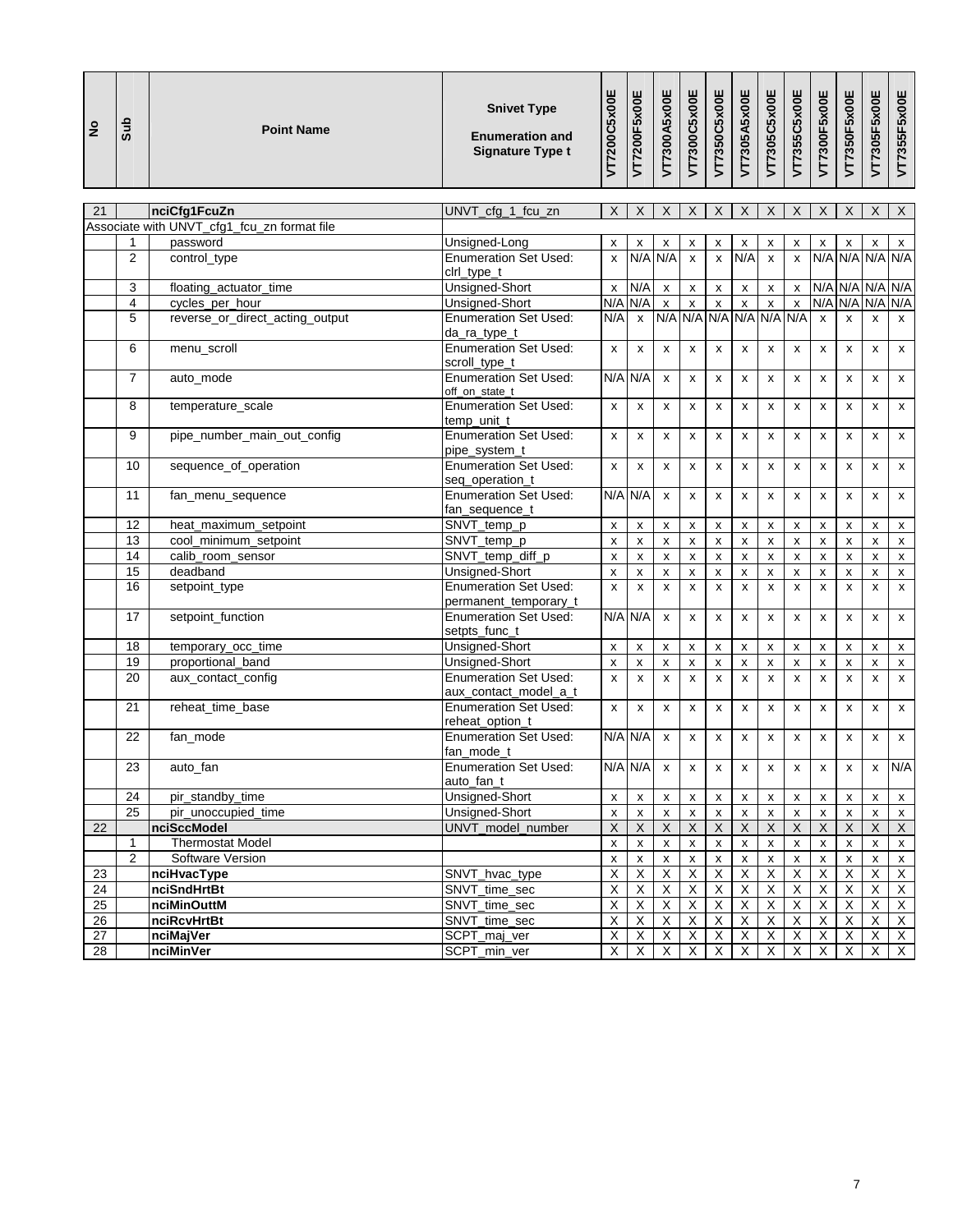| <b>Parameter</b>                     | <b>Variable Name</b>                            | <b>Function</b>                                                                                                                                                                                                                                                                                                                                                                                                                                                                                                                                                                                                                                                                                                                                                                                                                                                                        |
|--------------------------------------|-------------------------------------------------|----------------------------------------------------------------------------------------------------------------------------------------------------------------------------------------------------------------------------------------------------------------------------------------------------------------------------------------------------------------------------------------------------------------------------------------------------------------------------------------------------------------------------------------------------------------------------------------------------------------------------------------------------------------------------------------------------------------------------------------------------------------------------------------------------------------------------------------------------------------------------------------|
| Room<br>Temperature                  | network input<br>SNVT_temp_p<br>nviSpaceTemp    | This input network variable provides a network remote temperature<br>➤<br>value to the thermostat. When linked of written to, the internal<br>temperature reading (internal sensor) is no longer used.<br>Valid Range: 40 to 122°F (-40 to 50°C)<br>➤<br>Default Null (release) Value: 621.81°F (327.67°C or 0x7FFF)<br>$\blacktriangleright$<br>This network variable is subject to the Receive HeartBeat Time,<br>⋗<br>nviRcvHrtBt.                                                                                                                                                                                                                                                                                                                                                                                                                                                  |
| Outdoor Air<br>Temperature           | network input<br>SNVT_temp_p<br>nviOutdoorTemp  | This input network variable provides outdoor air temperature<br>$\blacktriangleright$<br>information to the thermostat from a network value temperature<br>value. The device will automatically display the value on its display<br>when linked.<br>Valid Range: 40 to 122°F (-40 to 50°C)<br>➤<br>Default Null (release) Value: 621.81°F (327.67°C or 0x7FFF)<br>➤                                                                                                                                                                                                                                                                                                                                                                                                                                                                                                                    |
| Occupied<br>Cool & Heat<br>Setpoints | network Input<br>SNVT_temp_p<br>nviSetpoint     | This input network variable is used to allow the occupied<br>↘<br>temperature setpoints only to be changed via the network from a<br>single analog value. (Note: the Stand-By and Unoccupied setpoints<br>are not changed). The corresponding heating and cooling values<br>are derived from the minimum deadband configuration value<br>Default Null Value: 621.81°F (327.67°C or 0x7FFF)<br>≻<br>Ex. If the minimum deadband configuration value = $2 \text{ }^{\circ}$ F and<br>$\blacktriangleright$<br>nviSetpoint = $70^{\circ}$ F.<br>The resulting Occupied heating setpoint will equal 69 °F which is<br>derived from 70 $\degree$ F minus 1/2 the minimum deadband configuration<br>value of 2 °F<br>The resulting Occupied cooling setpoint will equal 71 °F which is<br>derived from 70 $\degree$ F plus $\frac{1}{2}$ the minimum deadband configuration<br>value of 2 °F |
| Room<br>Humidity                     | network input<br>SNVT_lev_percent<br>nviSpaceRH | This input network variable is the measured room humidity in<br>$\blacktriangleright$<br>percent monitored by the thermostat.<br>Valid Range: 5 to 90%<br>$\blacktriangleright$<br>Default Null Value: +163.835 (0x7FFF)<br>➤<br>This network variable is subject to the Receive HeartBeat Time,<br>↘<br>nviRcvHrtBt                                                                                                                                                                                                                                                                                                                                                                                                                                                                                                                                                                   |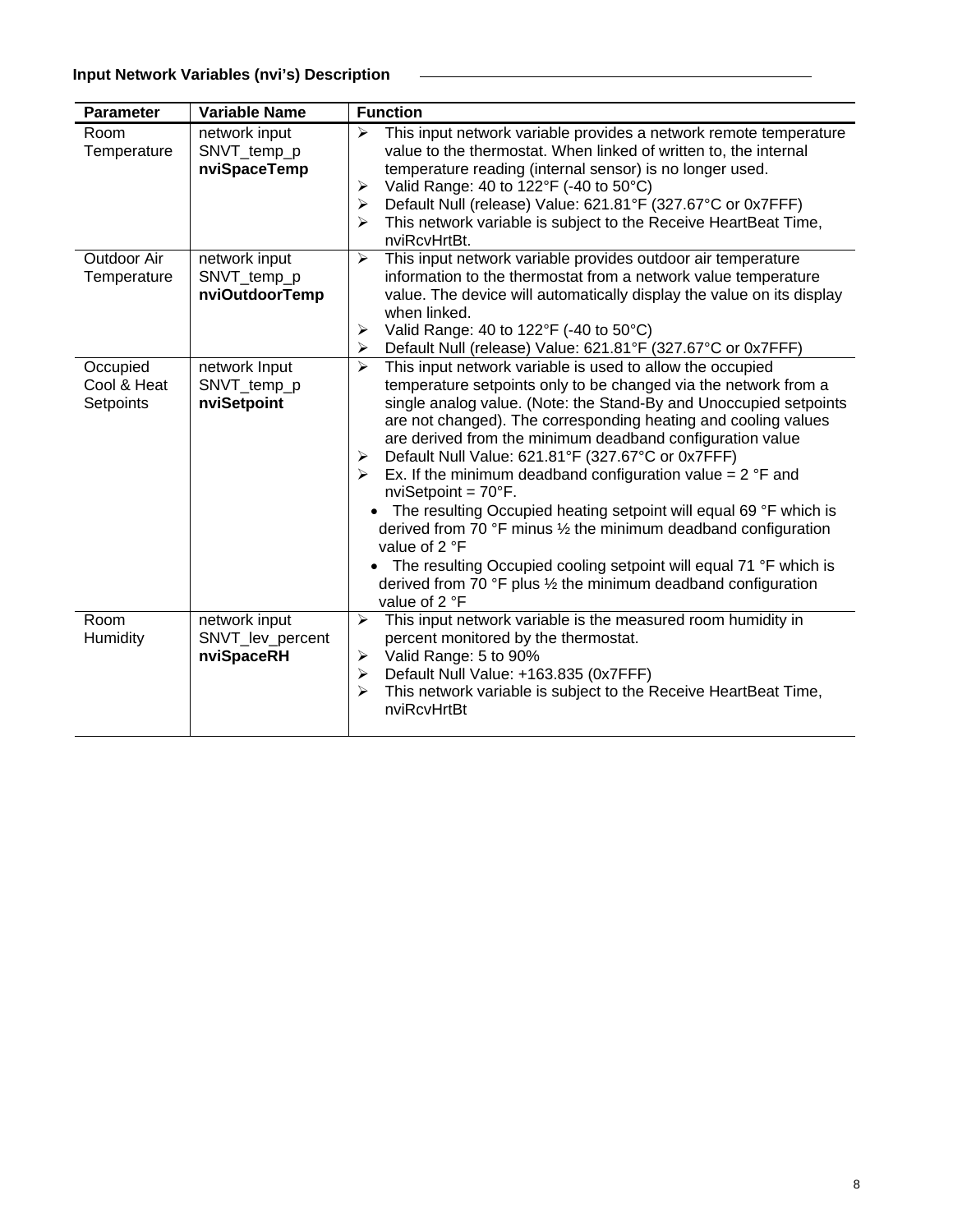| <b>Parameter</b> | <b>Variable Name</b>                           | <b>Function</b>      |                       |                                                              |         |                   |                                                                                                                                                                                                                                                                             |  |  |  |
|------------------|------------------------------------------------|----------------------|-----------------------|--------------------------------------------------------------|---------|-------------------|-----------------------------------------------------------------------------------------------------------------------------------------------------------------------------------------------------------------------------------------------------------------------------|--|--|--|
| Fan Mode         | network input<br>SNVT_switch<br>nviFanSpeedCmd | ⋗<br>➤<br>➤<br>⋗     | Valid Range:          | Default Null Value: AUTO (state = 0xFF)                      |         |                   | This input network variable is used to connect an external fan<br>speed switch to the node or to allow any supervisory device to<br>override the fan speed controlled by the node's control algorithm.<br>This input is used in conjunction with FanMenu bit in nciGenOpts. |  |  |  |
|                  |                                                | Fan<br>Menu<br>Value | <b>State</b>          | Value                                                        | Percent | Equivalent        | <b>Requested Speed</b>                                                                                                                                                                                                                                                      |  |  |  |
|                  |                                                | $\pmb{0}$            | $\mathbf 0$           | N/A                                                          | N/A     |                   | Off - Not Used                                                                                                                                                                                                                                                              |  |  |  |
|                  |                                                |                      | 1                     | $\overline{0}$                                               | 0%      |                   | Off - Not Used                                                                                                                                                                                                                                                              |  |  |  |
|                  |                                                |                      | 1                     | 1 to 66                                                      |         | 0.5 to 33%        | Low                                                                                                                                                                                                                                                                         |  |  |  |
|                  |                                                |                      | 1                     | 67 to 133                                                    |         | 33.5 to 66.5%     | Medium                                                                                                                                                                                                                                                                      |  |  |  |
|                  |                                                |                      | 1                     | 134 to 200                                                   |         | 67 to 100%        | High                                                                                                                                                                                                                                                                        |  |  |  |
|                  |                                                |                      | 1                     | 201 to 255                                                   | 100%    |                   | 3 - Not Used                                                                                                                                                                                                                                                                |  |  |  |
|                  |                                                |                      | 0xFF                  | N/A                                                          | N/A     |                   | Auto - Not Used                                                                                                                                                                                                                                                             |  |  |  |
|                  |                                                | 1                    | 0                     | n/                                                           | N/A     |                   | Off - Not Used                                                                                                                                                                                                                                                              |  |  |  |
|                  |                                                |                      | 1<br>1                | $\Omega$<br>0 to 100                                         | 0%      | 0.5 to 50%        | Off-Not Used<br>Low                                                                                                                                                                                                                                                         |  |  |  |
|                  |                                                |                      | 1                     | 101 to 200                                                   |         | 50.5 to 100%      | High                                                                                                                                                                                                                                                                        |  |  |  |
|                  |                                                |                      | 1                     | 201 to 255                                                   | 100%    |                   | 2 - Not Used                                                                                                                                                                                                                                                                |  |  |  |
|                  |                                                |                      | 0xFF                  | N/A                                                          | N/A     |                   | Auto - Not Used                                                                                                                                                                                                                                                             |  |  |  |
|                  |                                                | $\overline{2}$       | 0                     | N/A                                                          | N/A     |                   | Off - Not Used                                                                                                                                                                                                                                                              |  |  |  |
|                  |                                                |                      | 1                     | 0<br>1 to 66                                                 | 0%      | 0.5 to 33%        | Off - Not Used<br>Low                                                                                                                                                                                                                                                       |  |  |  |
|                  |                                                |                      | 1<br>1                | 67 to 133                                                    |         | 33.5 to 66.5%     | Medium                                                                                                                                                                                                                                                                      |  |  |  |
|                  |                                                |                      | 1                     | 134 to 200                                                   |         | 67 to 100%        | High                                                                                                                                                                                                                                                                        |  |  |  |
|                  |                                                |                      | 1                     | 201 to 255                                                   | 100%    |                   | 3 - Not Used                                                                                                                                                                                                                                                                |  |  |  |
|                  |                                                |                      | 0xFF                  | N/A                                                          | N/A     |                   | Auto                                                                                                                                                                                                                                                                        |  |  |  |
|                  |                                                | 3                    | $\mathbf 0$           | n/                                                           | N/A     |                   | Off-Not Used                                                                                                                                                                                                                                                                |  |  |  |
|                  |                                                |                      | 1<br>1                | 0<br>0 to 100                                                | 0%      | 0.5 to 50%        | Off-Not Used<br>Low                                                                                                                                                                                                                                                         |  |  |  |
|                  |                                                |                      | 1                     | 101 to 200                                                   |         | 50.5 to 100%      | High                                                                                                                                                                                                                                                                        |  |  |  |
|                  |                                                |                      | 1                     | 201 to 255                                                   | 100%    |                   | 2 - Not Used                                                                                                                                                                                                                                                                |  |  |  |
|                  |                                                |                      | 0xFF                  | N/A                                                          | N/A     |                   | Auto                                                                                                                                                                                                                                                                        |  |  |  |
|                  |                                                | 4                    | 0                     | n/                                                           | N/A     |                   | Off-Not Used                                                                                                                                                                                                                                                                |  |  |  |
|                  |                                                |                      | 1<br>1                | 0<br>1 to 200                                                | 0%      | 0.5 to 100%       | Off - Not Used<br>On (High)                                                                                                                                                                                                                                                 |  |  |  |
|                  |                                                |                      | 1                     | 201 to 255                                                   | 100%    |                   | On - Not Used                                                                                                                                                                                                                                                               |  |  |  |
|                  |                                                |                      | 0xFF                  | N/A                                                          | N/A     |                   | Auto                                                                                                                                                                                                                                                                        |  |  |  |
| Sequence of      | network input                                  | ≻                    |                       | This input network variable is used to enable or disable the |         |                   |                                                                                                                                                                                                                                                                             |  |  |  |
| Operation        | SNVT switch                                    |                      | auxiliary heat stage. |                                                              |         |                   |                                                                                                                                                                                                                                                                             |  |  |  |
|                  | nviAuxHeatEnable <sup>1</sup>                  | ➤<br>➤               |                       | Default Null Value: AUTO (state = 0xFF)                      |         |                   | This input is used in conjunction with nviHeatCool and SeqOper.                                                                                                                                                                                                             |  |  |  |
|                  |                                                | ➤                    |                       | Set value to 100% for both On & Off state                    |         |                   |                                                                                                                                                                                                                                                                             |  |  |  |
|                  |                                                | ➤                    | Valid Range:          |                                                              |         |                   |                                                                                                                                                                                                                                                                             |  |  |  |
|                  |                                                |                      |                       |                                                              |         |                   |                                                                                                                                                                                                                                                                             |  |  |  |
|                  |                                                | <b>State</b>         | Value                 |                                                              |         |                   | <b>Auxiliary Heat Operation</b><br>Disabled - Not Used                                                                                                                                                                                                                      |  |  |  |
|                  |                                                | 0<br>1               | N/A<br>0%             |                                                              |         | <b>Disabled</b>   |                                                                                                                                                                                                                                                                             |  |  |  |
|                  |                                                | 1                    | 1 to 99%              |                                                              |         |                   | Partially Enabled - Not Used                                                                                                                                                                                                                                                |  |  |  |
|                  | See note 1 below                               | 1                    | 100%                  |                                                              |         | Enabled           |                                                                                                                                                                                                                                                                             |  |  |  |
|                  |                                                | 0xFF                 | N/A                   |                                                              |         | Enabled (invalid) |                                                                                                                                                                                                                                                                             |  |  |  |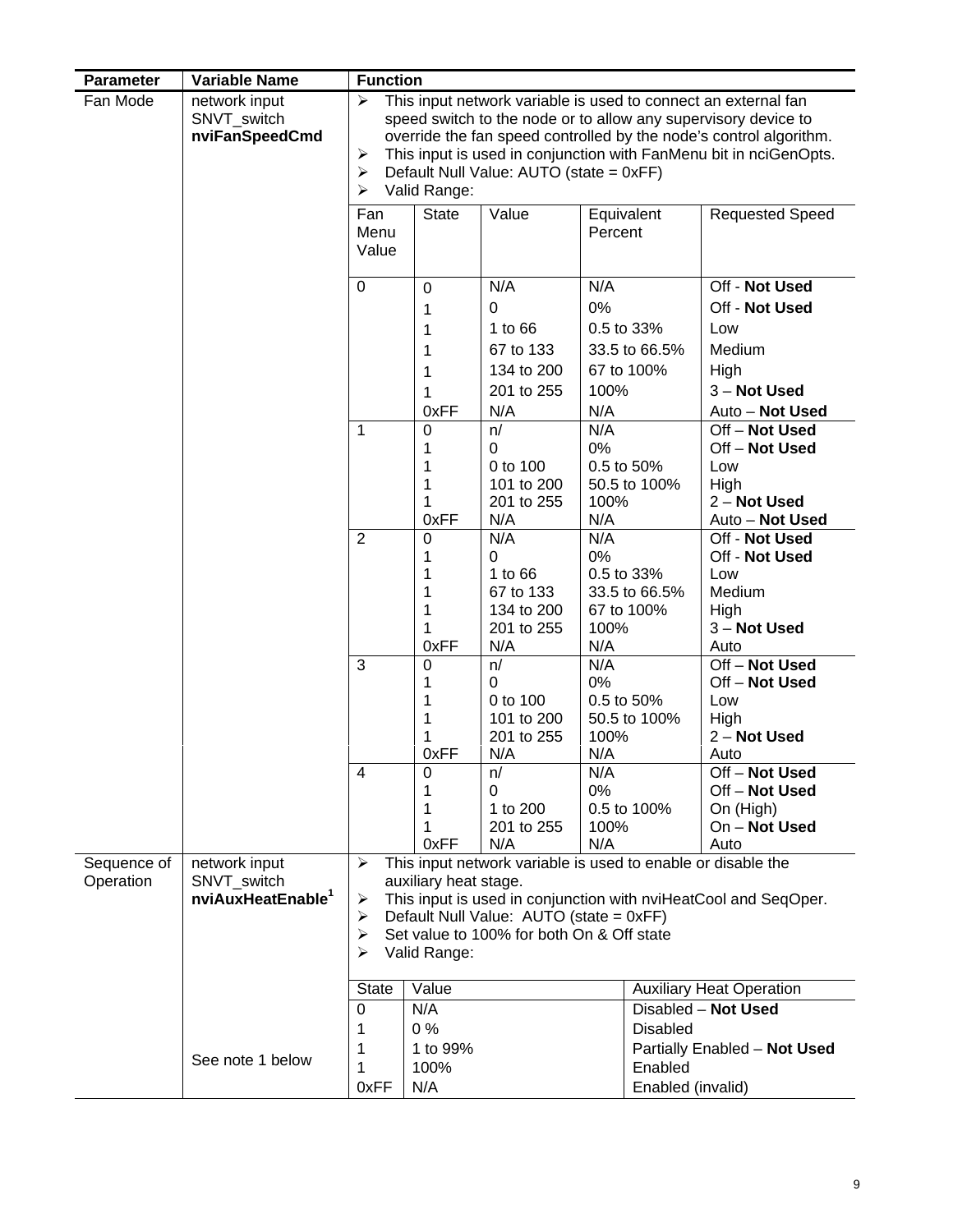| Parameter            | <b>Variable Name</b>                             | <b>Function</b>                                                                                                                                                                                                                                                                                                                                                                                                                                                                                                                                                                                                                                                                                                                                                                                                                                                          |
|----------------------|--------------------------------------------------|--------------------------------------------------------------------------------------------------------------------------------------------------------------------------------------------------------------------------------------------------------------------------------------------------------------------------------------------------------------------------------------------------------------------------------------------------------------------------------------------------------------------------------------------------------------------------------------------------------------------------------------------------------------------------------------------------------------------------------------------------------------------------------------------------------------------------------------------------------------------------|
| Occupancy<br>Command | network input<br>SNVT_occupancy<br>nviOccManCmd  | This input network variable is used to command the Space<br>➤<br>Comfort Controller into different occupancy modes. It is typically<br>set by a supervisory node to remotely control the occupancy<br>modes to override the local occupancy routines of the thermostat.<br>➤<br>Default Null Value: OC_NUL = 0xFF<br>➤<br>Valid Range:<br>$0 = OC\_OCCUPIED*$<br>$1 = OC_UNOCCUPIED$ )<br>$2 = OC$ _BYPASS – Not Used<br>$3 = OC$ STANDY – Not Used<br>0xFF = OC_NUL (Release to internal occupancy)**<br>* OC_OCCUPIED and OC_UNOCCUPIED commands will<br>always have full authority over the local occupancy routines<br>of the thermostat may they be a local input or a PIR cover.<br>** OC_NUL command will release the thermostat to use its<br>own internal occupancy routine driven from one of the digital<br>input or a PIR cover installed on board.          |
| System Mode          | network input<br>SNVT_hvac_mode<br>nviApplicMode | This network variable input is used to coordinate the Space<br>➤<br>Comfort Controller with any node that may need to control the<br>heat/cool changeover of the unit.<br>This input is used in conjunction with nviHeatCool and SeqOper.<br>➤<br>Default Null Value: HVAC_AUTO.<br>➤<br>This network variable is subject to the receive heartbeat time,<br>➤<br>nciRcvHrtBt<br>➤<br>Valid Range:<br>$0 = HVAC_AUTO$<br>$1 = HVAC_HEAT$<br>2 = HVAC_MRNG_WRMUP - Not Used<br>$3 = HVAC$ <sub>_COOL</sub><br>4 = HVAC_NIGHT_PURGE - Not Used<br>5 = HVAC_PRE_COOL - Not Used<br>$6 = HVAC_OFF$<br>$7 = HVAC_TEST - Not Used$<br>8 = HVAC_EMERG_HEAT - Not Used<br>$9 = HVAC_FAN_ONLY - Not Used$<br>12 = HVAC_MAX_HEAT - Not Used<br>13 = HVAC_ECONOMY - Not Used<br>$14 = HVAC_DEHUMID - Not Used)$<br>$15 = HVAC_CALIBRATE - Not Used)$<br>$0xFF = HVAC_NUL - Not Used$ |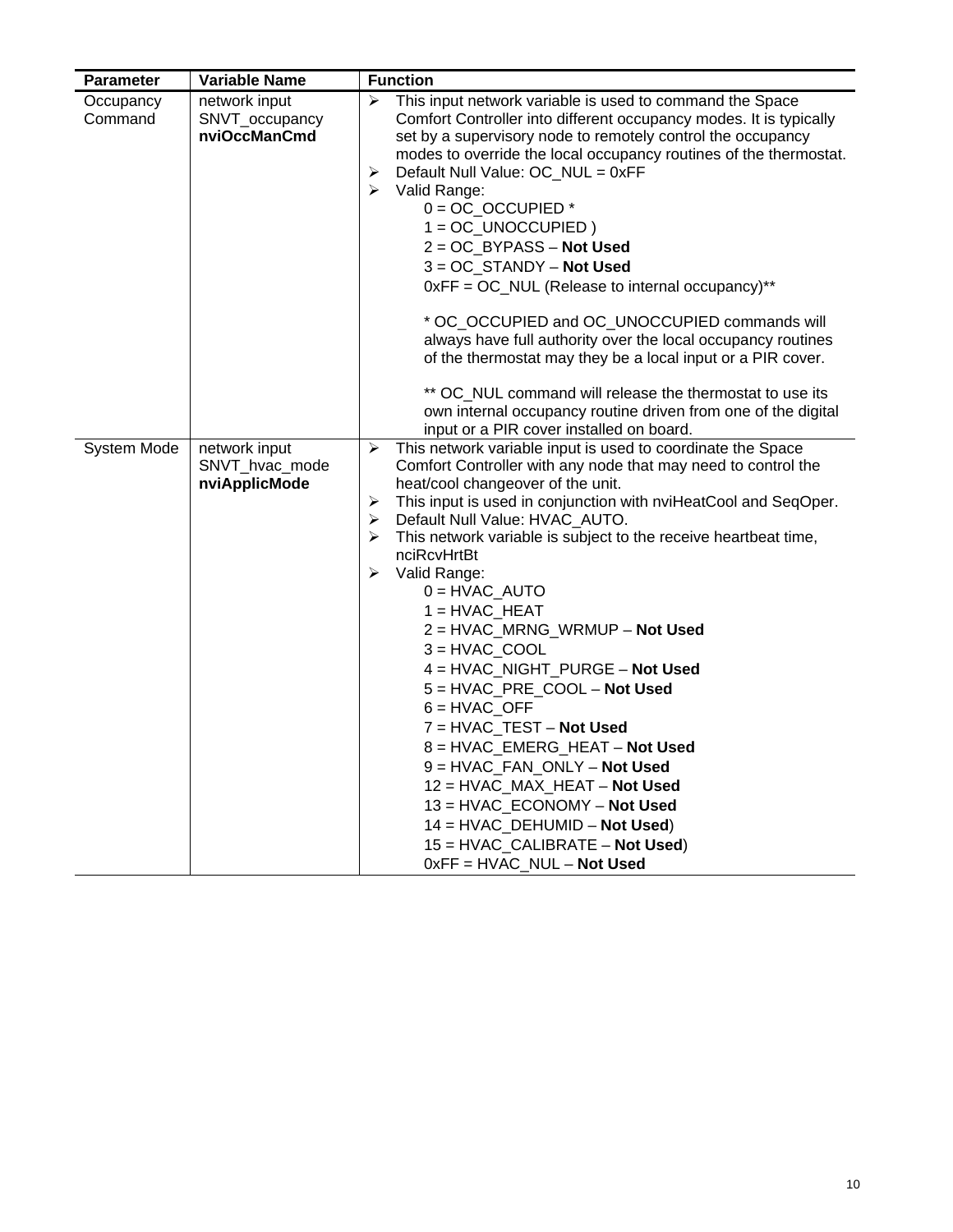| <b>Parameter</b>                          | <b>Variable Name</b>                                                            | <b>Function</b>                                                                                                                                                                                                                                                                                                                                                                                                                                                                                                                                                                                                                                                                                                                                                                                                                                                                                                                  |  |  |  |  |  |  |  |  |  |
|-------------------------------------------|---------------------------------------------------------------------------------|----------------------------------------------------------------------------------------------------------------------------------------------------------------------------------------------------------------------------------------------------------------------------------------------------------------------------------------------------------------------------------------------------------------------------------------------------------------------------------------------------------------------------------------------------------------------------------------------------------------------------------------------------------------------------------------------------------------------------------------------------------------------------------------------------------------------------------------------------------------------------------------------------------------------------------|--|--|--|--|--|--|--|--|--|
| Sequence of<br>operation                  | network input<br>SNVT_hvac_mode<br>nviHeatCool <sup>1</sup><br>See note 1 below | ➤<br>This network variable input is used to coordinate the Space<br>Comfort Controller with any node that may need to control the<br>heat/cool changeover of the unit. This input is overridden by<br>nviApplicMode, unless nviApplicMode is HVAC_AUTO. If<br>nviApplicMode is HVAC_AUTO, then nviHeatCool determines the<br>effective mode of the unit.<br>Default Null Value: HVAC_AUTO.<br>➤<br>This network variable is subject to the receive heartbeat time,<br>➤<br>nciRcvHrtBt<br>Valid Range:<br>➤<br>$0 = HVAC$ AUTO<br>$1 = HVAC_HEAT$<br>2 = HVAC_MRNG_WRMUP - Not Used<br>$3 = HVAC$ COOL<br>4 = HVAC_NIGHT_PURGE - Not Used<br>5 = HVAC PRE COOL - Not Used<br>$6 = HVAC$ OFF<br>7 = HVAC TEST - Not Used<br>8 = HVAC_EMERG_HEAT - Not Used<br>9 = HVAC_FAN_ONLY - Not Used<br>12 = HVAC_MAX_HEAT - Not Used<br>$0xFF = HVAC_NUL - Not Used$<br>This network variable input is used to enable or disable user<br>➤ |  |  |  |  |  |  |  |  |  |
| Remote<br>Lockout                         | network input<br>SNVT_count<br>nviRemLockout                                    | access to thermostat<br>Default Null Value: Level 0.<br>➤<br>Valid Range:<br>➤<br>Fan Mode<br>Occupied<br>System<br>Unoccupied<br>Level<br>Temperature<br>Mode<br>Override<br>Settings<br>Setpoints<br>Settings<br>Yes access<br>Yes access<br>Yes access<br>0<br>Yes access<br>1<br>Yes access<br>Yes access<br>Yes access<br>No access<br>$\overline{2}$<br>Yes access<br>No access<br>No access<br>Yes access<br>3<br>No access<br>Yes access<br>No access<br>No access<br>4<br>No access<br>No access<br>No access<br>Yes access                                                                                                                                                                                                                                                                                                                                                                                             |  |  |  |  |  |  |  |  |  |
| Dehumidificati<br>on Lockout              | network input<br>SNVT_switch<br>nviDhumiLCK                                     | 5<br>No access<br>No access<br>No access<br>No access<br>≻<br>This network variable input is used to enable or disable<br>dehumidification<br>Default Null Value: Dehumidification not allowed<br>➤<br>Set value to 100% for both On & Off state<br>≻<br>Valid Range:<br>➤<br>State $=0$ = Dehumidification not allowed<br>(Thermostat's default value)                                                                                                                                                                                                                                                                                                                                                                                                                                                                                                                                                                          |  |  |  |  |  |  |  |  |  |
| Auxiliary<br>Contact<br>Remote<br>Control | network input<br>SNVT_switch<br>nviAuxOut                                       | State = $1 =$ Dehumidification allowed<br>This network variable input is used remotely command the<br>➤<br>Auxiliary Output (BO5).<br><b>NOTE</b> Auxiliary Contact configuration NEEDS to be set to 5 for this<br>function to operate ( $5 =$ Output to follow secondary network<br>occupancy command)<br>Set value to 100% for both On & Off state<br>➤<br>Default Null Value: Auxiliary contact Off<br>➤<br>➤<br>Valid Range:<br>State = $0$ = Auxiliary contact Off (Thermostat's default value)<br>State = $1$ = Auxiliary contact On                                                                                                                                                                                                                                                                                                                                                                                       |  |  |  |  |  |  |  |  |  |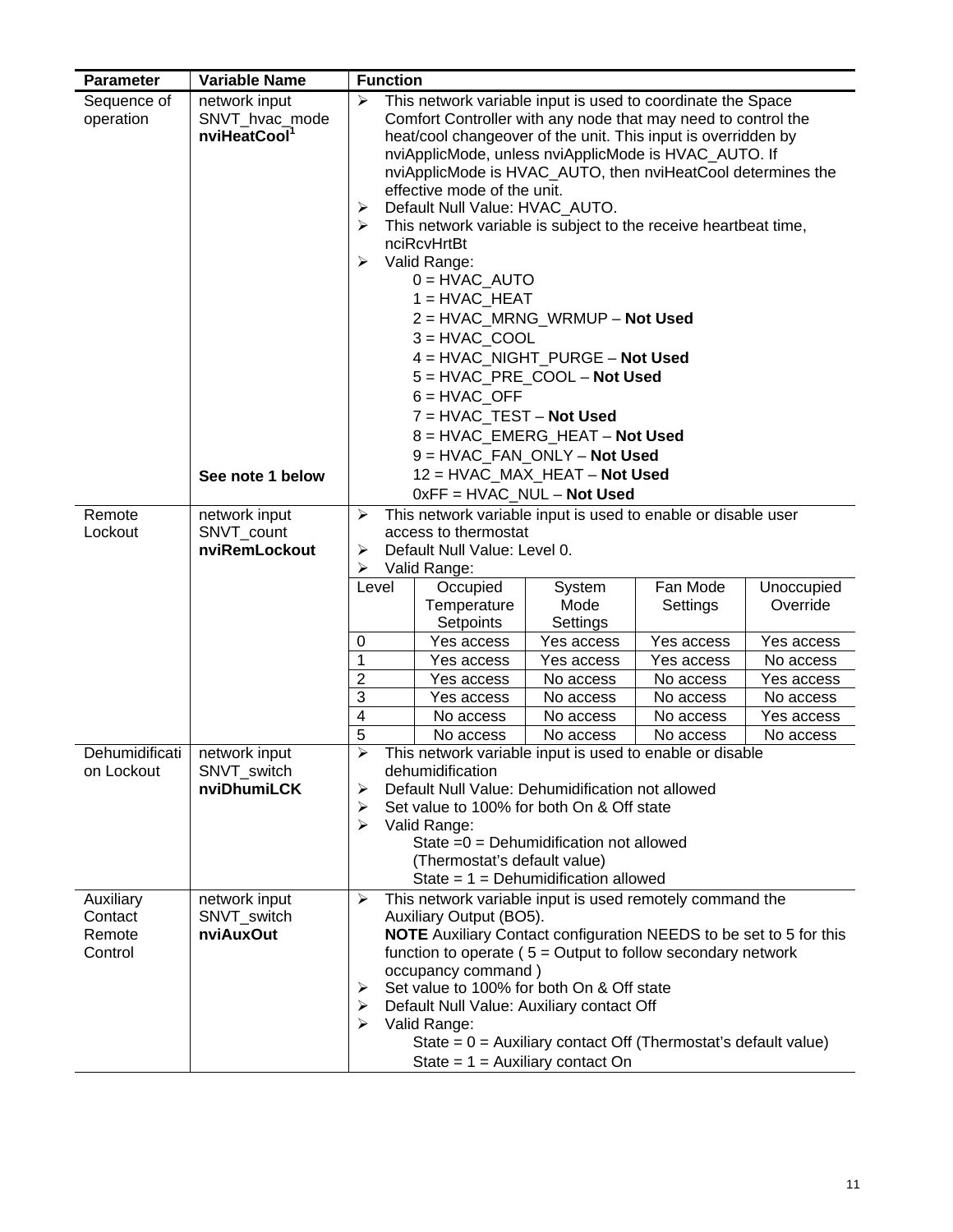# **Output Network Variables (nvo's) Description**

All output network variables will be updated no faster than the Minimum Send Time (nciMinOutTm) configuration value.

An output network variable will be transmitted immediately when its value has changed significantly (manufacturer's defined). Additionally, this variable will also be transmitted as a heartbeat output on a regular basis as dictated by the Maximum Send Time (nciSndHrtBt) configuration value.

| <b>Parameter</b>    | <b>Variable Name</b>           | <b>Function</b>                                                                                                                               |
|---------------------|--------------------------------|-----------------------------------------------------------------------------------------------------------------------------------------------|
| Room<br>Temperature | network output<br>SNVT_temp_p  | This output network variable is used to monitor the effective space<br>➤<br>temperature sensor that the Space Comfort Controller is using for |
|                     | nvoSpaceTemp                   | control. This output echoes the value of the input.                                                                                           |
|                     |                                | Valid Range: 14 to 122°F (-10 to 50°C)<br>➤                                                                                                   |
|                     |                                | The value 621.07°F (327.67°C or 0x7FFF) will be sent as an<br>➤                                                                               |
|                     |                                | invalid value in case of a sensor failure.                                                                                                    |
| Supply              | network output                 | This output network variable is used to monitor the temperature of<br>$\blacktriangleright$                                                   |
| Temperature         | SNVT_temp_p                    | the air that leaves the Space Comfort Controller                                                                                              |
|                     | nvoDischAirTemp                | NOTE: UI3 needs to be configured to (SS) Supply air sensor                                                                                    |
|                     |                                | monitoring                                                                                                                                    |
|                     |                                | Valid Range: -40 to 122°F (-40 to 50°C)<br>$\blacktriangleright$                                                                              |
|                     |                                | The value 621.81°F (327.67°C or 0x7FFF) will be sent as an invalid<br>➤                                                                       |
|                     |                                | value in case of a sensor failure.                                                                                                            |
| Room                | network output                 | This output network variable indicates the space humidity in<br>➤                                                                             |
| Humidity            | SNVT_lev_percent<br>nvoSpaceRH | percent.<br>Valid Range: 0 to 100%.<br>➤                                                                                                      |
|                     |                                | The value $0x7FF = +163.835\%$ will be set as an invalid value to<br>➤                                                                        |
|                     |                                | indicate a humidity sensor failure.                                                                                                           |
| Effective           | network output                 | $\blacktriangleright$<br>This output network variable is used to indicate the actual                                                          |
| Occupancy           | SNVT_occupancy                 | occupancy mode of the unit. This information is typically reported                                                                            |
|                     | nvoEffectOccup                 | to a supervisory controller or provided to another Space Comfort                                                                              |
|                     |                                | Controller to coordinate the operation of multiple units                                                                                      |
|                     |                                | $\blacktriangleright$<br>Valid Range:                                                                                                         |
|                     |                                | $0 = OC$ OCCUPIED                                                                                                                             |
|                     |                                | $1 = OC_UNOCCUPIED$                                                                                                                           |
|                     |                                | $2 = OC_BYPASS1$                                                                                                                              |
|                     |                                | $3 = OC_STANDBY$                                                                                                                              |
|                     |                                |                                                                                                                                               |
|                     |                                | Note 1: OC_BYPASS can be initiated by either nviOccManCmd or a<br>local input. NvoEffectOccup will only be in OC_BYPASS for the               |
|                     |                                | duration of the ToccTime (nciGenOpts), until reinitiated by either a                                                                          |
|                     |                                | transition of the local input or an update to nviOccManCmd.                                                                                   |
| <b>Unit Status</b>  | SNVT hvac status               | This output network variable is available to report the Space<br>≻                                                                            |
| network             | nvoUnitStatus                  | Comfort Controller status. It combines the operating mode, the                                                                                |
| output              |                                | capacity of heating and cooling used and an indication if any                                                                                 |
|                     |                                | alarms are present in the object.                                                                                                             |
|                     |                                | Name<br>Valid Value<br>Sub                                                                                                                    |
|                     |                                | HVAC_AUTO<br>01<br>mode                                                                                                                       |
|                     |                                | HVAC HEAT                                                                                                                                     |
|                     |                                | HVAC MRNG WRMUP - Not Used                                                                                                                    |
|                     |                                | <b>HVAC COOL</b>                                                                                                                              |
|                     |                                | HVAC_NIGHT_PURGE - Not Used                                                                                                                   |
|                     |                                | HVAC_PRE_COOL - Not Used                                                                                                                      |
|                     |                                | HVAC HVAC OFF                                                                                                                                 |
|                     |                                | HVAC HVAC TEST - Not Used                                                                                                                     |
|                     |                                | HVAC HVAC EMERG HEAT - Not Used                                                                                                               |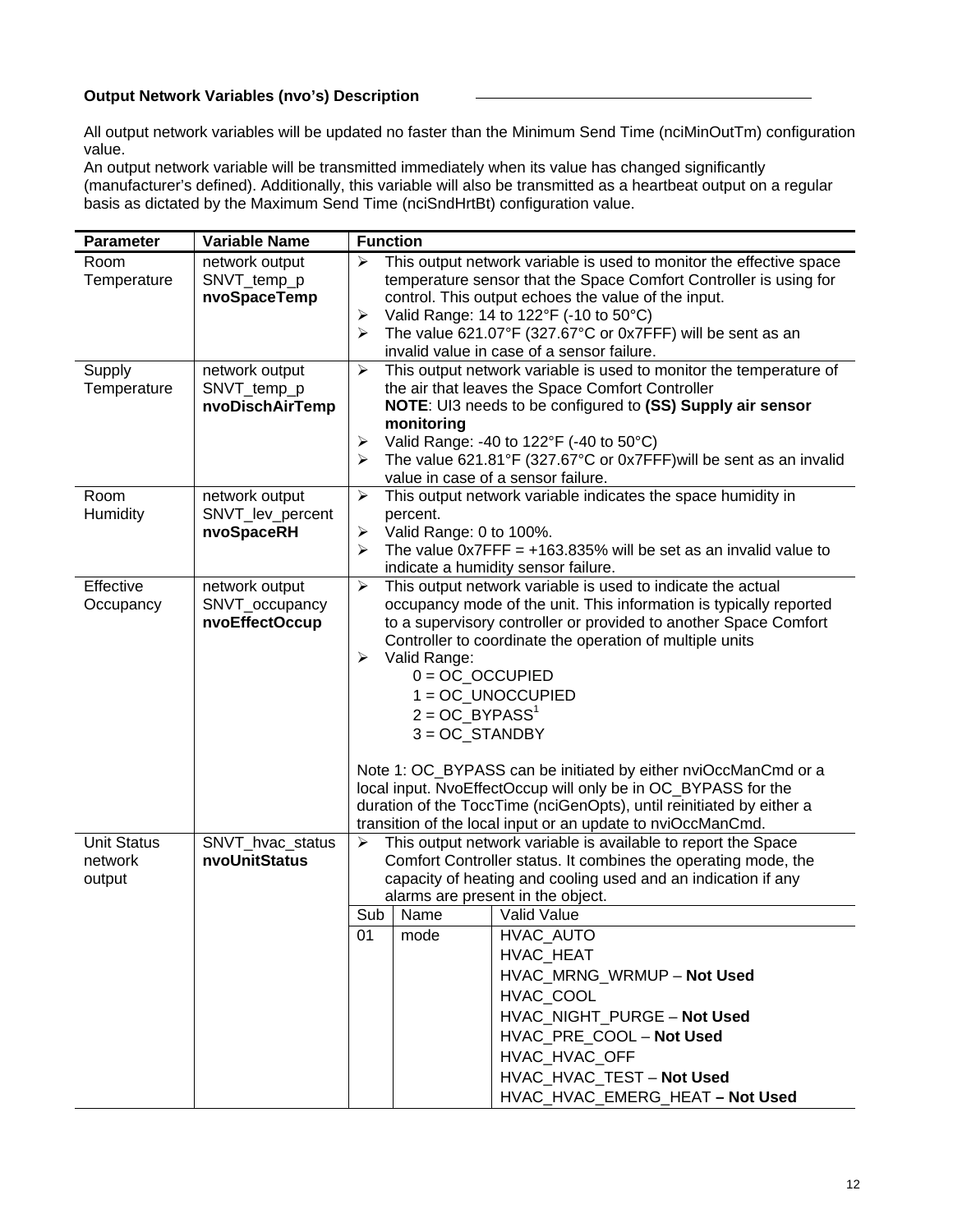| <b>Parameter</b>   | <b>Variable Name</b> | <b>Function</b>       |                                         |                          |                                                                     |                       |  |  |  |
|--------------------|----------------------|-----------------------|-----------------------------------------|--------------------------|---------------------------------------------------------------------|-----------------------|--|--|--|
| <b>Unit Status</b> | SNVT_hvac_status     | Sub                   | Name                                    | Valid Value              |                                                                     |                       |  |  |  |
| network            | nvoUnitStatus        |                       |                                         |                          | HVAC_FAN_ONLY - Not Used                                            |                       |  |  |  |
| output             |                      |                       |                                         |                          | HVAC_MAX_HEAT - Not Used                                            |                       |  |  |  |
|                    |                      | 02:                   | heat_output                             |                          | 0-100%, 0x7FFF (Invalid)                                            |                       |  |  |  |
|                    |                      |                       | primary                                 |                          |                                                                     |                       |  |  |  |
|                    |                      | 03                    | heat_output<br>secondary                | <b>Not Used</b>          |                                                                     |                       |  |  |  |
|                    |                      | 04                    | cool_output:                            | 0-100%, 0x7FFF (Invalid) |                                                                     |                       |  |  |  |
|                    |                      | 05                    | econ output                             | <b>Not Used</b>          |                                                                     |                       |  |  |  |
|                    |                      | 06                    | fan_output                              | 0-100%, 0x7FFF (Invalid) |                                                                     |                       |  |  |  |
|                    |                      | 07                    | In alarm                                |                          | 0 (No alarms)                                                       |                       |  |  |  |
|                    |                      |                       |                                         |                          | 1 (Alarm On)                                                        |                       |  |  |  |
|                    |                      |                       |                                         |                          | 0x7FF (Alarming disabled) - Not Used                                |                       |  |  |  |
| Thermostat's       | network output       | ➤                     |                                         |                          | This network variable output is used to report the Space Comfort    |                       |  |  |  |
| I/O status         | UNVT_thermo_         |                       | Controller inputs' and outputs' status. |                          |                                                                     |                       |  |  |  |
|                    | state_fc             | Sub                   | Name                                    |                          | Valid value                                                         | <b>True Bit Index</b> |  |  |  |
|                    | nvoSccStatus         | 01                    | bi1 status                              |                          | $0 =$ activated<br>$1 = not activated$                              | $\overline{2}$        |  |  |  |
|                    |                      | 02                    | bi2 status                              |                          | $0 =$ activated<br>$1 = not activated$                              | $\mathbf{1}$          |  |  |  |
|                    |                      | 03                    | ui3 status                              |                          | $0 =$ activated                                                     | $\overline{0}$        |  |  |  |
|                    |                      |                       |                                         |                          | $1 = not activated$                                                 |                       |  |  |  |
|                    |                      | 04                    | dehumidification                        |                          | $0 = \text{Off}$                                                    | $\overline{7}$        |  |  |  |
|                    |                      |                       | active                                  |                          | $1 = On$                                                            |                       |  |  |  |
|                    |                      | 05                    | state terminal bo1                      |                          | $0 = \text{Off}$                                                    | 13                    |  |  |  |
|                    |                      |                       |                                         |                          | $1 = On$                                                            |                       |  |  |  |
|                    |                      | 06                    | state terminal bo2                      |                          | $0 = \text{Off}$<br>$1 = On$                                        | 12                    |  |  |  |
|                    |                      | 07                    | state terminal bo3                      |                          | $0 = \text{Off}$<br>$1 = On$                                        | 15                    |  |  |  |
|                    |                      | 08                    | state terminal bo4                      |                          | $0 = \text{Off}$<br>$1 = On$                                        | 14                    |  |  |  |
|                    |                      | 09                    | state terminal bo5                      |                          | $0 = \text{Off}$                                                    | 20                    |  |  |  |
|                    |                      |                       |                                         |                          | $1 = On$                                                            |                       |  |  |  |
|                    |                      | 10                    | fan low                                 |                          | $0 = \text{Off}$                                                    | 21                    |  |  |  |
|                    |                      | 11                    | fan med                                 |                          | $1 = On$<br>$0 = \text{Off}$                                        | 22                    |  |  |  |
|                    |                      |                       |                                         |                          | $1 = On$                                                            |                       |  |  |  |
|                    |                      | 12                    | fan high                                |                          | $0 = \text{Off}$                                                    | 23                    |  |  |  |
|                    |                      |                       |                                         |                          | $1 = On$                                                            |                       |  |  |  |
|                    |                      | 13                    | window opened                           |                          | $0 = No$ alarm                                                      | $\overline{24}$       |  |  |  |
|                    |                      |                       |                                         |                          | $1 =$ Alarm on                                                      |                       |  |  |  |
|                    |                      | 14                    | service alarm                           |                          | $0 = No$ alarm                                                      | 28                    |  |  |  |
|                    |                      |                       |                                         |                          | $1 =$ Alarm on                                                      |                       |  |  |  |
|                    |                      | 15                    | filter alarm                            |                          | $0 = No$ alarm<br>$1 =$ Alarm on                                    | $\overline{29}$       |  |  |  |
|                    |                      | 16                    | local pir motion                        |                          | $0 = No$ motion<br>$1 = Motion$                                     | 39                    |  |  |  |
| Heating/           | network output       | $\blacktriangleright$ |                                         |                          | This output indicates the current heat/cool energy demand of the    |                       |  |  |  |
| Cooling            | SNVT_lev_percent     |                       |                                         |                          | unit. Positive values indicate that cooling energy is in use by the |                       |  |  |  |
| demand             | nvoTerminalLoad      |                       |                                         |                          | space comfort controller, while negative values indicate that       |                       |  |  |  |
|                    |                      |                       |                                         |                          | heating energy is in use by the space comfort controller.           |                       |  |  |  |
|                    |                      | ➤                     | Valid Range: -100% to 100%              |                          |                                                                     |                       |  |  |  |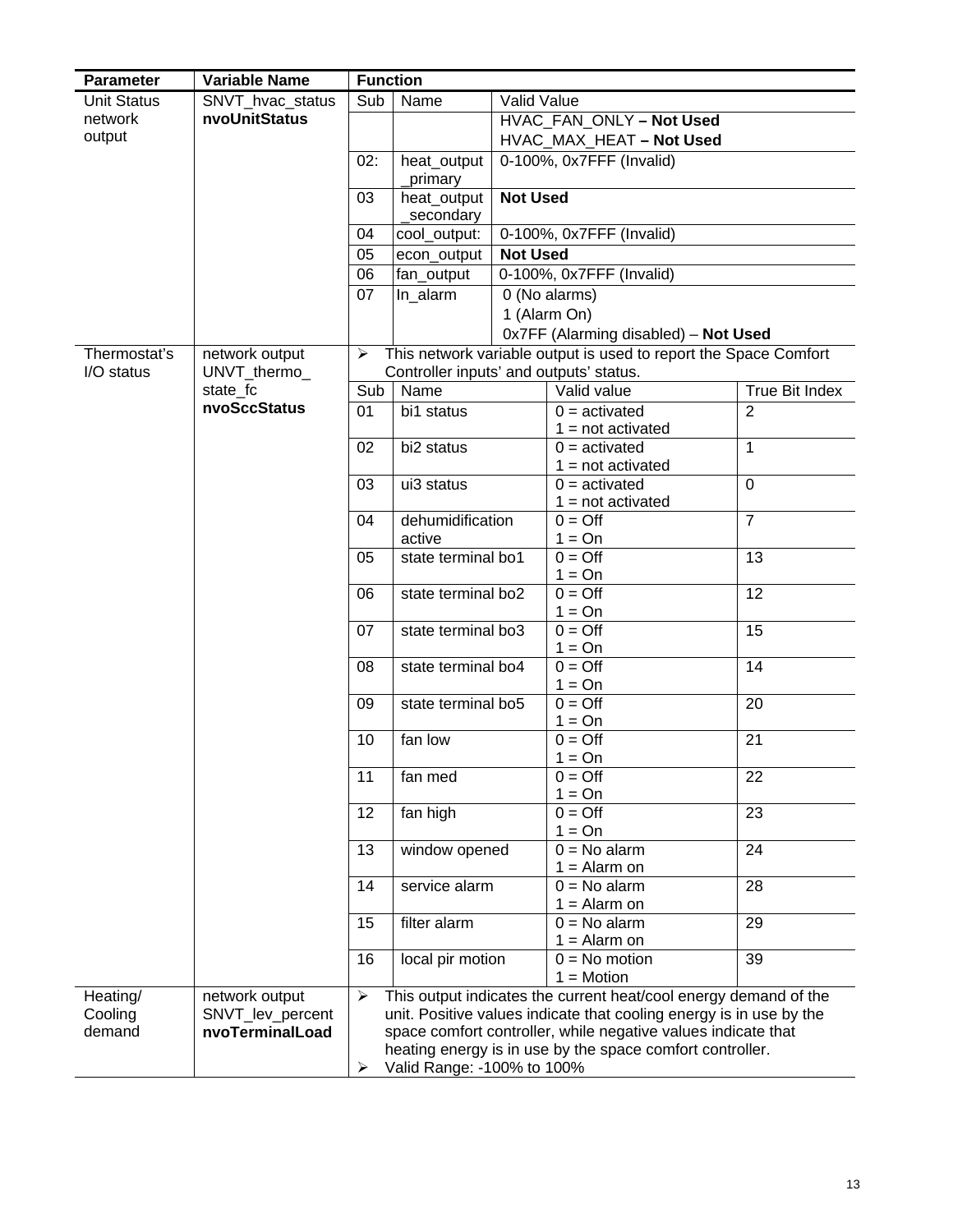# **Configuration Properties (nci's) Description**

| <b>Parameter</b>         | <b>Variable Name</b> | <b>Function</b> |                                                                                                                    |               |                                                         |  |                   |
|--------------------------|----------------------|-----------------|--------------------------------------------------------------------------------------------------------------------|---------------|---------------------------------------------------------|--|-------------------|
| Temperature<br>Setpoints | network input config | ⋗               | This configuration property defines the space temperature<br>setpoints for various heat, cool and occupancy modes. |               |                                                         |  |                   |
|                          | SNVT_temp_setpt      | ➤               | Valid Range and Default values:                                                                                    |               |                                                         |  |                   |
|                          | <b>nciSetPts</b>     | Sub             | Name                                                                                                               |               | Valid Range                                             |  | Default value     |
|                          |                      | 01              | occupied_cool                                                                                                      |               | 54 to 100°F                                             |  | 75°F (24.0°C)     |
|                          |                      |                 |                                                                                                                    |               | $(12 \text{ to } 37.5^{\circ}\text{C})$                 |  |                   |
|                          |                      | 02              | standby_cool                                                                                                       |               | 54 to 100°F                                             |  | 78°F (25.5°C)     |
|                          |                      | 03              | unoccupied_cool                                                                                                    |               | $(12 \text{ to } 37.5^{\circ} \text{C})$<br>54 to 100°F |  | 80°F (26.5°C)     |
|                          |                      |                 |                                                                                                                    |               | $(12 \text{ to } 37.5^{\circ} \text{C})$                |  |                   |
|                          |                      | 04              | occupied_heat                                                                                                      |               | 40 to 90°F<br>$(4.5 \text{ to } 32^{\circ}\text{C})$    |  | 72°F (22.0°C)     |
|                          |                      | 05              | standby_heat                                                                                                       |               | 40 to 90°F                                              |  | 69°F (20.5°C)     |
|                          |                      |                 |                                                                                                                    |               | $(4.5 \text{ to } 32^{\circ}\text{C})$                  |  |                   |
|                          |                      | 06              | unoccupied_heat                                                                                                    |               | 40 to 90°F                                              |  | 62°F (16.5°C)     |
| RH Model                 | network input config | ➤               | This configuration property defines the space humidity parameters                                                  |               | $(4.5 \text{ to } 32^{\circ}\text{C})$                  |  |                   |
| Options                  |                      |                 | and their settings.                                                                                                |               |                                                         |  |                   |
|                          | UNVT_cfg_2_fcu_zn    | ➤               | Valid Range and Default values:                                                                                    |               |                                                         |  |                   |
|                          | NciCfg2FcuZn         | Sub             | Name                                                                                                               |               | Valid Range                                             |  | Default value     |
|                          |                      | 01              | bi1 config                                                                                                         |               | $0 = \text{None}$                                       |  | $0 = \text{None}$ |
|                          |                      |                 |                                                                                                                    |               | $1 =$ Rem NSB                                           |  |                   |
|                          |                      |                 |                                                                                                                    |               | $2 = Motion NO$<br>$3 = Motion NC$                      |  |                   |
|                          |                      |                 |                                                                                                                    |               | $4 =$ Window                                            |  |                   |
|                          |                      | 02              | bi2 config                                                                                                         |               | $0 = \text{None}$                                       |  | $0 = \text{None}$ |
|                          |                      |                 |                                                                                                                    |               | $1 = Door$ Dry                                          |  |                   |
|                          |                      |                 |                                                                                                                    |               | $2 =$ Override                                          |  |                   |
|                          |                      |                 |                                                                                                                    |               | $3 =$ Filter                                            |  |                   |
|                          |                      | 03              | ui3 config                                                                                                         |               | $4 =$ Service<br>$0 = \text{None}$                      |  | $0 = \text{None}$ |
|                          |                      |                 |                                                                                                                    |               | $1 = COC/NH$                                            |  |                   |
|                          |                      |                 |                                                                                                                    |               | $2 = COC/NC$                                            |  |                   |
|                          |                      |                 |                                                                                                                    |               | $3 = COS$                                               |  |                   |
|                          |                      |                 |                                                                                                                    |               | $4 = SS$                                                |  |                   |
|                          |                      | 04              | room humidity display                                                                                              |               | $0 = Not active$<br>$1 =$ Active                        |  | $0 = Not active$  |
|                          |                      | 05              | dehumidification<br>setpoint                                                                                       |               | 30 to 100% RH                                           |  | 50% RH            |
|                          |                      | 06              | dehumidification<br>hysterisys                                                                                     |               | 2 to 20% RH                                             |  | 5% RH             |
|                          |                      | 07              | dehumidification max<br>cooling                                                                                    | 20 to 100% RH |                                                         |  | 100% RH           |
|                          |                      | 08              | calib room humidity<br>sensor                                                                                      |               | $-15$ to $+15%$ RH                                      |  | 0% RH             |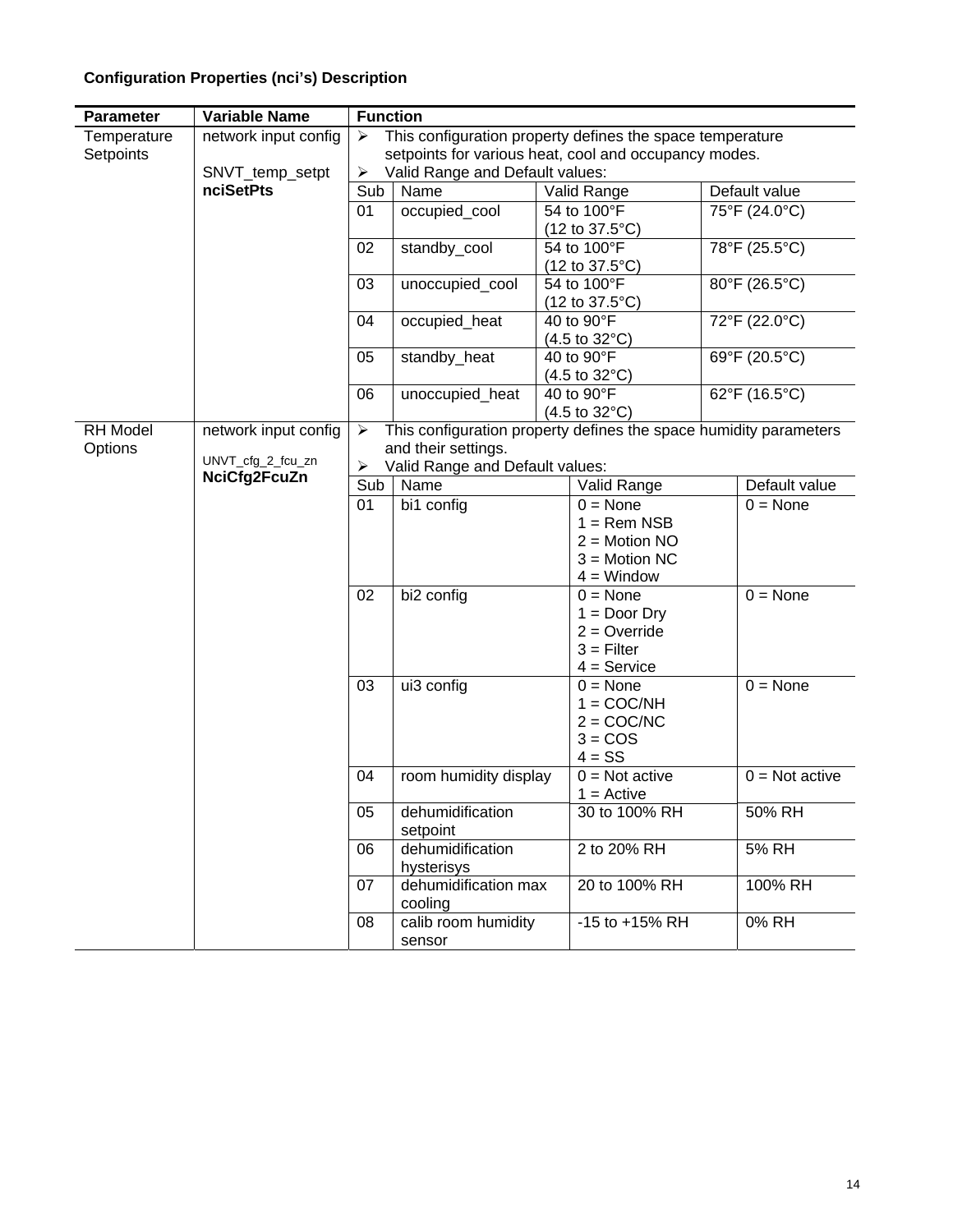| Parameter     | <b>Variable Name</b>              | <b>Function</b> |                                                             |                                                                                                                                                                                |                                      |
|---------------|-----------------------------------|-----------------|-------------------------------------------------------------|--------------------------------------------------------------------------------------------------------------------------------------------------------------------------------|--------------------------------------|
| Thermostat    | network input config              | ➤               | This configuration property defines the thermostat's common |                                                                                                                                                                                |                                      |
| Common        |                                   |                 | configuration parameters and their settings.                |                                                                                                                                                                                |                                      |
| Configuration | UNVT_cfg_1_fcu_zn<br>nciCfg1FcuZn | ➤               | Valid Range and Default values:                             |                                                                                                                                                                                |                                      |
| Parameters    |                                   | Sub             | Name                                                        | Valid Range                                                                                                                                                                    | Default value                        |
|               |                                   | 01              | password                                                    | 0 to 1000                                                                                                                                                                      | $\mathbf 0$                          |
|               |                                   | 02              | control type                                                | $0 = On/Off Control$                                                                                                                                                           | $0 = On/Off$                         |
|               |                                   |                 |                                                             | $1 =$ Floating Control                                                                                                                                                         | Control                              |
|               |                                   | 03              | floating actuator time                                      | 0.5 to 9 minutes (0.5<br>increments)                                                                                                                                           | 1.5 minutes                          |
|               |                                   | 04              | cycles per hour                                             | 3, 4, 5, 6, 7 and 8<br><b>CPH</b>                                                                                                                                              | 4 CPH                                |
|               |                                   | 05              | reverse or direct acting<br>output                          | $0 =$ Direct Acting (DA)<br>$1 =$ Reverse Acting<br>(RA)                                                                                                                       | $0 = Direct$<br>Acting (DA)          |
|               |                                   | 06              | temperature scale                                           | $0 = {}^{\circ}C$<br>$1 = \degree F$                                                                                                                                           | $\overline{\overline{F}}$            |
|               |                                   | 07              | auto mode                                                   | $0 = Not Active$<br>$1 =$ Active                                                                                                                                               | $1 =$ Active                         |
|               |                                   | 08              | temperature scale                                           | $0 = \degree C$<br>$1 = \degree F$                                                                                                                                             | $\circ$ F                            |
|               |                                   | 09              | pipes number main out<br>config                             | $2 = 2$ pipe<br>$4 = 4$ pipe                                                                                                                                                   | 4 pipe                               |
|               |                                   | 10              | sequence of operation                                       | $0 =$ Cooling Only<br>$1 =$ Heating Only<br>$2 =$ Cooling & Reheat<br>$3$ = Heating & Reheat<br>$4 =$ Cooling/Heating 4<br>pipes<br>$5 =$ Cooling /Heating<br>4 pipes & Reheat | $\overline{1}$ = Heating<br>Only     |
|               |                                   | 11              | fan menu                                                    | $0 = Low-Med-High$<br>$1 = Low-High$<br>$2 = Low-Med-High-$<br>Auto<br>$3 = Low-High-Auto$<br>$4 = On-Auto$                                                                    | $4 = On-Auto$                        |
|               |                                   | 12              | heat maximum<br>setpoint                                    | 40 to 90°F<br>$(4.5 \text{ to } 32^{\circ}\text{C})$                                                                                                                           | 90°F (32°C)                          |
|               |                                   | 13              | cool minimum<br>setpoint                                    | 54 to 100°F<br>$(12 \text{ to } 37.5^{\circ}\text{C})$                                                                                                                         | 54°F (12°C)                          |
|               |                                   | 14              | calib room sensor                                           | $\pm$ 5°F ( $\pm$ 2.5°C)                                                                                                                                                       | $0^{\circ}$ C                        |
|               |                                   | 15              | deadband                                                    | 2, 3, 4 or 5 °F<br>$(1 to 2.5^{\circ}C)$                                                                                                                                       | $2^{\circ} \overline{F(1^{\circ}C)}$ |
|               |                                   | 16              | setpoint type                                               | $0 = Permannent$<br>$1 = Temporary$                                                                                                                                            | $\mathbf 0$                          |
|               |                                   | 17              | setpoint function                                           | $0 = Dual$ Setpoints<br>$1 =$ Attached<br>Setpoints                                                                                                                            | $0 = Dual$<br>Setpoints              |
|               |                                   | 18              | temporary occ time                                          | 0, 1, 2, 3, up to 24<br>hours                                                                                                                                                  | 2 hours                              |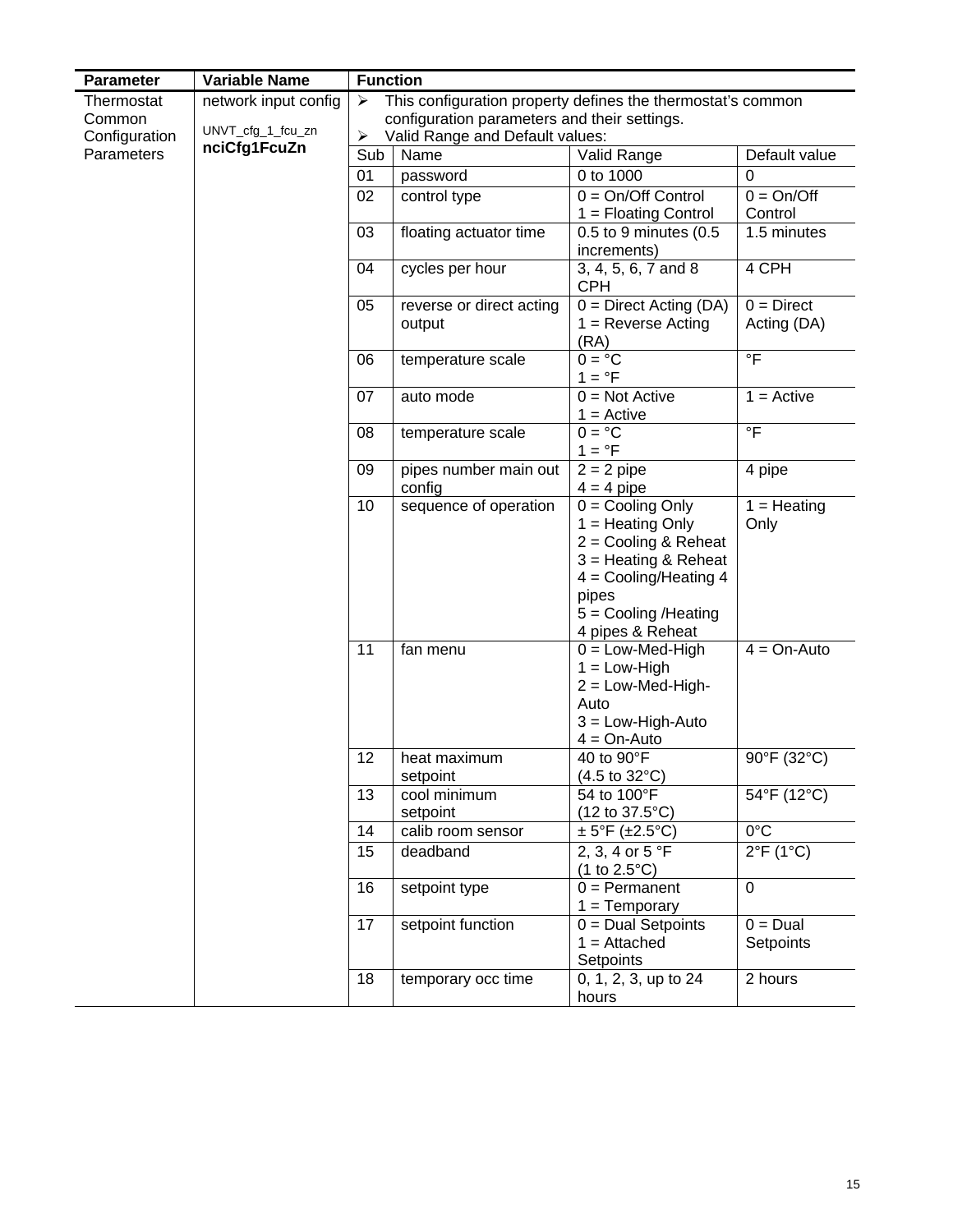| <b>Parameter</b>  | <b>Variable Name</b> | <b>Function</b>                                                                      |                                              |                                                                                                                                                                                                                              |                                      |
|-------------------|----------------------|--------------------------------------------------------------------------------------|----------------------------------------------|------------------------------------------------------------------------------------------------------------------------------------------------------------------------------------------------------------------------------|--------------------------------------|
| Thermostat        | network input config | This configuration property defines the thermostat's common<br>$\blacktriangleright$ |                                              |                                                                                                                                                                                                                              |                                      |
| Common            | UNVT_cfg_1_fcu_zn    |                                                                                      | configuration parameters and their settings. |                                                                                                                                                                                                                              |                                      |
| Configuration     | nciCfg1FcuZn         | Valid Range and Default values:<br>➤                                                 |                                              |                                                                                                                                                                                                                              |                                      |
| <b>Parameters</b> |                      | Sub                                                                                  | Name                                         | Valid Range                                                                                                                                                                                                                  | Default value                        |
|                   |                      | 19                                                                                   | proportional band                            | 3 to 10 F                                                                                                                                                                                                                    | 3F                                   |
|                   |                      | 20                                                                                   | aux contact config                           | $0 = Aux$ Contact used<br>for reheat<br>$1 = Aux NO with$<br>occupancy<br>$2 = Aux NC with$<br>occupancy<br>$3 = Aux NO with$<br>occupancy & Fan<br>On<br>$4 = Aux NC with$<br>occupancy & Fan<br>On<br>$5 =$ Remote control | $\mathbf 0$                          |
|                   |                      | 21                                                                                   | reheat time base                             | nviAuxOut<br>$0 = 15$ minutes<br>$1 = 10$ seconds                                                                                                                                                                            | $\mathbf 0$                          |
|                   |                      | 22                                                                                   | fan mode                                     | $0 = Low$<br>$1 = Med$<br>$2 = High$<br>$3 =$ Auto<br>$4 = On$                                                                                                                                                               | Depending on<br>Fan Menu<br>Selected |
|                   |                      | 23                                                                                   | auto fan                                     | $0 =$ Auto Speed<br>$1 =$ Auto Speed and<br>Auto Demand                                                                                                                                                                      | $0 =$ Auto<br>Speed                  |
|                   |                      | 24                                                                                   | pir stand-by timer                           | 0.5 to 24.0 Hours                                                                                                                                                                                                            | 0.5 Hours                            |
|                   |                      | 25                                                                                   | pir unoccupied timer                         | 0.0 to 24.0 Hours                                                                                                                                                                                                            | 0.0 Hours                            |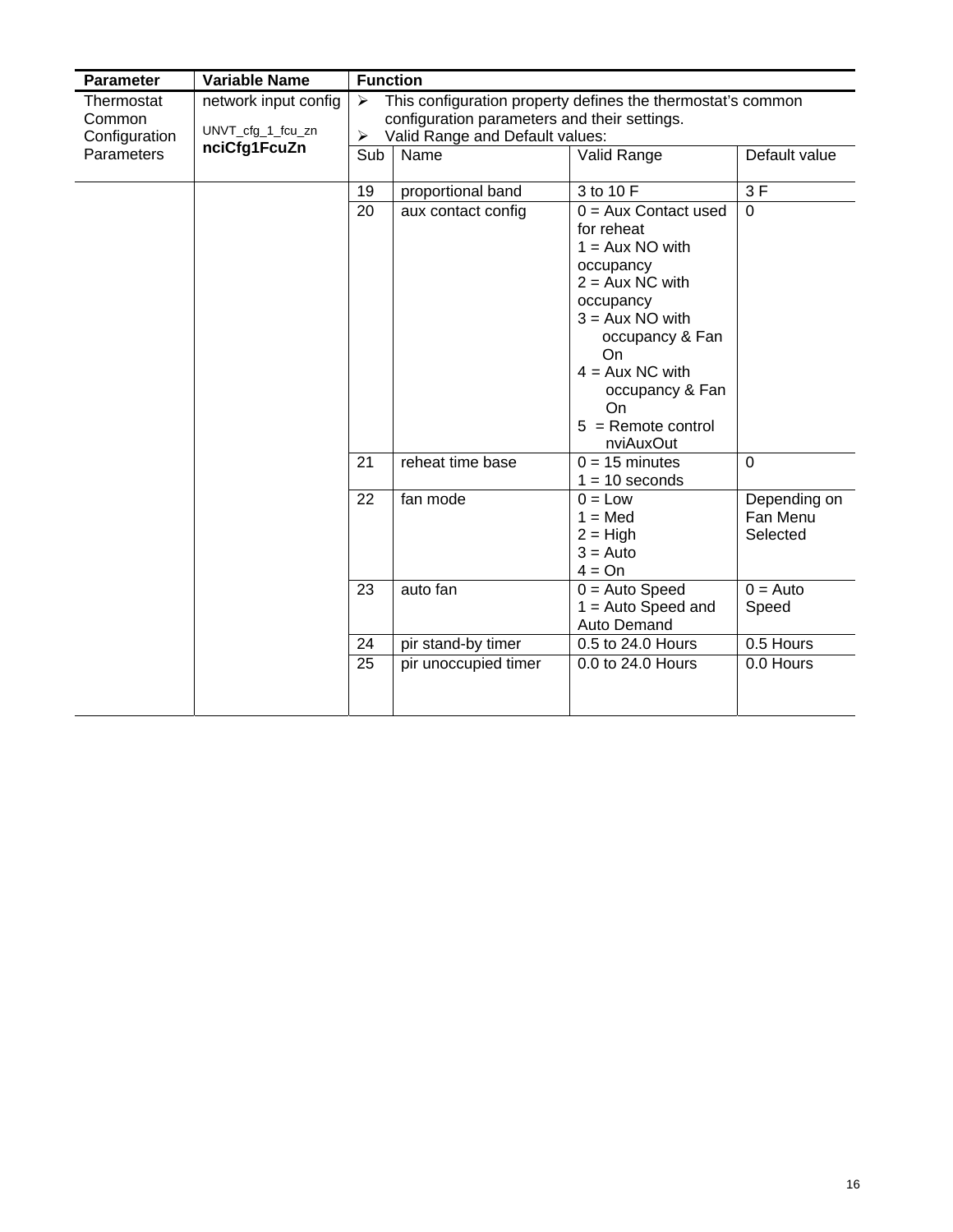| <b>Parameter</b>                     | <b>Variable Name</b>                   |                                                                                        | <b>Function</b>                                                                                                         |                                  |                                 |                              |
|--------------------------------------|----------------------------------------|----------------------------------------------------------------------------------------|-------------------------------------------------------------------------------------------------------------------------|----------------------------------|---------------------------------|------------------------------|
| Thermostat's                         | network input config                   | This configuration property defines model number and software<br>$\blacktriangleright$ |                                                                                                                         |                                  |                                 |                              |
| model number                         | UNVT_model_info_2                      |                                                                                        | version of the thermostat                                                                                               |                                  |                                 |                              |
|                                      | nciSccModel                            | $\blacktriangleright$<br>Sub                                                           | Valid Range and Default values:<br>Name                                                                                 | Valid Range                      |                                 | Default value                |
|                                      |                                        | 01                                                                                     | Thermostat                                                                                                              | $60 = VT7200C$                   |                                 | Depend on model              |
|                                      |                                        |                                                                                        | Model                                                                                                                   | $61 = VT7200F$                   |                                 | being used                   |
|                                      |                                        |                                                                                        |                                                                                                                         | $41 = VT7300A$                   |                                 |                              |
|                                      |                                        |                                                                                        |                                                                                                                         | $42 = VT7305A$                   |                                 |                              |
|                                      |                                        |                                                                                        |                                                                                                                         | $43 = VT7350C$                   |                                 |                              |
|                                      |                                        |                                                                                        |                                                                                                                         | $44 = VT7300C$                   |                                 |                              |
|                                      |                                        |                                                                                        |                                                                                                                         | $45 = VT7355C$                   |                                 |                              |
|                                      |                                        |                                                                                        |                                                                                                                         | $46 = VT7305C$<br>$47 = VT7350F$ |                                 |                              |
|                                      |                                        |                                                                                        |                                                                                                                         | $48 = VT7300F$                   |                                 |                              |
|                                      |                                        |                                                                                        |                                                                                                                         | $49 = VT7355F$                   |                                 |                              |
|                                      |                                        |                                                                                        |                                                                                                                         | $50 = VT7305F$                   |                                 |                              |
|                                      |                                        | 02                                                                                     | Software                                                                                                                | Unsigned short                   |                                 | Thermostat                   |
|                                      |                                        |                                                                                        | Version                                                                                                                 |                                  |                                 | dependent                    |
| <b>HVAC Unit-</b><br>Type Identifier | network input config<br>SNVT_hvac_type | $\blacktriangleright$                                                                  | This configuration property helps the user identify the type of<br>equipment being monitored.                           |                                  |                                 |                              |
|                                      | nciHvacType                            | ➤                                                                                      | Valid Range:                                                                                                            |                                  |                                 |                              |
|                                      |                                        | Sub                                                                                    | Identifier                                                                                                              |                                  | Name                            |                              |
|                                      |                                        | 0                                                                                      | HVT_GENERIC - Not Used                                                                                                  |                                  | Generic                         |                              |
|                                      |                                        | $\mathbf 1$                                                                            | HVT_FAN_COIL                                                                                                            |                                  | Fan Coil                        |                              |
|                                      |                                        | $\boldsymbol{2}$                                                                       | HVT VAV - Not Used                                                                                                      |                                  |                                 | Variable Air Volume Terminal |
|                                      |                                        | $\mathsf 3$                                                                            | HVT_HEAT_PUMP- Not Used                                                                                                 |                                  | Heat Pump                       |                              |
|                                      |                                        | $\overline{\mathbf{4}}$<br>$\mathbf 5$                                                 | HVT_ROOFTOP - Not Used<br>HVT_UNIT_VENT - Not Used                                                                      |                                  | Rooftop Unit<br>Unit Ventilator |                              |
|                                      |                                        | $\,6$                                                                                  | HVT_CHIL_CEIL - Not Used                                                                                                |                                  | <b>Chilled Ceiling</b>          |                              |
|                                      |                                        | $\overline{7}$                                                                         | HVT_RADIATOR - Not Used                                                                                                 |                                  | Radiator                        |                              |
|                                      |                                        | 8                                                                                      | HVT_AHU - Not Used                                                                                                      |                                  |                                 | Air Handling Unit            |
|                                      |                                        | $\boldsymbol{9}$                                                                       | HVT_SLF_CONT - Not Used                                                                                                 |                                  |                                 | Self-Contained Unit          |
| Maximum<br>Send Time                 | network input config                   | $\blacktriangleright$                                                                  | This configuration property defines the maximum period of that                                                          |                                  |                                 |                              |
|                                      | SNVT_time_sec<br>nciSendHrtBt          |                                                                                        | expires before the specified network variable outputs will<br>automatically be updated                                  |                                  |                                 |                              |
|                                      |                                        | ➤                                                                                      | Valid Range: 0 sec. to 6553.4 sec Setting nciSendHrtBt to 0                                                             |                                  |                                 |                              |
|                                      |                                        |                                                                                        | disables the Send Heartbeat mechanism.                                                                                  |                                  |                                 |                              |
|                                      |                                        | ➤                                                                                      | Default Null Value : 0.0 sec (no automatic update)                                                                      |                                  |                                 |                              |
| Minimum                              | network input config                   | $\blacktriangleright$                                                                  | This configuration property defines the minimum period of time                                                          |                                  |                                 |                              |
| Send Time                            | SNVT_time_sec<br>nciMinOutTm           |                                                                                        | between automatic network variable outputs transmissions.<br>Valid Range: 0 sec. to 6553.4 sec Setting nciRcvHrtBt to 0 |                                  |                                 |                              |
|                                      |                                        | ➤                                                                                      | disables the Minimum Send Time mechanism.                                                                               |                                  |                                 |                              |
|                                      |                                        | ➤                                                                                      | Default Null Value : 0.0 sec (no minimum send time)                                                                     |                                  |                                 |                              |
| Minimum                              | network input config                   | ➤                                                                                      | This configuration property is used to control the maximum time                                                         |                                  |                                 |                              |
| <b>Receive Time</b>                  | SNVT_time_sec                          |                                                                                        | that elapses after the last update to a specified network variable                                                      |                                  |                                 |                              |
|                                      | nciRcvHrtBt                            |                                                                                        | input before the Space Comfort Controller starts to use its default                                                     |                                  |                                 |                              |
|                                      |                                        |                                                                                        | values.                                                                                                                 |                                  |                                 |                              |
|                                      |                                        | ➤                                                                                      | Valid Range: 0 sec. to 6553.4 sec Setting nciRcvHrtBt to 0<br>disables the Receive Heartbeat mechanism.                 |                                  |                                 |                              |
|                                      |                                        | ➤                                                                                      | Default Null Value : 0.0 sec (no failure detected)                                                                      |                                  |                                 |                              |
| Hardware or                          | network input config                   | ➤                                                                                      | This configuration property defines the major module hardware                                                           |                                  |                                 |                              |
| Software                             | SCPT_maj_ver                           |                                                                                        | and software revisions.                                                                                                 |                                  |                                 |                              |
| revisions                            | nciMajVer                              | $\blacktriangleright$                                                                  | Valid Range: 0 to 255                                                                                                   |                                  |                                 |                              |
| Hardware or                          | network input config                   | ➤                                                                                      | This configuration property defines the minor module hardware                                                           |                                  |                                 |                              |
| Software                             | SCPT_min_ver                           |                                                                                        | and software revisions.                                                                                                 |                                  |                                 |                              |
| revisions                            | nciMinVer                              | ➤                                                                                      | Valid Range: 0 to 255                                                                                                   |                                  |                                 |                              |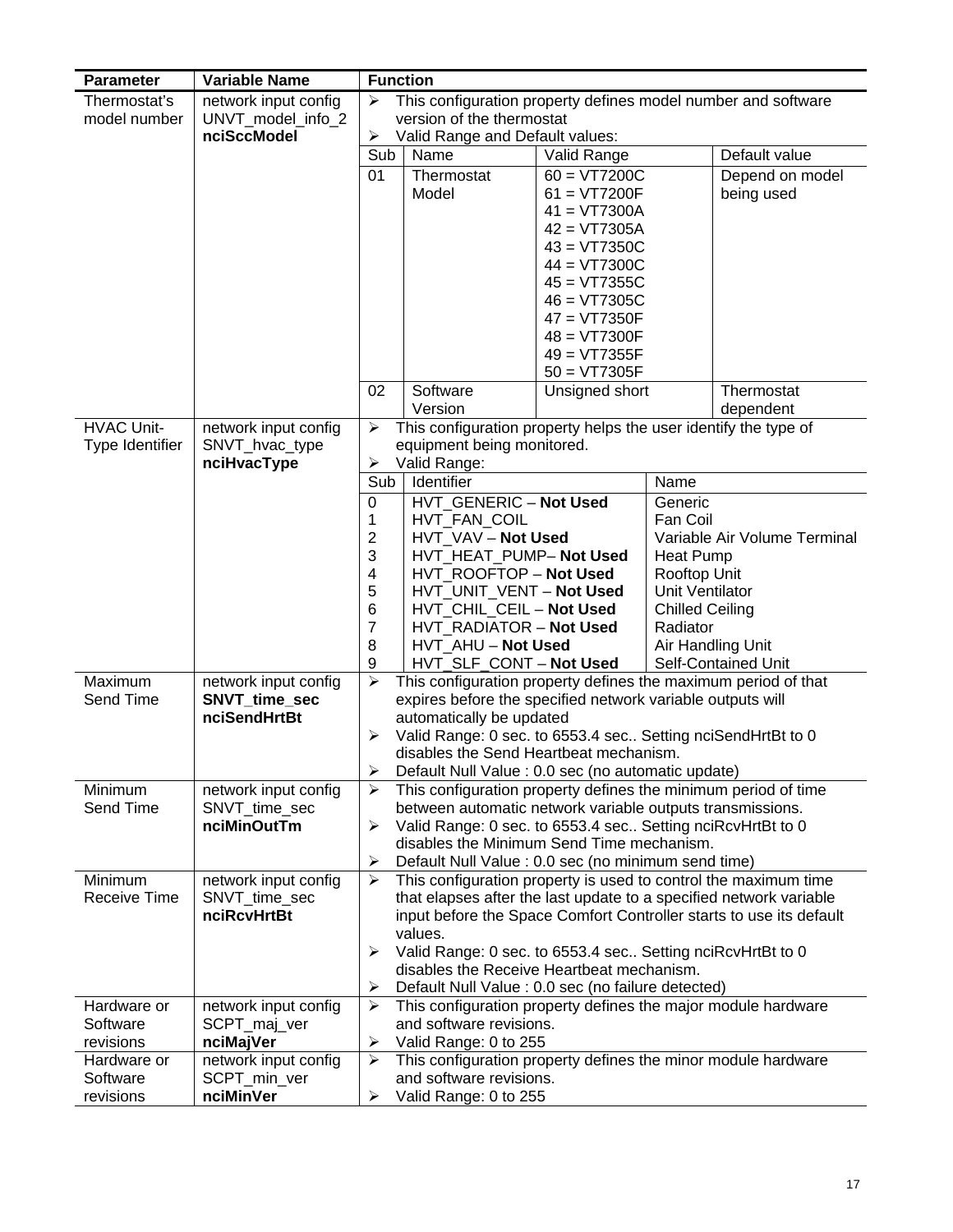# **Note 1:**

How to use nviHeatCool, nviAuxHeatEnable and SeqOpera (Sequence of Operation) variables:

| Current<br>nviHeatCool | NviAuxHeat<br>$Enable =$<br>Enabled | NviAuxHeat<br>$Enable =$<br><b>Disabled</b> | <b>Current SeqOpera</b>        | If nviHeatCool<br>changed to: | New SeqOpera                       |  |
|------------------------|-------------------------------------|---------------------------------------------|--------------------------------|-------------------------------|------------------------------------|--|
|                        |                                     |                                             | 2 Pipe Application             |                               |                                    |  |
| $3 = HVAC COOL$        |                                     | X                                           | $0 =$ Cooling Only             | 1= HVAC HEAT                  | $1 =$ Heating Only                 |  |
| $3 = HVAC COOL$        | X                                   |                                             | $2 =$ Cooling & Reheat         | 1= HVAC HEAT                  | $3$ = Heating & Reheat             |  |
| $1 = HVAC HEAT$        |                                     | X                                           | $=$ Heating Only               | 3= HVAC COOL                  | $1 =$ Cooling Only                 |  |
| $1 = HVAC$ HEAT        | X                                   |                                             | $3$ = Heating & Reheat         | 3= HVAC COOL                  | $2 =$ Cooling & Reheat             |  |
|                        | <b>4 Pipe Application</b>           |                                             |                                |                               |                                    |  |
| $3 = HVAC$ COOL        |                                     | X                                           | $0 =$ Cooling Only             | 0= HVAC AUTO                  | $4 = \text{Cool/Heat} 4$ Pipes     |  |
|                        |                                     |                                             |                                | 1= HVAC_HEAT                  | $=$ Heating Only                   |  |
| $3 = HVAC COOL$        | X                                   |                                             | $2 =$ Cooling & Reheat         | 0= HVAC AUTO                  | $5 = \text{Cool/Heat}$ 4P & Reheat |  |
|                        |                                     |                                             |                                | 1= HVAC_HEAT                  | $3$ = Heating & Reheat             |  |
| $1 = HVAC_HEAT$        |                                     | X                                           | $=$ Heating Only               | 0= HVAC AUTO                  | $4 = \text{Cool/Heat} 4$ pipes     |  |
|                        |                                     |                                             |                                | 3= HVAC_COOL                  | $1 =$ Cooling Only                 |  |
| $1 = HVAC HEAT$        | X                                   |                                             | $3$ = Heating & Reheat         | 0= HVAC AUTO                  | $5 = \text{Cool/Heat}$ 4P & Reheat |  |
|                        |                                     |                                             |                                | 3= HVAC_COOL                  | $2 =$ Cooling & Reheat             |  |
| $0 = HVAC$ AUTO        |                                     | X                                           | $4 = \text{Cool/Heat} 4$ Pipes | 1= HVAC HEAT                  | $1 =$ Heating Only                 |  |
|                        |                                     |                                             |                                | 3= HVAC_COOL                  | $0 =$ Cooling Only                 |  |
| $0 = HVAC$ AUTO        | X                                   |                                             | $5 = \text{Cool/Heat 4P }$ &   | 1= HVAC HEAT                  | $3$ = Heating & Reheat             |  |
|                        |                                     |                                             | Reheat                         | 3= HVAC_COOL                  | $2 =$ Cooling & Reheat             |  |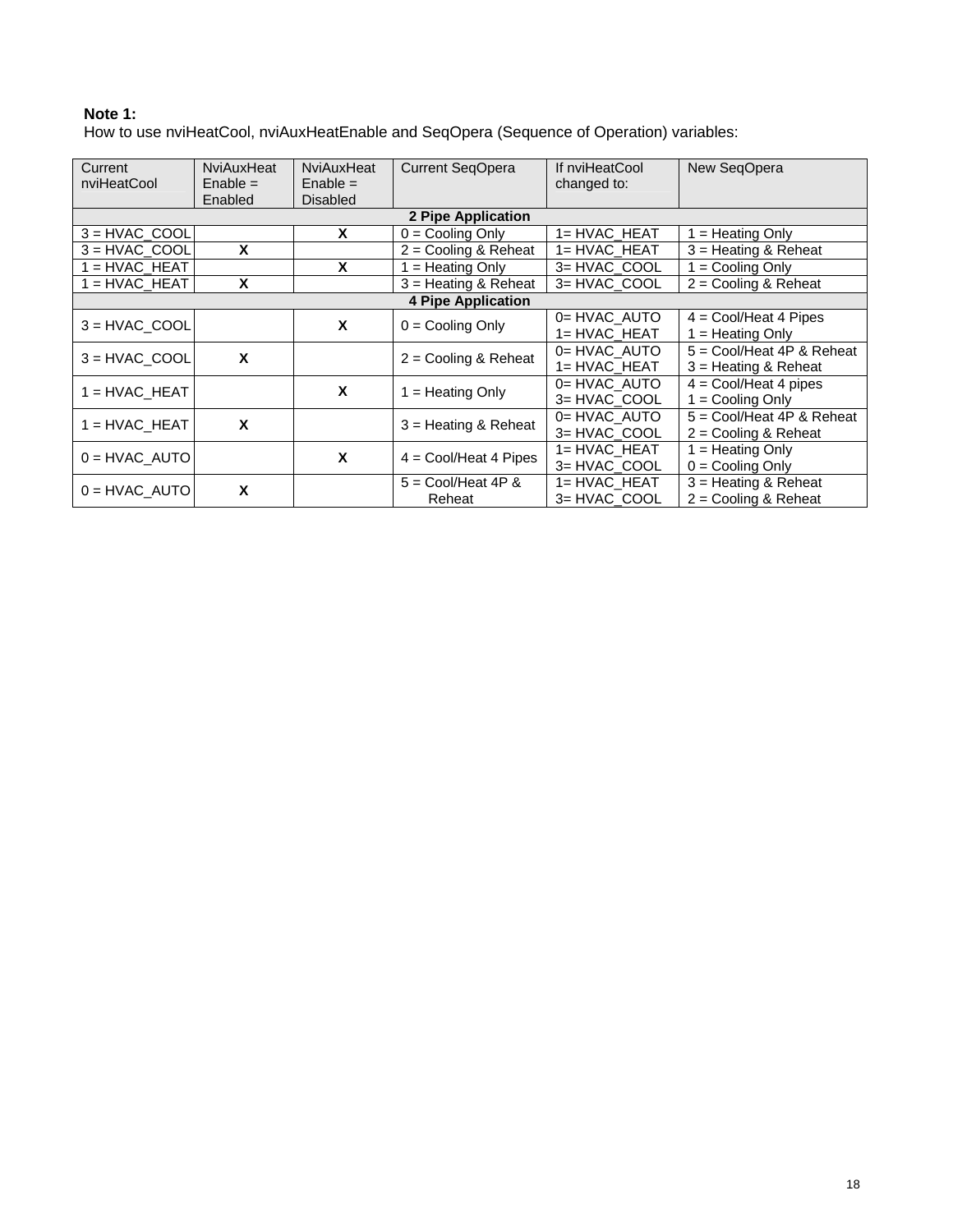# **Integration – Global Commands**

The following figure shows, which objects from the thermostat, can be monitored and commanded from the BAS front-end.



Figure 1: Global commands from a BAS front-end to a VT7300 series tstat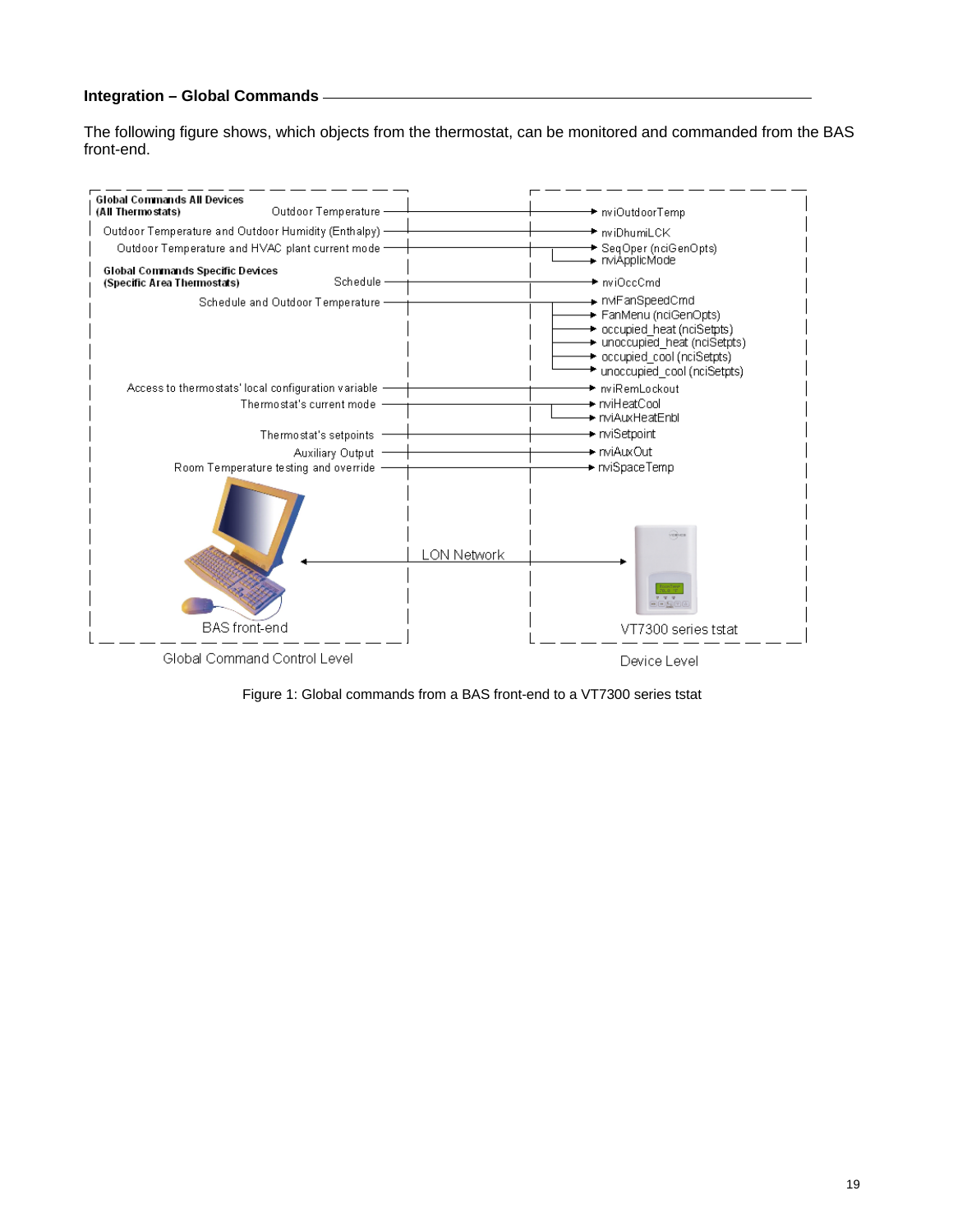The following objects should be typically used in a GUI:

- nvoSpaceTemp;
- occupied\_heat (nciSetpts);
- $\triangleright$  unoccupied heat (nciSetpts);
- occupied\_cool (nciSetpts);
- unoccupied\_cool (nciSetpts);
- nvoOutdoorTemp
- nvoDischAirTemp
- nvoEffectOccup;
- heat\_output\_primary (nvoUnitStatus)
- cool\_output (nvoUnitStatus)
- nvoTerminalLoad
- ServiceAlarm (nvoSccStatus)
- FilterAlarm (nvoSccStatus)
- WindowOpened (nvoSccStatus)



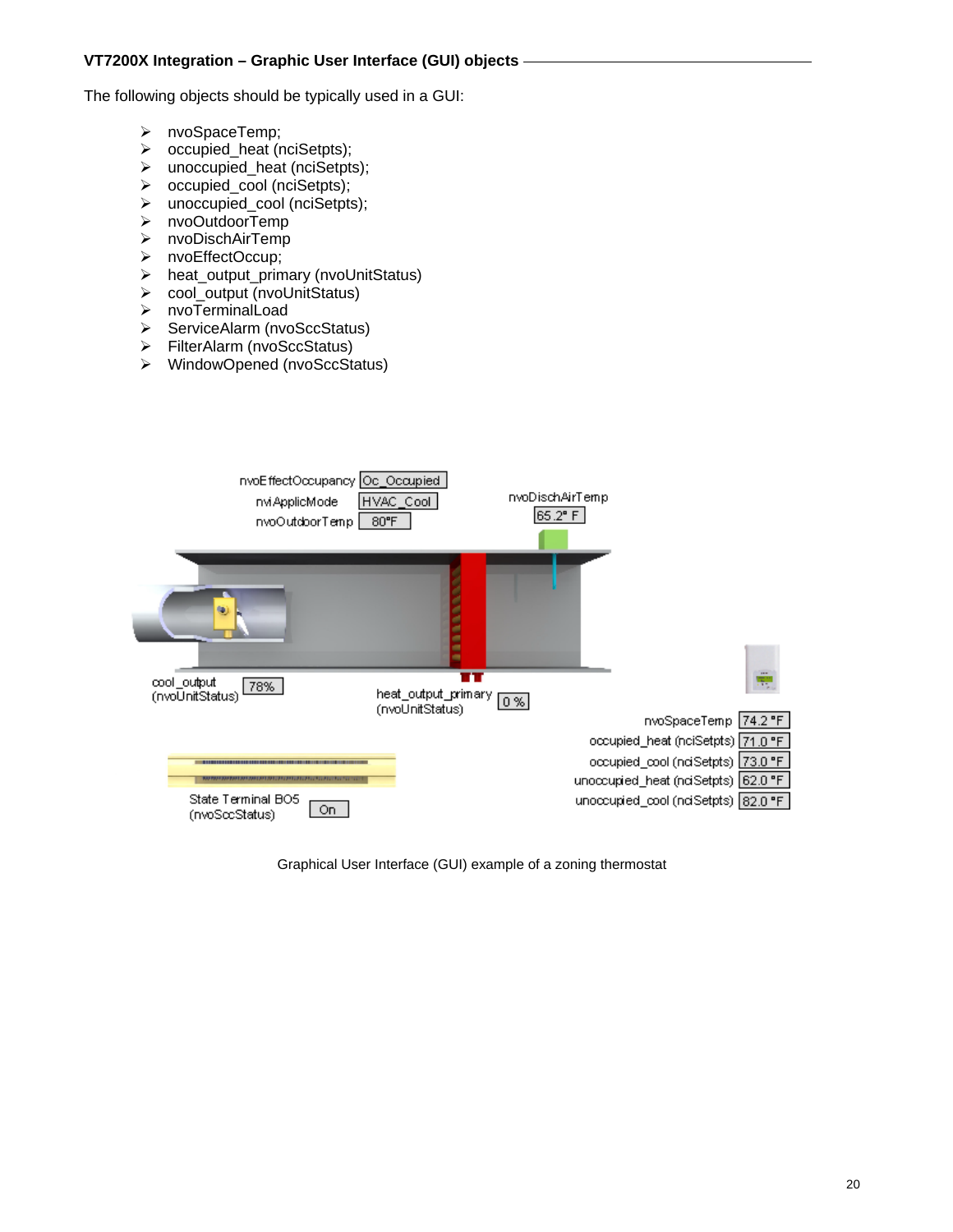The following objects should be typically used in a GUI:

- nvoSpaceTemp
- occupied\_heat (nciSetpts);
- unoccupied\_heat (nciSetpts);
- occupied\_cool (nciSetpts);
- unoccupied\_cool (nciSetpts);
- nvoSpaceRH
- RHsetpoint (nciRHmodel);
- nvoOutdoorTemp
- nvoDischAirTemp
- nviOccManCmd
- nvoEffectOccup
- heat\_output\_primary (nvoUnitStatus)
- $\triangleright$  cool output (nvoUnitStatus)
- ServiceAlarm (nvoSccStatus)
- FilterAlarm (nvoSccStatus)
- WindowOpened (nvoSccStatus)



Graphical User Interface (GUI) example of a Fan-Coil system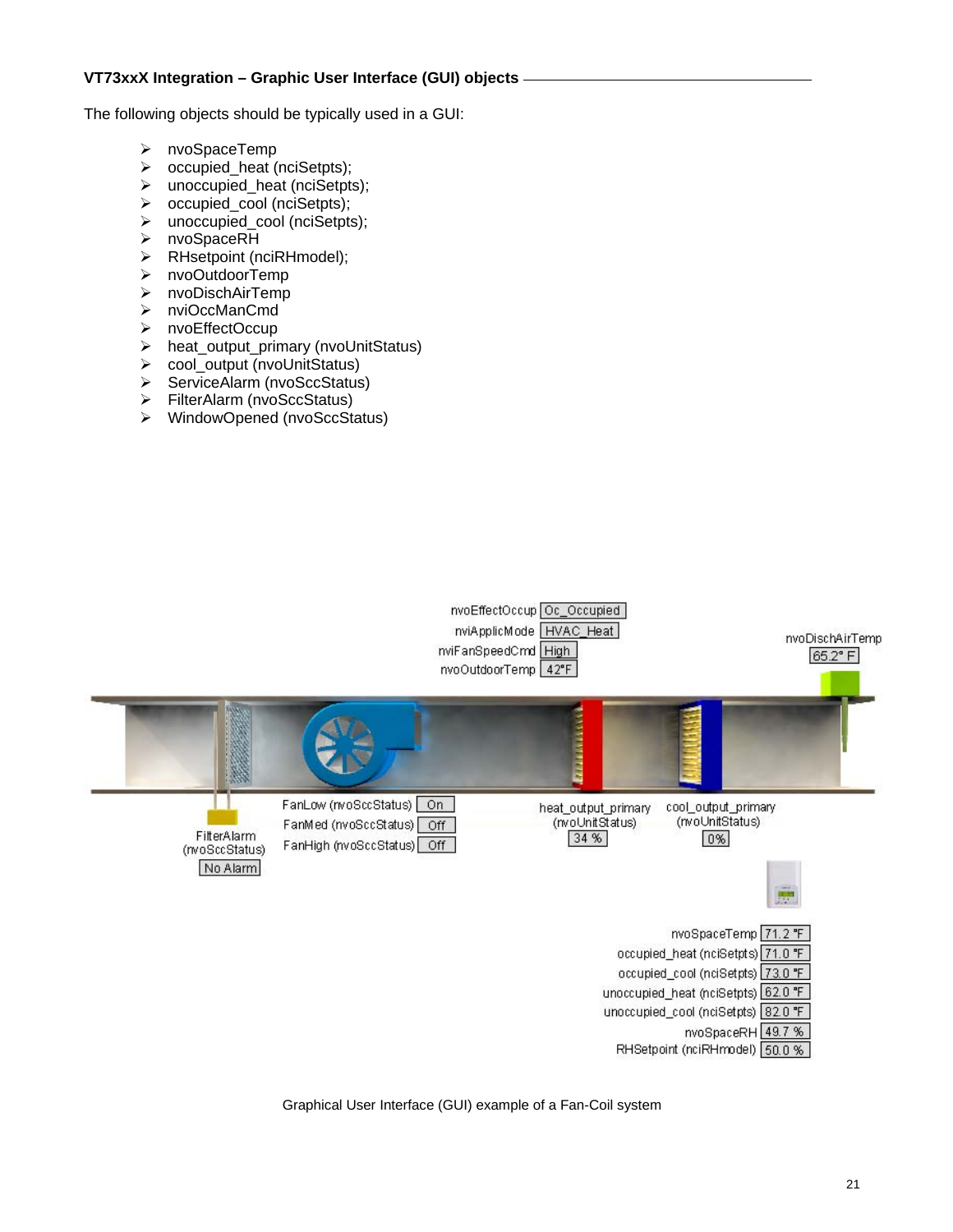# **Configuration Property Objects**

The following SNVT and UNVT should be typically used for configuration purposes:

- ¾ nciCfg1FcuZn;
- ¾ nciCfg2FcuZn;
- ¾ nciSetpoints;

## **Wiring Guide**

#### **Overview**

For clarity we will use the term "Device" to represent any product with an active Echelon network connection, including Viconics and non-Viconics controllers.

#### **Summary Specifications:**

| <b>Parameter</b>                                                | <b>Details</b>                                       |
|-----------------------------------------------------------------|------------------------------------------------------|
| Network Wiring                                                  | 24 to 16AWG, twisted pair                            |
| Maximum total wire length <sup>1</sup>                          | 1600 feet (500 meters) in free topology              |
| Maximum device-to-device distance                               | 1600 feet (500 meters) in free topology              |
| Polarity                                                        | Polarity insensitive                                 |
| Multi-drop                                                      | Free Topology                                        |
| <b>Termination for Free Topology Network Segment</b>            | One RC network with Ra = $52.3\Omega \pm 1\%$ , 1/8W |
| <b>Termination for Doubly Terminated Bus Network</b><br>Segment | Two RC network with Ra = $105\Omega \pm 1\%$ , 1/8W  |
| Number of transceivers per segment                              | Up to $64$                                           |
| Baud rate                                                       | 78000 bits per second                                |

<sup>1</sup>Network segment length varies depending on wire type.

Table 1: Summary of Specifications for a Viconics' LON Network

## **Network Configuration**

The Echelon network is designed to support free topology wiring and will accommodate bus, star, loop or any of these topologies. Echelon devices can be located at any point along the network wiring.

Figures 3.1 to 3.5 present five different network topologies. The actual termination circuit will vary by application.



Figure 3.1 Singly Terminated Bus Topology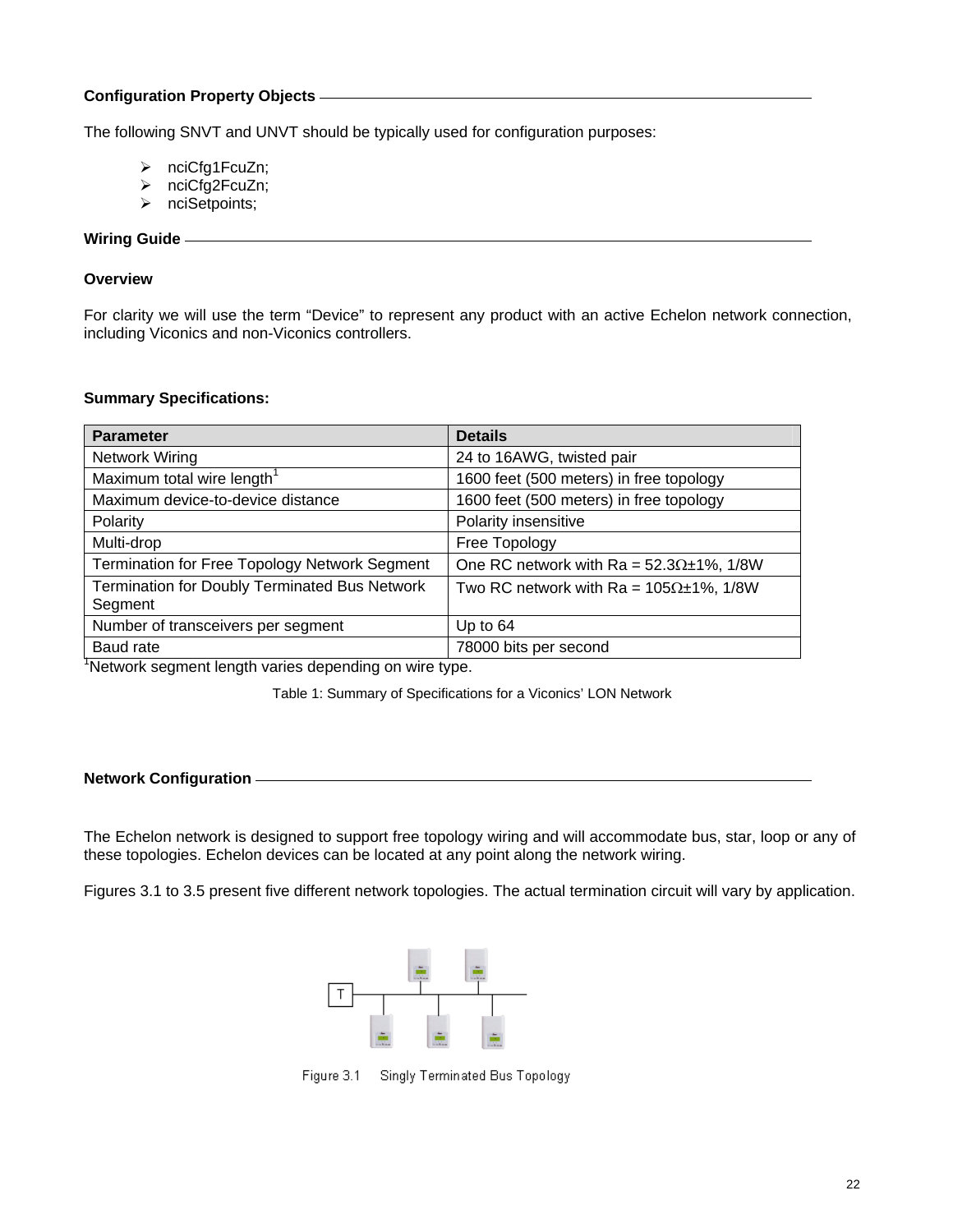





Figure 3.5 Mixed Topology

# **Maximum Number Of Devices**

Up to 64 transceivers are allowed per network segment. If your network requires more than 64 transceivers a repeater is then required to extend your network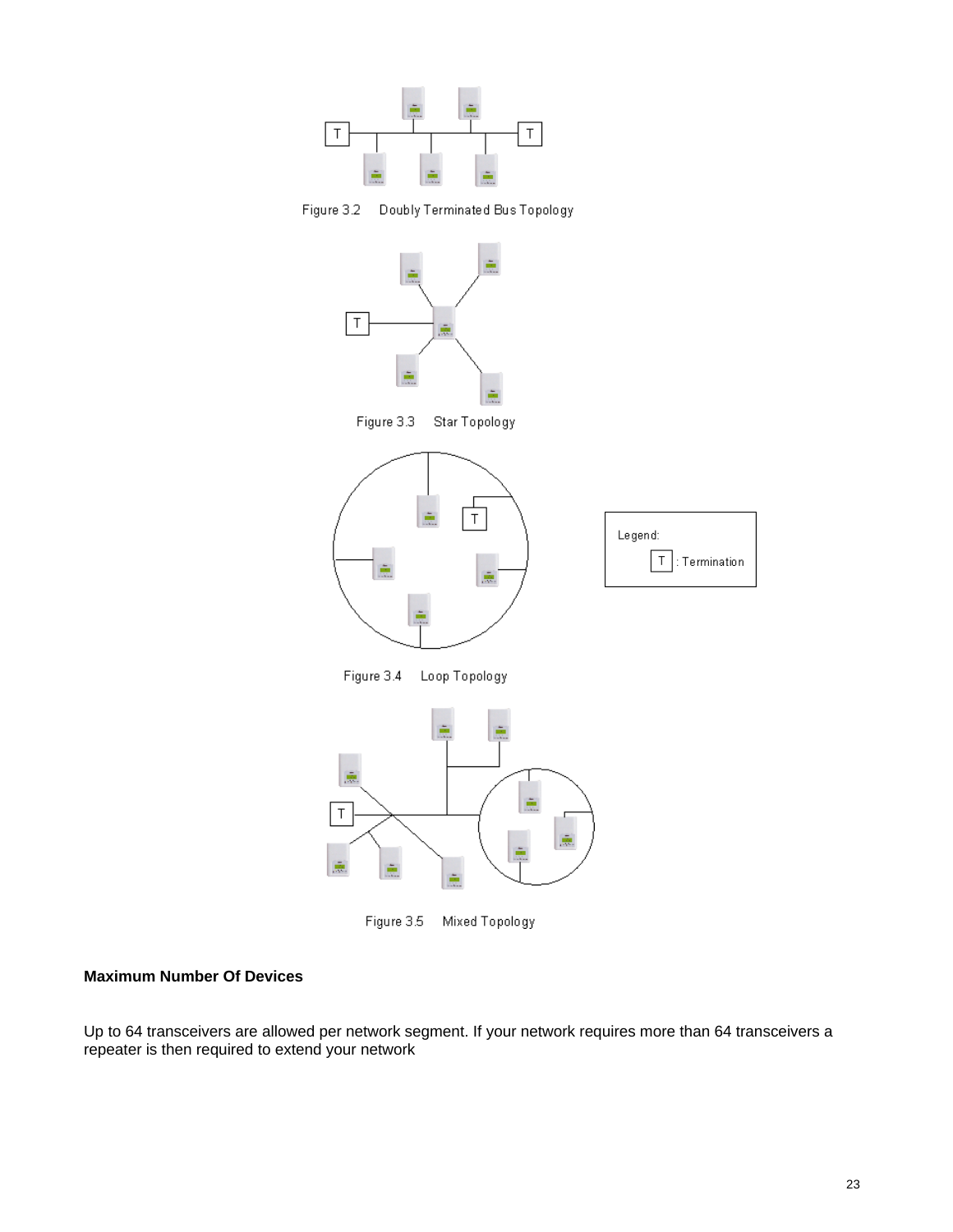# **Maximum Cable Length**

The maximum length of a chain is related to its transmission speed. The longer the chain, the slower the speed. Using proper cable, Echelon supports a baud rate of 78 kilobits per second for distances up to 1600 ft (500 m) in free topology and 8800 ft (2700 m) in bus topology with double terminations.

If you require a maximum network length of more than 1600-ft (500 m) or 8800 ft (2700 m), then a repeater is required to extend the network.

#### **Repeater**

In the event that the limits on the number of transceivers or total wire distance are exceeded, a physical layer repeater can be added to interconnect two or more network segments. A repeater will double the overall channel capability, including node count and network extent, but not bandwidth. Note that only one physical layer repeater should be placed in series between any two nodes on a channel. If additional cabling or network bandwidth is required, then a LonWorks Router should be used in place of a repeater.

#### **Terminators**

Echelon network segments requires termination for proper data transmission performance. The type of terminator varies depending on whether shielded or unshielded cable is used. Free topology and Bus networks also differ in their termination requirements. The following sections describe the various terminators and terminations procedure.

#### **Free Topology Network Segment**

In a free topology segment, only one termination is required and may be placed anywhere on the free topology segment. There are two choices for the termination:

- 1. RC network with Ra =  $52\Omega \pm 1\%$ , 1/8W
- 2. LPI-10 Link Power Interface, with jumper at "1 CPLR" setting.

#### **Doubly Terminated Network Segment**

In a doubly terminated bus topology, two terminations are required, one at each en of the bus. There are two choices for each termination:

- 1. RC network with Ra =  $105\Omega \pm 1\%$ , 1/8W
- 2. LPI-10 Link Power Interface, with jumper at "2 CPLR" setting.

Only one LPI-10 interface is supported per segment. The other terminator must be an RC-type.

#### **Grounding Shielded Twisted Pair Cable**

When using Shielded Twisted Pair, terminate the twisted pair as listed in the previous section and ground the cable shield by using a capacitor, to tie the shield to earth ground, and a large-value resistor to bleed off any static charge on the shield. Tying the shield to earth ground through a capacitor will avoid DC and 50/60Hz ground paths from being formed through the shield. Typical values for resistor and capacitor are as follows:

Capacitor =  $0.1 \mu$ F, 10%, Metalized Polyester,  $\geq 100$ V Resistor =  $470k\Omega$ ,  $1/4W$ ,  $\pm 5\%$ 

The cable shield should be grounded at least once per segment, and preferably at each node. Grounding the shield at every node will assist in suppressing 50/60Hz standing waves.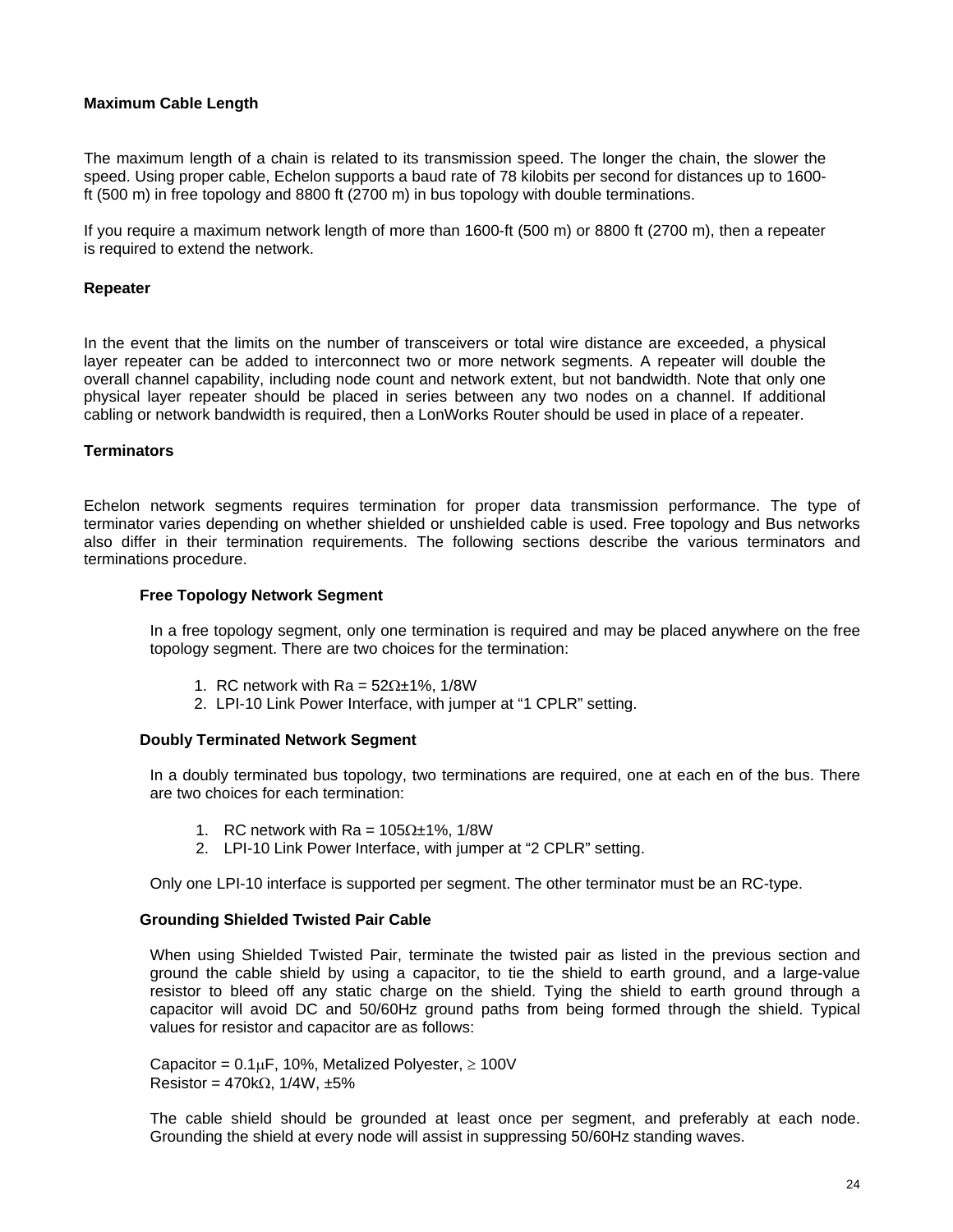## **Network adapter**

Although network connections are polarity insensitive, it is good practice to keep polarity consistent throughout the entire site. Figure 4 shows a network connection example and the location of the Status LED. This Status LED may help to troubleshoot network problems.



Figure 4: Network connections and location of the Status LED on a LON module

Table 2 shows the different possibilities with the Status LED behaviour of the LON module.

| <b>Condition of the Status LED</b> | <b>Explanation</b>                                                                                                                                                                                                                                                                   |
|------------------------------------|--------------------------------------------------------------------------------------------------------------------------------------------------------------------------------------------------------------------------------------------------------------------------------------|
| Continuously ON                    | The device has no application loaded in its memory and is<br>Un-configured                                                                                                                                                                                                           |
| Flashing at a rate of 1/2Hz        | The device has an application loaded in its memory but is<br>Un-configured. When a device is in the un-configured state, it<br>does not know which devices to communicate with. A<br>network management tool is used to logically bind the node<br>to another in a LonWorks network. |
| Continuously OFF                   | The device has an application loaded into its memory and is<br>bound onto a LonWorks network.                                                                                                                                                                                        |

Table 2: Status LED condition

## **Software Files**

**XIF:** When binding a node onto the network, an XIF file is needed. The XIF file has information that is used by the network management tool to help ease the installation and maintenance process of a node. It is also used for offline configuration of the node.

**APB and NXE:** When running an application program associated with a XIF file, an APB or NXE file is needed. Please note that the thermostats have the APB file already flashed from the factory.

**Device Resource File (DRF):** When a LON network management tool is used; a DRF file must be installed. DRF files are needed to display special manufacturer defined variables or configurations correctly.

• **Please note that all release notes for the XIF, APB & NXE software files will be included under the following folder name on your hard drive: C:\LonWorks\Import\Viconics. The name of the file is: VT7xxxReadme.txt** 

**Plug-Ins File:** LNS Plug-Ins simplify start-up, maintenance, configuration and reduce the installation effort.

- **Please note that all release notes for Plug-Ins files will be included under the following folder name on your hard drive: C:\LonWorks\Plug-Ins\Viconics\VT7xxx. The name of the file is: Readme.txt.**
- **All the latest software files can be downloaded from VICONICS' web site at** http://www.viconics.com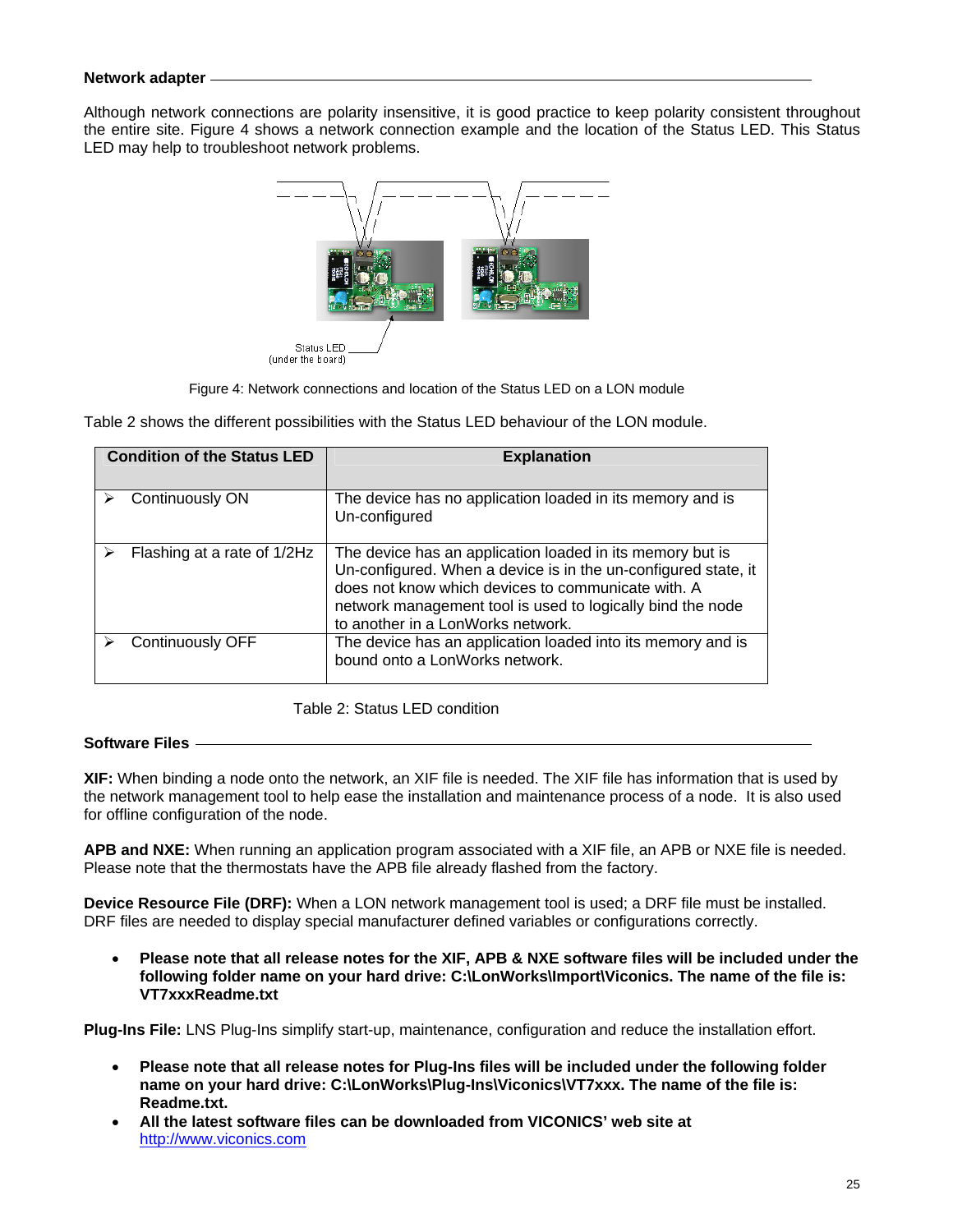## **Device Identification**

An Echelon device has a unique mechanism to identify itself, the Neuron ID, which is obtained during commissioning.

There are two ways of getting the Neuron ID: with a Service Pin or manually.

#### **Service PIN**

The service pin is used to identify the device at commissioning. By pressing simultaneously the "Up" button and the "Down" button located on the keypad interface of a VT7300 device, the program ID and the Neuron ID (LonWorks Unique ID) contained in the device are transmitted to the commissioning or service tool. The Status LED will blink when the device accepts the Service Pin command.

Figures 6 and 7 show an example of a Service PIN request made through a commissioning tool

| <b>Add device</b><br>æ                                                                                                              |        |
|-------------------------------------------------------------------------------------------------------------------------------------|--------|
| <b>New Device Name</b>                                                                                                              |        |
| Device1<br>Device name:                                                                                                             |        |
| <b>Device Identification Method</b>                                                                                                 |        |
| Service Pin                                                                                                                         |        |
| Get Neuron ID:                                                                                                                      |        |
| <b>Commission</b><br><b>Location</b><br><b>Ping Interval</b><br><b>V</b> Commission Device<br>2 minutes<br>$\overline{\phantom{a}}$ |        |
| Click 'Get' button to begin ServicePin method.                                                                                      |        |
|                                                                                                                                     |        |
|                                                                                                                                     |        |
| Finish<br>$\langle$ Back                                                                                                            | Cancel |

Figure 6: Service Pin request through a commissioning tool



Figure 7: Service Pin request through a commissioning tool